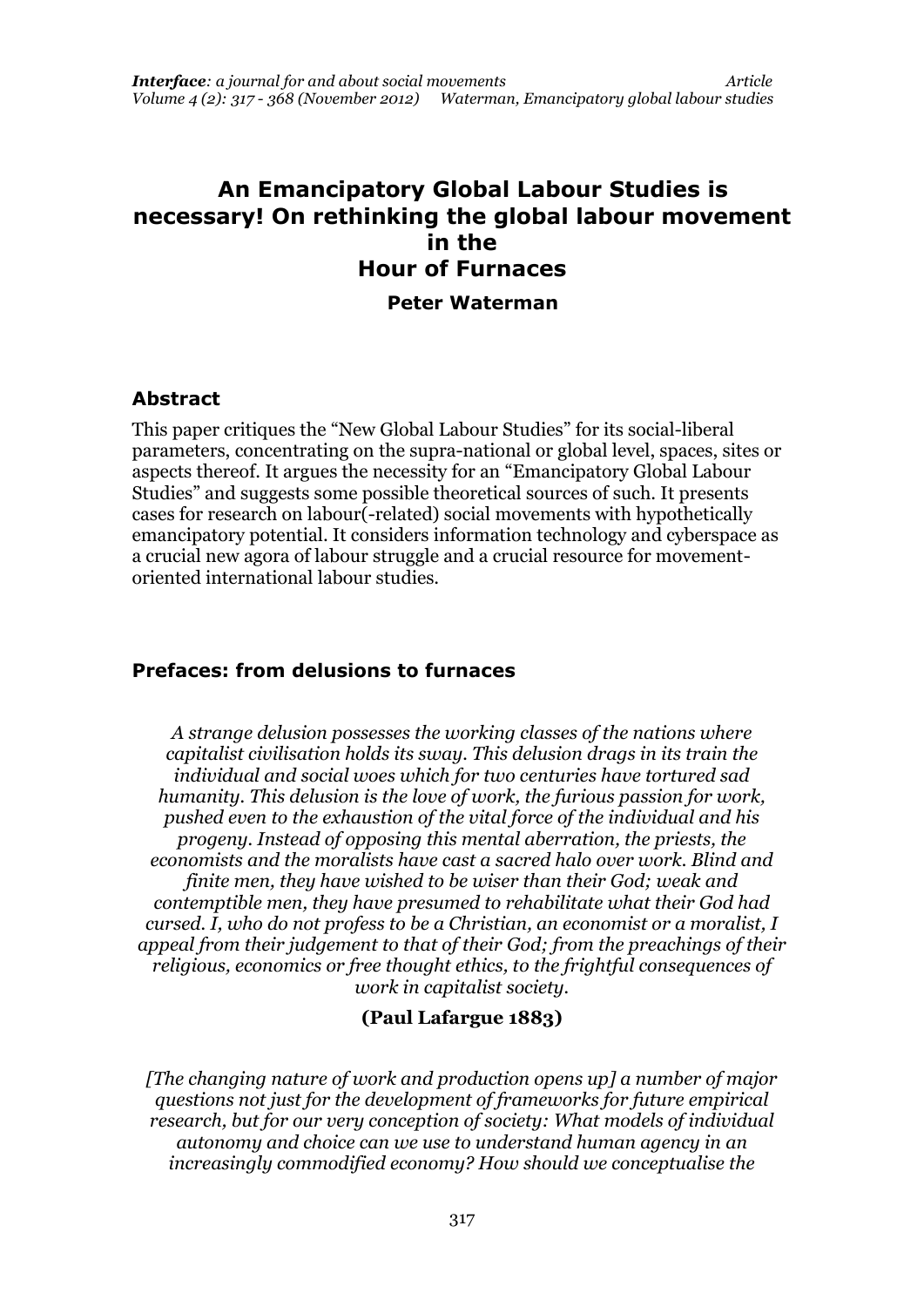*increasingly fluid boundaries between "work" and "leisure", "production" and "consumption", "service delivery" and "service use"? When citizens are pitted against one another in their capacities as workers and as consumers, what forms of social organisation are possible to enable them to express their collective interests and gain some purchase on their decision-making process? When both employment and consumption relationships are increasingly transacted over geographical distances, often across national borders, what forms of representation, negotiation, and regulation are possible?*

#### **(Ursula Huws 2003:186)**

In the longer term...the development of the world working class will have to *become the analytical background against which trade-union internationalism is analysed.*

#### **(Marcel v.d. Linden 2008: 261, fn 6)**

*The revolts [leading up to the Marikana Massacre in South Africa] have failed to register on the laptops and Blackberries of the chattering classes. This is because of the social — and even geographic — distance of the middle classes to the new working classes and the poor. The sight of the police shooting striking workers on TV has brought the real world of struggle right into the lounges of public opinion. In the midst of our outrage at this brutality let us acknowledge something new is emerging. Early signs do not indicate it is grand and wellorganised. Movements, after all, are notoriously messy. But the struggle to build new militant unions may succeed in bringing organised labor closer to the new majority of informal workers. In normal times trade unions can be almost as much a huge bureaucratic machine as a corporation or a state agency, with negotiations conducted by insiders far from rank-and-file members. Strikes change all that.*

### **(Leonard Gentle 2012)**

*Now is the hour of furnaces and nothing but light should be seen.* 

### **(José Martí, 1853-95)**

## **Introduction**

There is a welcome new wave of what is beginning to call itself "The New Global Labour Studies". This considers work, workers and unions in the light of globalisation and then at local, national, regional and global level. It is to be distinguished from "the Old International Labour Studies", which tends toward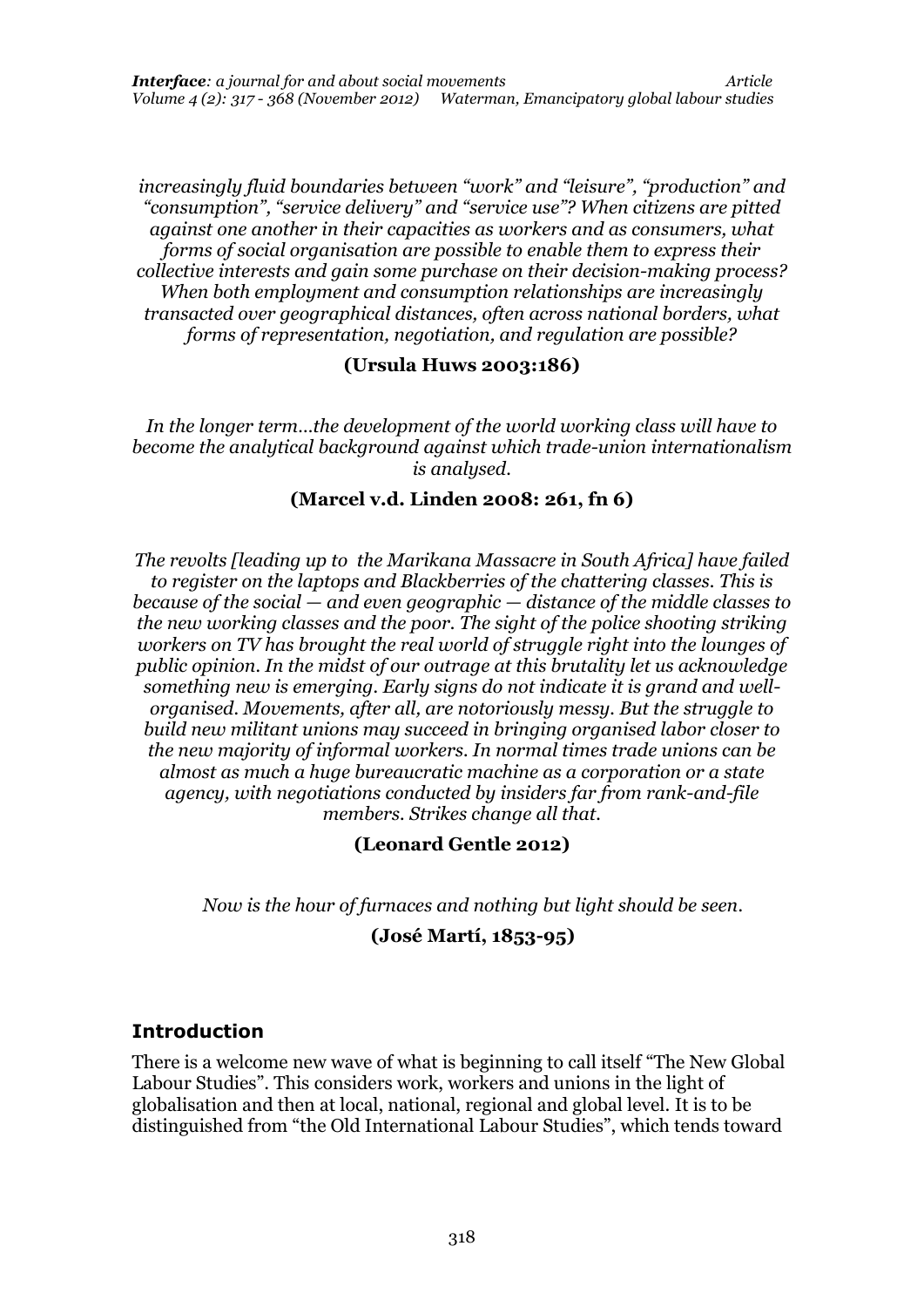the national-comparative rather than the global.<sup>1</sup> The new wave could be considered, at least in part, to accompany the new "Global Justice and Solidarity Movement" and the wave of writing inspired by such. But is the New Global Labour Studies (NGLS) also *informed and motivated* by the new popular and radical-democratic social movements, by its new principles of articulation, or by the new theorising? The NGLS would not be new if it did not reflect on the crisis confronting work and working people globally, as also on that of the inter/national trade union movement. It therefore also has implicit or explicit implications for inter/national unionism. But does it also fan the labour sparks thrown out by the planet-consuming furnace of capitalist globalisation and paleo-liberalism?

This paper 1) critiques the NGLS for its social-liberal parameters, concentrating on the supra-national or global level, spaces, sites or aspects thereof. It argues 2) the necessity for an "Emancipatory Global Labour Studies" (EGLS) and suggests some possible theoretical sources of such. It presents 3) some cases for research on labour(-related) social movements with hypothetically emancipatory potential. It considers 4) information technology and cyberspace as a crucial new agora of labour struggle and a crucial resource for movementoriented international labour studies.

## **1. The New Global Labour Studies<sup>2</sup>**

.

I associate the NGLS initially with a particular book and journal and intend to take these as representative of a growing body of writing and dialogue. The book

In terms specifically of [Global Labour Studies], I get the sense of a field highly structured by forces outside itself – some work representing a thoroughly institutionalised perspective, with only limited ability to think beyond actually-existing circumstances; some fascinating work (usually historical or ethnographic) around specific kinds of struggle but which don't really offer much by way of practical orientation for most working situations; and some passionate but usually wildly generalising writing from specific political positions. (Email received 070911).

I can only hope that this revised version, which benefits from participation in the South African Global Labour University Conference and conversations with my hosts in Johannesburg (Eddie Webster and Luli Calinicos) and Durban (Pat Horne and Patrick Bond), will go some way toward meeting the needs of this commentator. But I also think that, given the one-way, top-down, centre-periphery, North-to-South flow of funding and institution-building, there would be a good case for a political-economic (power and money) analysis of the NGLS, a research task I leave to others.

<sup>1</sup> A good - meaning also strong - example here might be Gall, Wilkinson and Hurd (2011). The combination here of Marxism, a blind eye to the global (in either spatial or holistic terms), and an abandonment of even Marxian utopianism, gives pause for thought.

<sup>2</sup> The background to this paper is the involvement of many of the parties addressed with the "New International Labour Studies" (NILS) of the 1980s. These include Ronnie Munck, Eddie Webster, Rob Lambert and myself. Over the decades we have both collaborated and disagreed, but always, I hope, respectfully and with continuing appreciation for each other's work. For accounts of the passage from NILS to NGLS see Munck (2009 and/or 2010). For the gradual reemergence of Left international labour studies in the UK, see Waterman (2009). In commenting on an earlier draft of this paper, Laurence Cox, a founder of [Interface,](http://www.interfacejournal.net/) said, in part: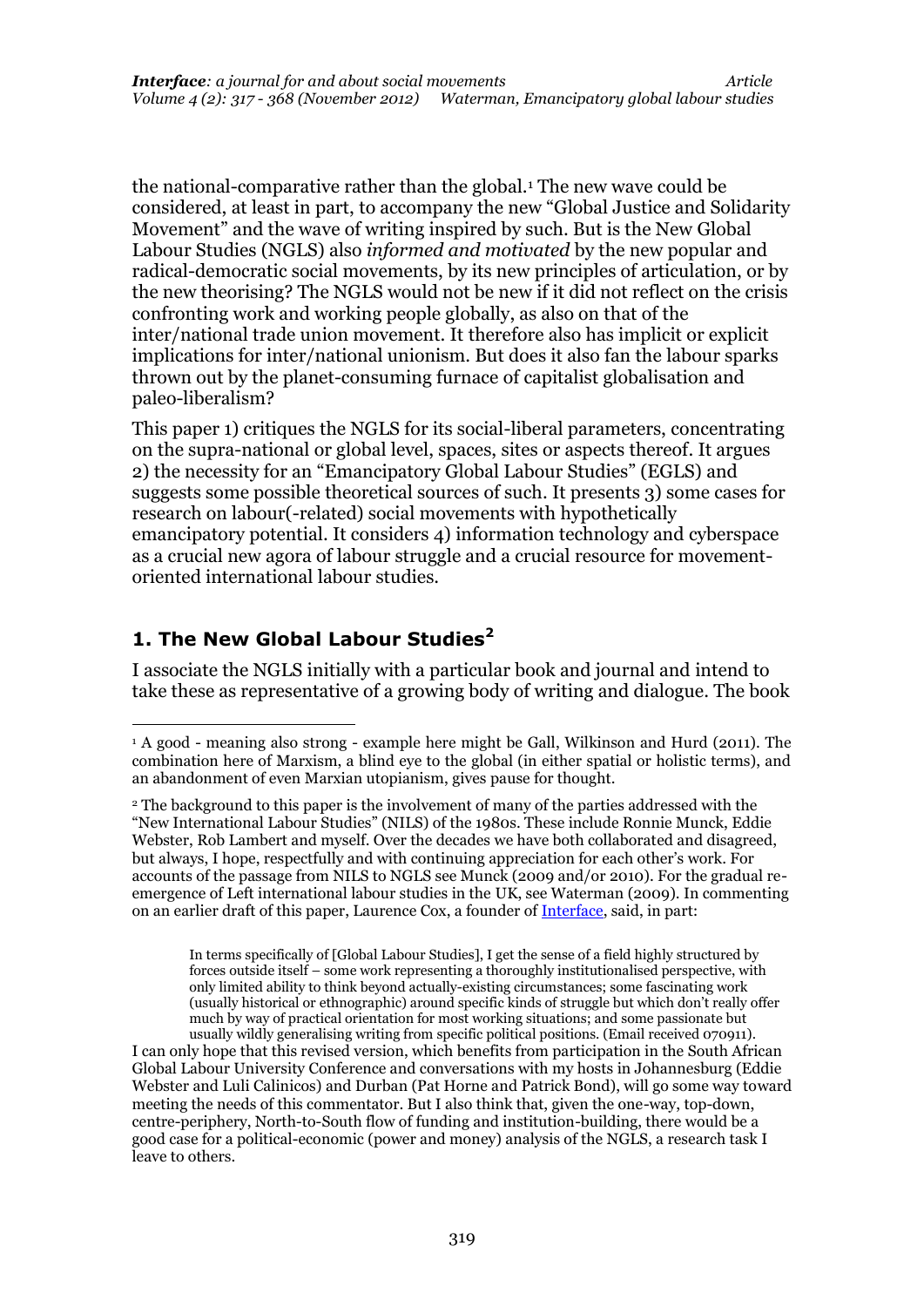is *[Grounding Globalisation: Labour in the Age of Insecurity](http://www.amazon.com/Grounding-Globalization-Labour-Insecurity-Antipode/dp/140512914X#reader_140512914X)*. And the journal is the new *[Global Labour Journal](http://digitalcommons.mcmaster.ca/globallabour)*. There is an overlap between the authors of the first and the editors of the second. Indeed, there is also a certain overlap between these and a particular union network, the Southern Initiative on Globalisation and Trade Union Rights [\(Sigtur\)](http://www.sigtur.com/). And (at least initially?) with the [Research Committee 44](http://www.isa-sociology.org/rc44.htm) (Labour Movements) of the International Sociological Association. And, finally, with the Northern-based but largely Southern-targeted [Global Labour University.](http://www.global-labour-university.org/4.html) <sup>3</sup> There are other links - personal, professional, institutional and ideological - between the NGLS on the one hand and the traditional inter/national trade union organisations plus the inter-state International Labour Organisation (ILO) on the other. The book and journal seem therefore relevant and worthy objects of critique. The NGLS has, finally, a much wider spread, or force of attraction, within the broader field of crossnational and global labour studies, being, thus, more like a complex or network, the characteristics of which this part will attempt to specify.

#### **The book**<sup>4</sup>

<u>.</u>

Firstly, then, Webster, Lambert and Bezuidenhout (2010). This book (henceforth *Grounding*) is a highly original and ambitious work, which should provoke discussion and encourage further work amongst labour-oriented academics and research-minded activists in coming years (see full review, Waterman 2011a). *Grounding* focuses on the tribulations and struggles of factory workers in the "white goods" (refrigerators, washing machines, etc) industry in one locale each of Australia, South Korea and South Africa. The book could be considered as the major contribution (at least in English) from the "Global South" to the widening Left efforts to reconceptualise and reinvent the labour movement worldwide in the age of globalisation.<sup>5</sup>

<sup>3</sup> The Global Labour University (GLU), based in Kassel and Berlin, Germany, now has branches in India, Brazil and South Africa. It describes itself, on an [ILO site](http://www.ilo.org/wcmsp5/groups/public/---ed_dialogue/---actrav/documents/publication/wcms_146692.pdf), as 'strengthening South-South Cooperation through a Global Network for Decent Work and Social Justice". The same brochure has an upside-down pyramid (or right-way-up funnel?), showing its three Southern partners at the top and Germany at the bottom. Despite being firmly rooted within the homeland of traditional inter-state and international trade union institutions, as well as socialliberal discourses of labour relations, it is also a source of, or has hosted, work that goes beyond the ILO-ITUC-Development Cooperation canon. See here the [GLU conference held in](http://www.global-labour-university.org/259.html)  [Johannesburg,](http://www.global-labour-university.org/259.html) October, 2011, and [the abstracts of papers contributed to this.](http://www.global-labour-university.org/fileadmin/GLU_conference_2011/GLU_Conference_Reader_Sept2011.pdf) Consider, in particular, the work of conference participants, Melisa Serrano and Edlira Xhafa (2011), published in a joint ILO/GLU publication. More on these later.

<sup>4</sup> This and the following sub-section draw on Waterman (2011a and b).

<sup>5</sup>An earlier Southern exception comes to mind, the English/Spanish "Labour Again" list [http://www.iisg.nl/labouragain/index.php.](http://www.iisg.nl/labouragain/index.php) After a promising start, however, it seems to have fallen into disuse. It is nonetheless worth a visit…or a revival. The absence of Latin American labour studies from the resources deployed by *Grounding* is dramatically revealed by the contribution to the *Global Labour Journal* of Enrique de la Garza (2011). In a special issue on ["making public sociology"](http://digitalcommons.mcmaster.ca/globallabour/) edited by Michael Burawoy, de la Garza reveals the theoretical/political riches of this tradition, as well as giving us a moving autobiographical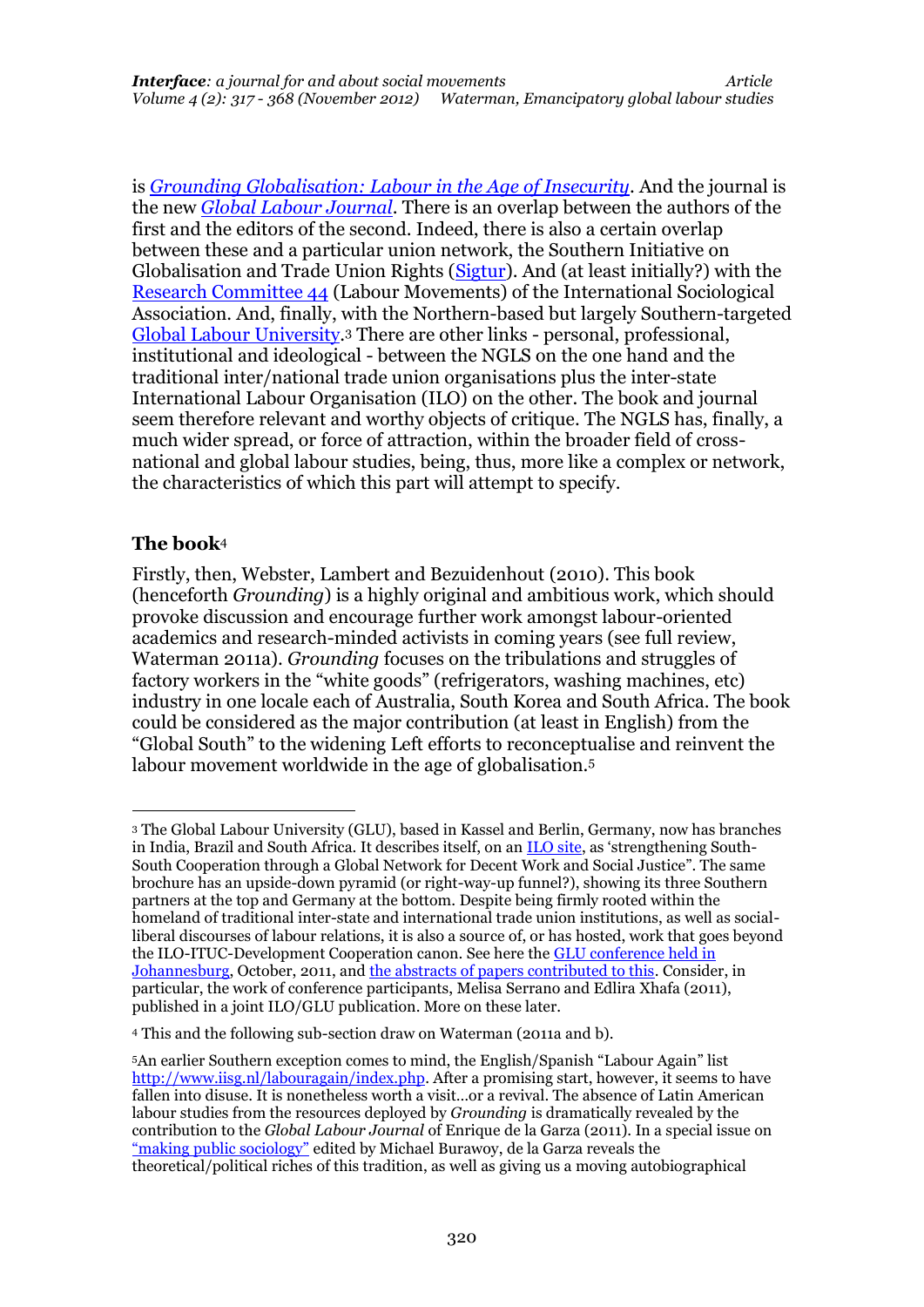*Grounding* depends on a critical reconsideration of the theory of 20<sup>th</sup> century Left sociologist and social historian, Karl Polanyi, with his currently much-cited and promoted work (e.g. Munck 2002, 2009, 2010) on "the great transformation" brought about by the first industrial revolution, of the "double movement" in which the capitalist economy came to dominate society and how this provoked a movement to "re-embed" the economy in society. *Grounding*, however, marshals other theorists to supplement or correct Polanyi. They include, notably, Sidney Tarrow (2005) on transnational social movements, and Michael Burawoy (2000, 2004) on, respectively, movements against globalisation and the relationship of socially-committed academics to the people and movements they study (indeed, the title of their book does homage to Burawoy). The authors also make use of radical social geographers such as David [Harvey,](http://en.wikipedia.org/wiki/David_Harvey_%28geographer%29) with arguments concerning capital's spatial operations and the necessity for multi-spatial and multi-level counter-strategies.

Whilst they do not synthesise their theoretical sources, far less draw from them a set of initial propositions, the authors do deploy them throughout the work with elegance and effect. Curiously, *Grounding* does not conceptualise, in its theoretical introduction, two related notions from the *old* New International Labour Studies that nonetheless repeatedly reappear throughout the book, "social movement unionism" and "the new labour internationalism" (although the latter, as we will see, is at least defined in Chapter 9). Yet these two concepts actually seem to underlie or at least inspire their work. More limiting, however, is their failure to deal with computerisation/informatisation as a fundamental characteristic of capitalist globalisation and a crucial terrain of labour and other social movement struggle against this. Informatisation depends on and creates *another space* – cyberspace – which emancipatory social movements ignore at their peril.<sup>6</sup> The implications of this void in the theoretical peregrinations of GG, become evident in the chapter on a new labour internationalism.

The internationalism chapter of *Grounding* (Chapter 9) depends on a schematic opposition between an old and a new labour (actually *union*) internationalism (Table 9.1), in which the characteristics are:

| Old Labour Internationalism | New Labour Internationalism      |
|-----------------------------|----------------------------------|
| Career bureaucrats          | Political generation of commited |

account of his life as a movement-oriented labour specialist. I also discover, for the first time, that whilst we were busy with the New International Labour Studies in Europe and the Anglophone world, he was busy with a rather more-substantial "New Labour Studies" in Mexico and Latin America.

.

<sup>6</sup> The key text on informatisation and networking is Castells (1996-8), which deals both with the present revolution in capitalism and new forms of cyberspace resistance to such. Increasing Left writings, however, concern themselves with cyberspace and social movements in general or even with labour movements in particular. Apart from Eric Lee (1996), consider Escobar (2004), Dyer-Witheford (1999), Martinez (2006), Robinson (2006, 2011) and Waterman (2010).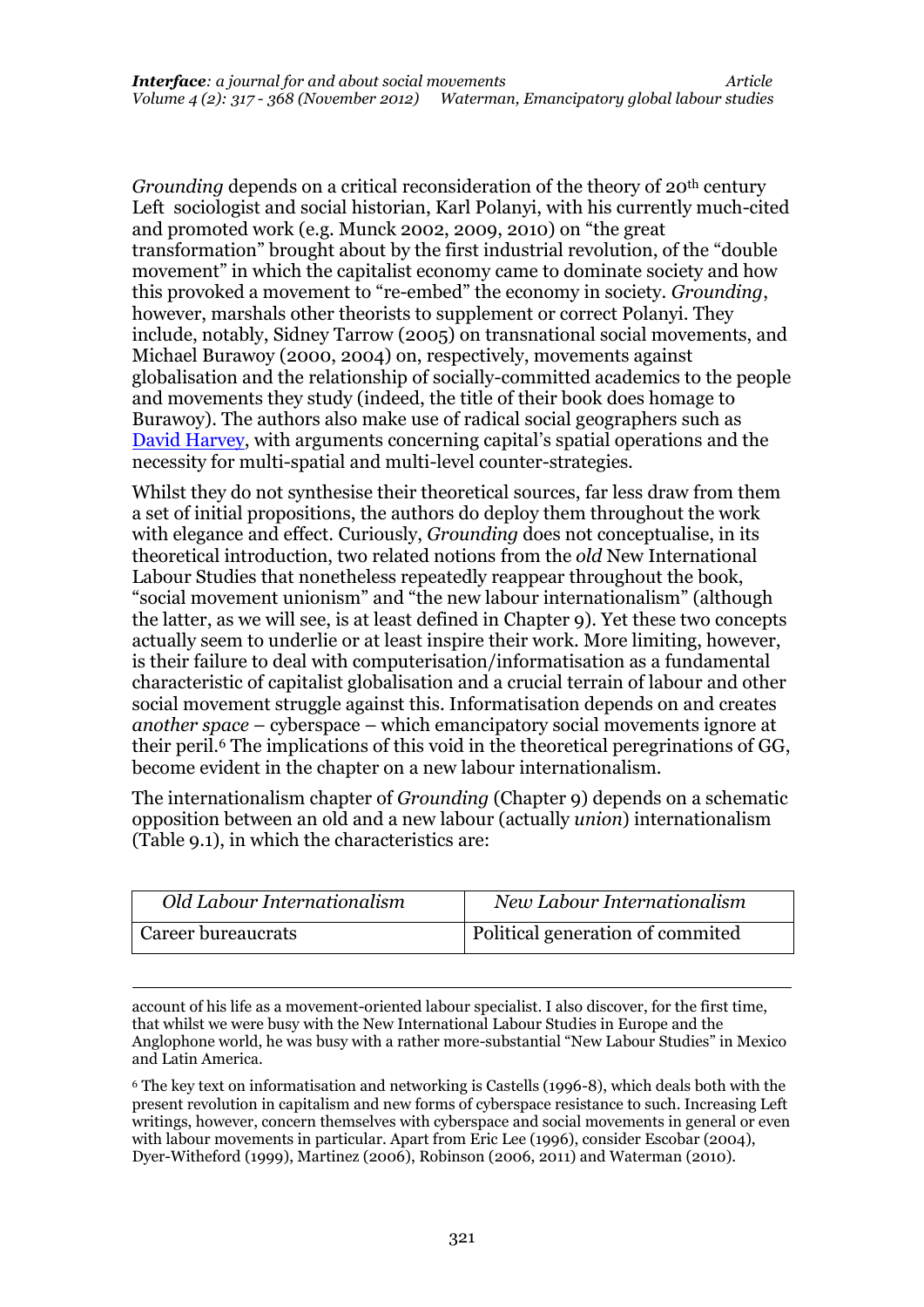|                                                             | activists                                                                  |
|-------------------------------------------------------------|----------------------------------------------------------------------------|
| Hierarchy and large bureaucracy                             | The network form                                                           |
| Centralisation                                              | Decentralisation                                                           |
| Restricted debate                                           | Open dialogue                                                              |
| Dipomatic orientation                                       | Mobilisation and campaign<br>orientation                                   |
| Focus on workplace and trade unions                         | Coalition with new social movements                                        |
| only                                                        | and NGOs                                                                   |
| Predominantly established, Northern,<br>male, white workers | <b>Predominantly struggling Southern</b><br>Afro, Asian and Latino workers |

Whilst such Manichean oppositional schemes are a common rhetorical or polemical device (of a kind I may myself employ), and whilst this one does powerfully challenge the old union internationalism, the characterisation of the new is itself open to challenge. Where, for example, is the alternative to, the opposite, or surpassing of, the "male-dominated"? Not on the table, nor, actually, in the book's index, any more than are "women" or "feminism". <sup>7</sup> Nor, indeed, are there on this table any "new" theories/ideologies/discourses. Such schematic presentations of internationalism need, I would argue, to be supplemented by wider and deeper features/aspects such as the following (Waterman 1998:57-63, 235-8).<sup>8</sup> These include

.

<sup>7</sup> Hale and Wills (2005) deals not only with another globalised industry, garment production, but with an overwhelmingly female workforce, and one in which global resistance is promoted by feminists and takes the networking form.

<sup>8</sup> Marcel van der Linden is the key figure in the "Amsterdam School" of "Global Labour History". A major historian of union, labour and social-movement internationalism, he reminds us that the union internationals today only represent between five and ten percent of the world's wageearners (van der Linden 2008:280). Van der Linden also warns us, concerning his own recent work on labour internationalism, that

Since the historiography of trade-union internationalism is far more advanced than the historiography of the world working class, I focus on the development of labour organisations here. In the longer term, however, that approach should be reversed, i.e. the development of the world working class will have to become the analytical background against which trade-union internationalism is analysed. (v. d. Linden 2008:261, footnote 6).

Van der Linden also reminds us – should we need such reminding - that Marx's working class bearer of human social emancipation was only a tiny proportion of the then-existing working classes and therefore proposes another theoretical basis for including these others (van der Linden 2006:Ch. 2). Actually we *do* need such reminding because whilst we did or do know this, we assumed global industrialisation and the consequent generalisation of the industrial proletariat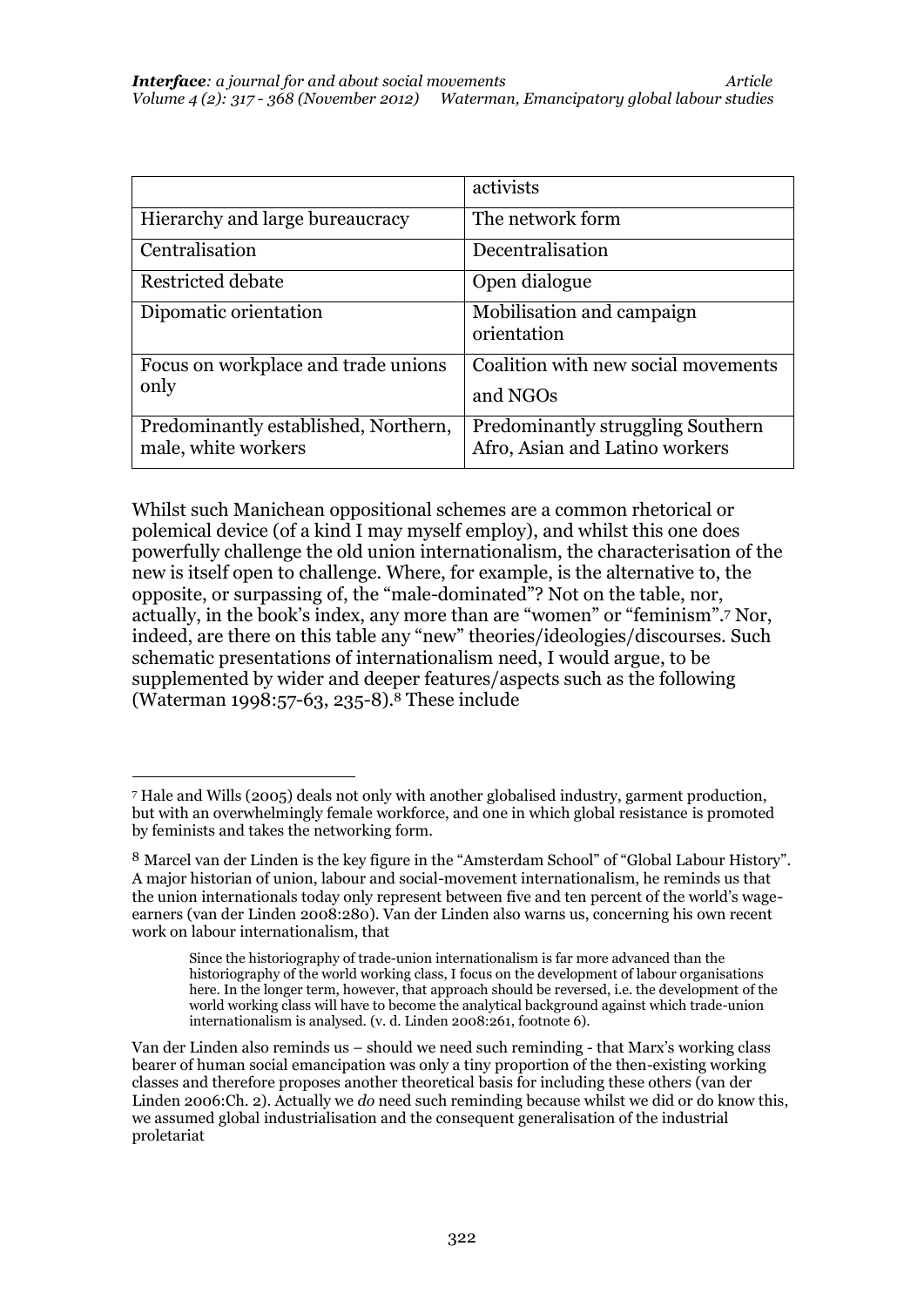- distinctions between different active *bearers* of internationalism (the union organisation? the broader labour movement? the new global social movements more generally? labour-movement or labour-oriented activists/researchers?),
- the *axes, directionality, reach and depth* of international solidarity actions or campaigns,
- the distinct *possible yet problematic types of solidarity* within either the old or the new (Identity? Substitution? Complementarity? Reciprocity? Affinity? Restitution?),
- the *meaning* to those workers involved at either end of the transaction (or any point of the network) of the solidarity they are involved in.

I am equally unconvinced by this chapter that a new union internationalism is or will be *primarily* carried by the Southern workers (Waterman 1998: Ch.5). Indeed, it could be seen as a prerequisite of any new union or labour internationalism that it develop out of a global dialectic and dialogue

- between all world areas including the here forgotten (ex-) Communist one and that humungous new Commu-Capitalist Workshop of the World, China (subsumed with difficulty into any homogenous North or South)!
- with the full range of radical-democratic worker movements
- with the complete range of radically-democratic social movements
- between labour organisations/movements and socially-committed academics.

The "new internationalist" cases that this chapter of *Groundings* offers are all from the Geographic South, though Australia is, obviously (if embarrassingly) part of the Socio-Economic North, and South Korea is in the Geographic North (Seoul is almost as far North as Lisbon)! Even the most "socially southern" of the three, South Africa, is a somewhat atypical member of the Global South (although what would be a "typically" Southern state/society is today questionable). So any Manichean, or even a simple binary opposition, between North and South is here either fatally undermined or rendered seriously problematic.

The major case offered for the new union internationalism is the Southern Initiative on Globalisation and Trade Union Rights (Sigtur). It is no coincidence that this network links major unions in the three case countries in this book. Nor that one of the *Grounding* authors, Rob Lambert, is a founder and keystone of this network. Nor that he and Eddie Webster have been its major academic promoters. So one has to decide whether authorial over-identification does not seriously exaggerate its importance.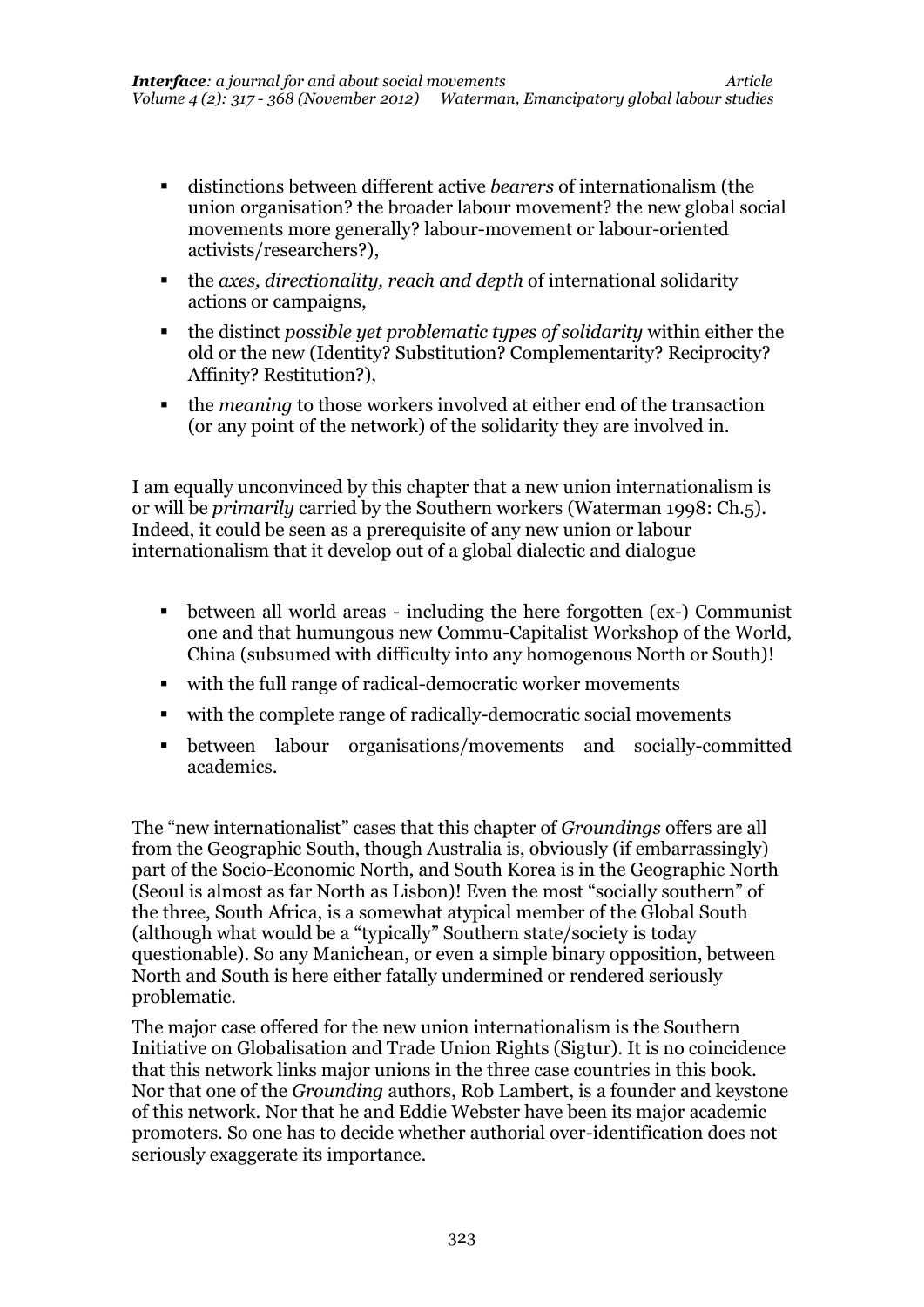Sigtur has no presence within the World Social Forum (unlike the Korean Confederation of Trade Unions (KCTU) and the South African Confederation of Trade Unions (Cosatu), it has attended only one WSF). And after almost two decades of existence it has a weak and non-dialogical web presence.<sup>9</sup> Yet a dialogical web presence is today surely another requirement for any new labour internationalism. Nor are we offered, in the presentation of Sigtur, here or elsewhere, any serious discussion of the "North/South" relationship *between* the three countries that the authors consider "the fundamental challenge to a new labour internationalism" (209). Yet Australia, home base of Sigtur, is clearly a Northern wolf in Southern sheep's clothing. Sigtur has, finally, been so far trapped in an unrecognised or unadmitted contradiction - or at least a foundational tension - between trying to build a new *networked* labour movement internationalism on the basis of leadership relations between trade union *organisations* that themselves reproduce the state-national base of their Old Labour Internationalism.<sup>10</sup>

*Grounding* is, therefore, a work still imprisoned within earlier stages of capitalism and the incrementalist discourses of the Westeurocentred Left; its proposed strategies reproduce the 20th century social-democratic tradition. I say "20th century" because there was an emancipatory 19th century one, and there is also developing a  $21<sup>st</sup>$  century social-democratic tradition – one that is opening itself to the dramatically-transformed nature of global capitalism and to the newest global social movements contesting this (consider, for example, Bieler, Lindberg and Pillay 2008, Bieler and Lindberg 2011, [New Unionism,](http://newunionism.wordpress.com/)

<u>.</u>

<sup>10</sup> Sigtur membership consists primarily of national union centers of some unspecified "Left ", "progressive" or "democratic" nature. In the case of the Philippines, this is the Kilusang Mayo Uno, long associated with the (Maoist) Communist Party of the Philippines (http://jpe.library. arizona.edu/volume\_6/westvol6.htm). In the case of India, it is the two major Communist trade union federations, one of which is associated with the Communist-led Government of West Bengal, itself responsible for land clearance and peasant massacres in the interest of major Indian corporations [\(http://www.wsws.org/articles/2007/apr2007/beng-a21.shtml\)](http://www.wsws.org/articles/2007/apr2007/beng-a21.shtml). At a Sigtur conference in South Africa, 1999, I witnessed a *walkout* by the two Communist Indian unions in protest against a Hong Kong-based labour NGO's exhibition on factory fires in China (we have to presume that protest against factory fires in Thailand would have been acceptable to the Indian delegation). Members of Sigtur also appear to act as national gatekeepers, obstructing, if not blocking, Sigtur from relating to other unions or labour movements in what they seem to consider as "their" nation-states. Indeed, I heard one Indian Communist leader at this conference proclaim, in traditional bourgeois-national-statist mode, the principle of noninterference in Indian labour matters!

<sup>9</sup> [www.sigtur.com/.](http://www.sigtur.com/) Although I was given to understand, early 2010, that this was to gain a dialogue feature, it has not, October 2012, come into existence. Moreover, the presence of Sigtur on the new UnionBook blogsite is more or less limited to propaganda. A rare academic contribution to the Sigtur site (reproduced on that of UnionBook), by [Robert O'Brien](http://www.sigtur.com/index.php/home-mainmenu-1/141-labour-globalization-and-the-attempt-to-build-transnational-community), is actually an endorsement of the network with a few cautionary comments. We are, thus, confronted with a small circle of academics (who reappear as co-authors of *Grounding* and editors of *the Global Labour* Journal) and a limited network of traditional Left trade union leaders involved in a largely self-referential relationship. The Sigtur website is not, at least yet, the space in which an emancipatory global labour internationalism can be developed. Perhaps it will come to contribute to such in the future but this would require it to enter into direct, open, horizontal dialogue with other such cyberspaces, something I will return to.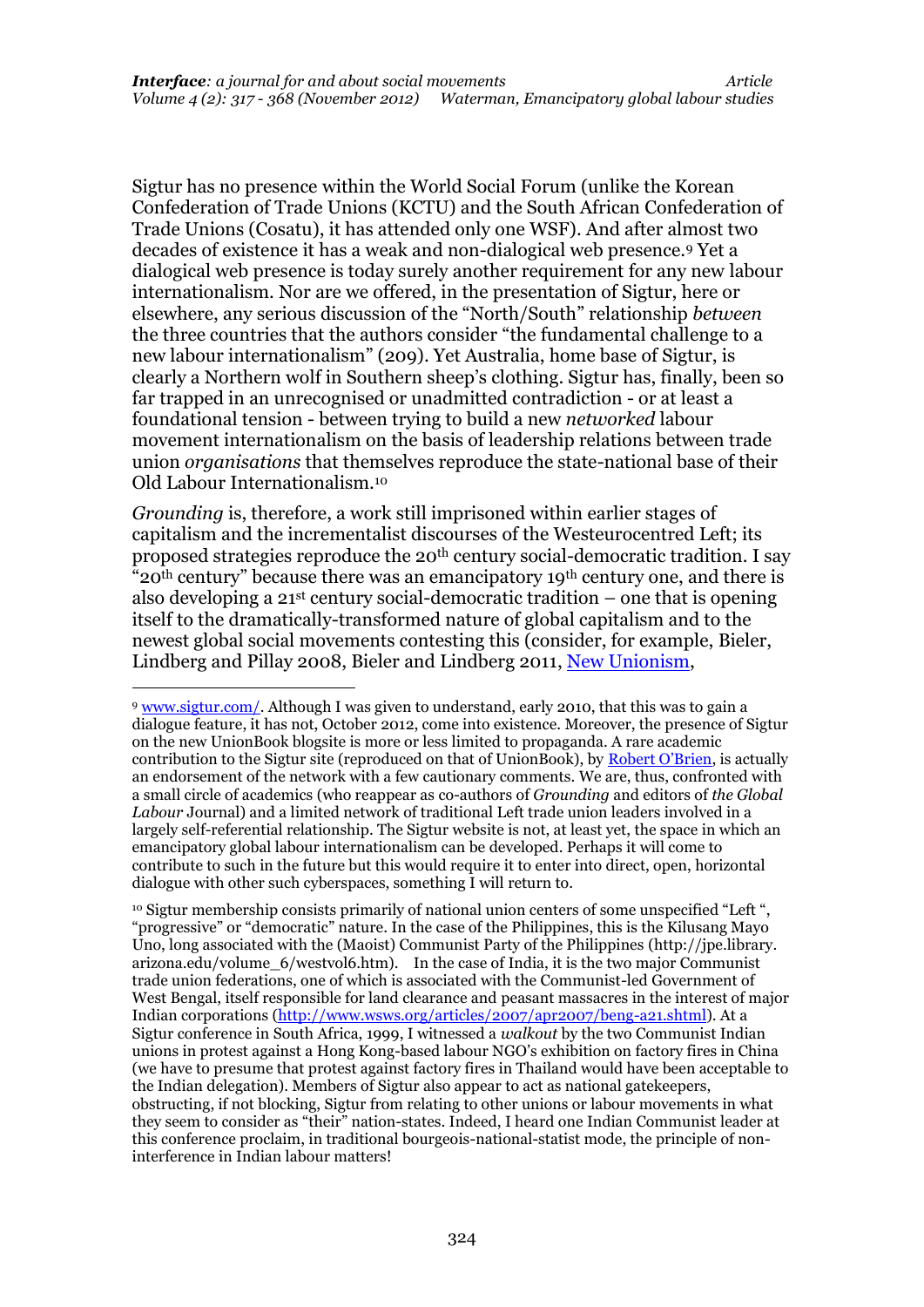[UnionBook](http://www.unionbook.org/) and the personal but pluralistic and multi-lingual, [Global Labour](http://www.global-labour.org/)  [Institute](http://www.global-labour.org/) website of Dan Gallin). Striking, also, is that despite the Southern drumbeating,<sup>11</sup> our co-authors are entirely dependent on Northern theories and theorists.

The most *Grounding* can hope for is that, in its three somewhat untypical Southern cases, industrial unions and Left political parties will bring about radical reforms within (presumably repentant) national-capitalist polities. In 2012 evidence of such such movements and such repentance is lacking. Even those Left Latin American states in which so much labour and social movement hope has been placed over the last 5-10 years are being critically questioned and challenged (e.g. Heinz Dietrich 2011). The utopia which the authors are promoting (in Chapter 10) must be seen as one of the past: Sweden of the 1970s? On a world scale? And this despite the surely reasonable argument that it is *union identification with this Swedish utopia* that continues to disarm, firstly, the unions of the North in the face of the new capitalism but also many *if not most* of the unions of the South, for which this shrinking (if not yet melting) Northotopia has become the only imaginable one. Consider here the almost literally universal union endorsement of the Decent Work project<sup>12</sup> of the Eurocentred International Labour Organisation (critiqued Waterman 2005). 13

## **The exchange**

<u>.</u>

The publication of *Grounding* led to an exchange in the new *[Global Labour](http://digitalcommons.mcmaster.ca/globallabour)  Journal*. This did not, unfortunately, suggest a way beyond the shortcomings of the NGLS. It was also, unfortunately, in attack/defence mode [\(Global Issues](http://digitalcommons.mcmaster.ca/globallabour/)  [2010\)](http://digitalcommons.mcmaster.ca/globallabour/). It was started (despite the evident sympathy for his work of *Grounding Globalisation*) by [Michael Burawoy](http://digitalcommons.mcmaster.ca/globallabour/vol1/iss2/7/) (2010a), in a piece entitled "From Polanyi to

<sup>11</sup> Munck's (2010) 'South" is at least a metaphorical as well as a socio-geographic one, referring to the 'subaltern" whoever and wherever s/he may be.

<sup>12</sup> For Southern union endorsement of the Decent Work campaign, see the website of CUT-Brazil, Sigtur's major Latin American affiliate, [http://www.cut.org.br/cut-em](http://www.cut.org.br/cut-em-acao/40/trabalho-decente-na-estrategia-da-cut)[acao/40/trabalho-decente-na-estrategia-da-cut.](http://www.cut.org.br/cut-em-acao/40/trabalho-decente-na-estrategia-da-cut)

<sup>13</sup> The effect of international trade union involvement with - in reality uncritical acceptance for almost one century of its 25% representation within- the ILO, has been, inevitably, one of a reduction of its independence of thought and autonomy of action. Whilst there is little if any writing on this, compare the much-later experience of women's NGOs with presence within and recognition by other UN instances (Joachim 2011):

<sup>[</sup>R]ecent work…suggests that multilateral institutions affect not only the behaviour of NGOs but also the very understanding they have of themselves, as well as the interests they pursue. […] Furthermore, the heightened engagement of women's NGOs in the United Nations, in general, pitted so-called insiders and outsiders against each other. Although the former considered institutional politics a necessary strategy to advance women's status, the latter feared that this would result in co-optation and problems of accountability.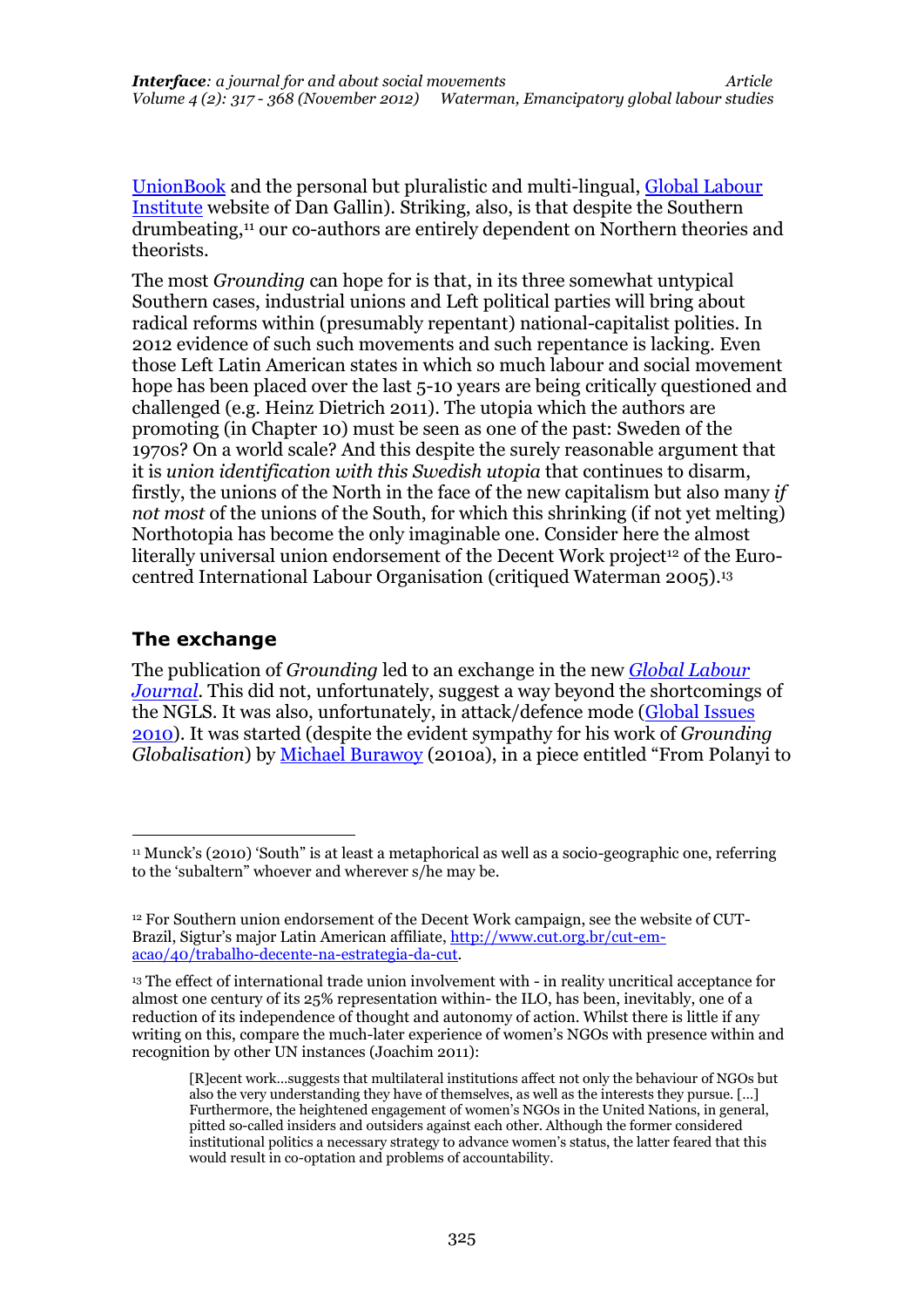Pollyanna". <sup>14</sup> Whilst certainly of value in its critique of Polanyi and the New Polanyism, his almost unqualified attack on *Grounding* did not suggest any labour movement alternative,<sup>15</sup> dismissing not only the authors of *Grounding* but Global Labour Studies in general as being over-optimistic and as hopelessly and falsely so. Burawoy seems to see the necessity today for not so much a classbased as a species-based movement but concludes even *here* that:

Some sort of global counter-movement may be necessary for human survival, but there is no historical necessity for it to appear…A counter-movement to prevent ecological disaster can only be imposed by authoritarian rule…There may be small counter-movements…but palliative care might forestall *any*  collective commitment to contain capitalism's rapacious tendencies. (Burawoy 2010a:311)

Given the evidence for growing global protest against war, imperialism, climate change, deforestation, genetically-engineered crops and animals, patriarchy and sexual discrimination, advertising, Frankenstein foods, extractivism, I would suggest that his is a fatalistic pessimism and one that – as several of his respondents suggest [\(Global Issues 2010\)](http://digitalcommons.mcmaster.ca/globallabour/vol1/iss3/) - cannot but discourage struggle.

I have to ask myself whether the combination in this exchange of an admittedly unrealistic optimism and a quite unqualified pessimism may not be due to 1) the heavy dependence on, or reference of both parties to, two socially-committed critical theorists of industrial capitalist society, social discontent and emancipatory movements, Karl Marx and Karl Polanyi, and 2) the further heavy reference to, if not dependence on, the distinction or opposition between the exploitation theory of the first and the commodification theory of the second.

It is my feeling that whatever major theoretical, methodological, analytical or strategic insights or inspirations the Two Karls might provide for global labour studies today, they do not – either singly or combined – provide a sufficient theoretical basis for an emancipatory movement under our radically different capitalist conditions. Actually, of course, Karls 1 and 2 were not adequate to the 19th and 20th centuries either. Neither the class-based strategies drawn from Marx nor the Society+State-based ones following (at least implicitly) from

.

<sup>14</sup> A Pollyanna, according to Wikipedia, is 'someone whose optimism is excessive to the point of naïveté or refusing to accept the facts of an unfortunate situation" [http://en.wikipedia.org/wiki/Pollyanna#citenote-0.](http://en.wikipedia.org/wiki/Pollyanna#citenote-0)

<sup>15</sup> Burawoy did come back with a rejoinder (2010b) in rather more friendly mode, but without demonstrating any optimism of the will to counter his pessimism of the intellect. His problem may be with the distinction or opposition he sees between academic work and political engagement. Burawoy seems to consider (his?) academic work to be committed to truth or science and (others'?) political engagement to involve an idealisation of realities and possibilities. Whilst cognizant of the tension between these two types of practice, I have not found – and am not finding - academic labour studies to be so scientific nor political work to necessarily require idealisation.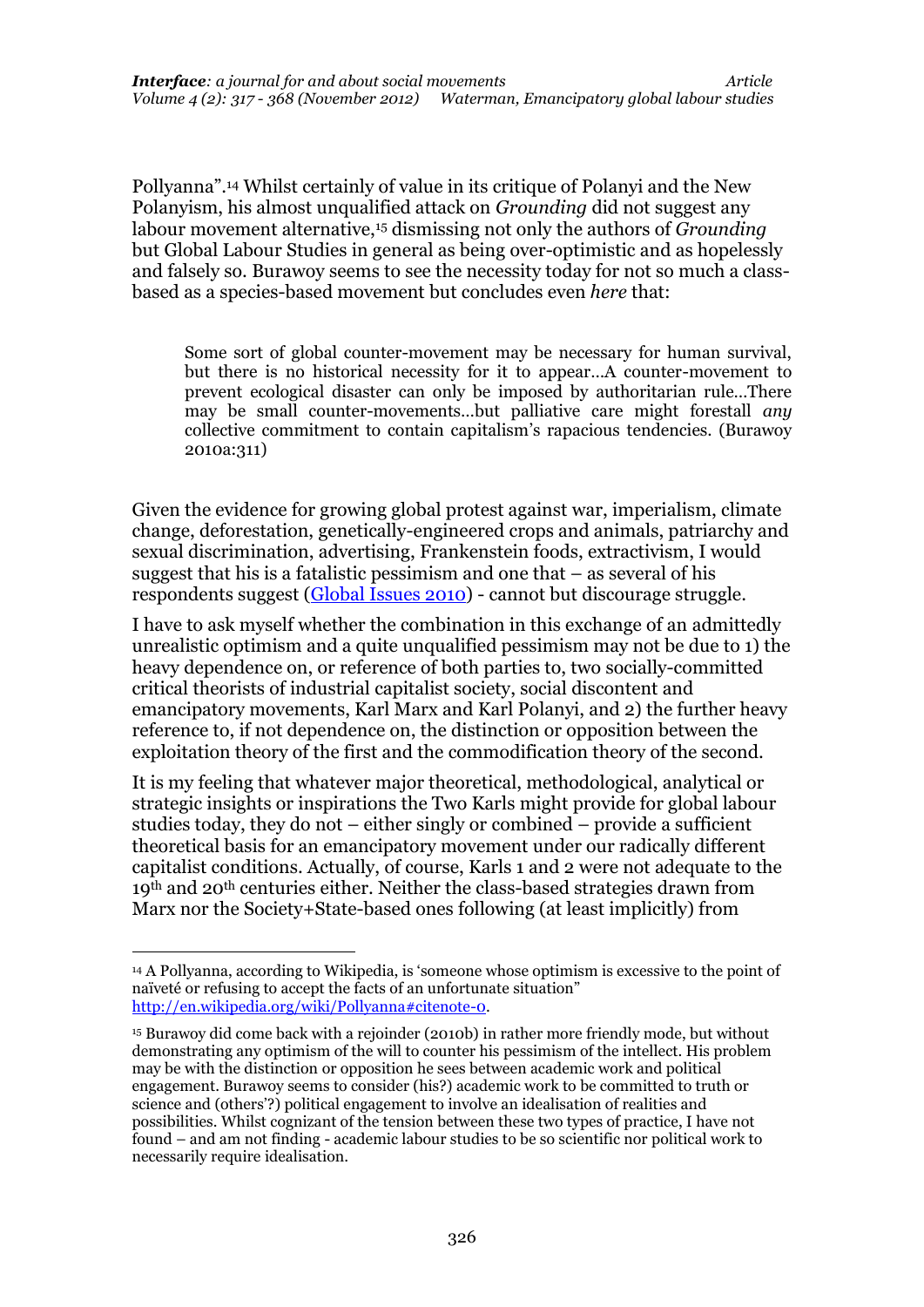Polanyi, was crowned with more than temporary, partial – and tragically reversible - success. I am here referring, of course, to the collapse of the Communist and Third World Socialist projects that drew on Marxism and to the more-gradual destruction/disintegration of the capitalist welfare-states inspired (again implicitly) by Polanyi.

The hosting of this exchange by the *Global Labour Journal* does it credit. But both the exchange and various other contributions to or review articles in GLJ raise in my mind the idea that "Another Global Labour Studies is Necessary". Thus in one recent issue we find two contributions suggesting more of socialreformist conviction than critical sociological endeavour, those of Gay Seidman and of Hennebert and Bourque.

In the course of a book review *Gay Seidman* (2011) argues of "Social Movement Unionism" (SMU) that it is not a

strategic prescription, [proponents] forgetting that the phrase was originally merely descriptive, meant to capture the heady sense of excitement and possibility that came when labour activists realised that even in authoritarian settings, workers could use their shopfloor strength to support broad working class goals.

This has to be considered an authorial fancy rather than a reflection on the literature or a finding from research. In original formulation (Waterman 1993), the argument 1) dealt with workers under both liberal-democratic and authoritarian capitalist regimes and 2) had a clear "strategic prescription" - or at least a provocation to surpass traditional models and theories, Right, Centre or Left. On a search, June 2011, the phrase rated 72,800 Googles (to use the new currency), many of which are to such societies as those of the European Union, others to North America, one or two even to Madison, Wisconsin, (where Gay lives and where, early 2011, a dramatic and innovatory labour-studentcommunity protest occurred). Amongst the thousands of contributions are also scholarly items critical of the concept but advancing the effort to help international labour escape from its capitalist predicament, its national(ist) parameters and its Social-Liberal (occasionally Communist or Populist) entrapments.<sup>16</sup> The best-known piece on SMU is the mentioned one of Kim

.

<sup>&</sup>lt;sup>16</sup> I have been using the term 'social liberalism" without defining it. I have been provoked by Magaly Rodríguez García (2010) who in her work on the International Confederation of Trade Unions, prefers the sub-category, "labour liberalism" (208-10). If that applies particularly to the role of the ICFTU in the Cold War period, I have a preference for 'social liberalism" thus understood:

It differs from [classical liberalism](http://en.wikipedia.org/wiki/Classical_liberalism) in that it believes the legitimate role of th[e state](http://en.wikipedia.org/wiki/State_%28polity%29) includes addressing economic and social issues such as unemployment, health care, and education while simultaneously expandin[g civil rights.](http://en.wikipedia.org/wiki/Civil_rights) Under social liberalism, th[e good of the community](http://en.wikipedia.org/wiki/Common_good) is viewed as harmonious with the freedom of the individual…Social liberal policies have been widely adopted in much of the capitalist world, particularly followin[g World War II](http://en.wikipedia.org/wiki/World_War_II). […] It affirms the following principles[: human rights,](http://en.wikipedia.org/wiki/Human_rights) free and fair [elections](http://en.wikipedia.org/wiki/Elections) an[d multiparty democracy,](http://en.wikipedia.org/wiki/Multi-party_system) [social](http://en.wikipedia.org/wiki/Social_justice)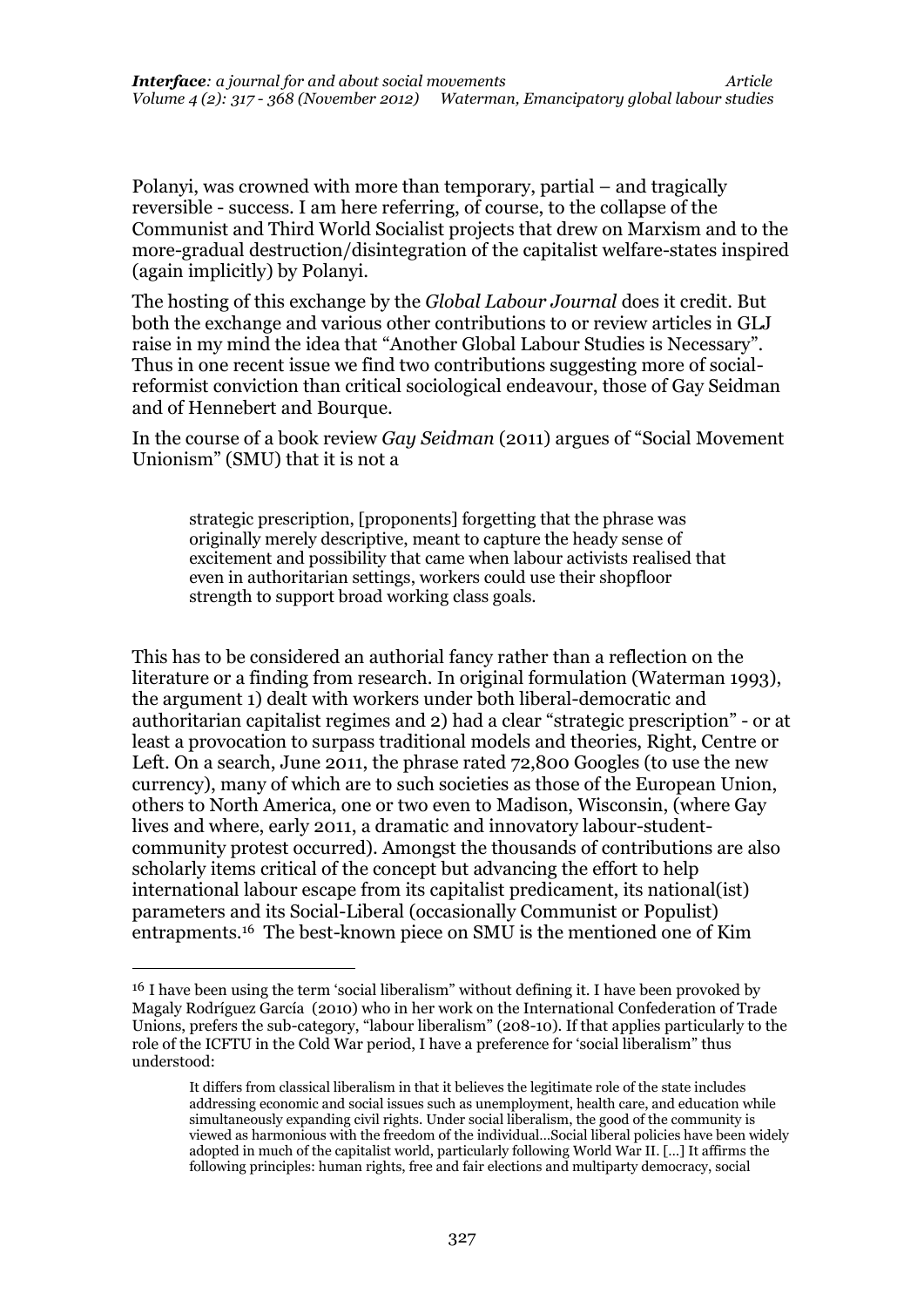Moody (1997), which has "international" in its title, and which can hardly be dismissed as being either confined to authoritarian settings or merely descriptive. "Social Movement Unionism" was also the subject of a panel (one of the eight papers being that of Gay herself!) at the 2010 session of the Labour Movements Committee at the Conference of the International Sociology Association, Gothenburg.

[http://people.umass.edu/clawson/abstracts.html#session8.](http://people.umass.edu/clawson/abstracts.html#session8)<sup>17</sup> In a report, secondly, on the 2010 Congress of the ITUC, *Hennebert and Bourque* (2011) fail to mention the manner in which the ITUC repressed a Palestine solidarity resolution proposed by the South African Cosatu union centre and (re)elected to major ITUC committees the leader of the increasingly-criticised Israeli Zionist trade union centre, Histadrut. This led to a public Cosatu critique of the ITUC to my knowledge the first such by *any* affiliate

[\(http://www.cosatu.org.za/docs/shopsteward/2010/sept.pdf\)](http://www.cosatu.org.za/docs/shopsteward/2010/sept.pdf). Whilst this example of Eurocentric bureaucratic union authoritarianism might have occurred out of the sight of Hennebert and Bourque, how can they have possibly missed the priority given in Congress plenary sessions to representatives of the international financial institutions responsible for the de-structuring of the international working class and the present crisis of international unionism? An evaluation of the same ITUC Congress by veteran social-democratic international union leader, Dan Gallin (2011), is not so much critical as dismissive of both the ITUC and of contemporary social-democracy more generally.<sup>18</sup>

justice[, tolerance,](http://en.wikipedia.org/wiki/Toleration) [social market economy,](http://en.wikipedia.org/wiki/Social_market_economy) [free trade,](http://en.wikipedia.org/wiki/Free_trade) [environmental sustainability](http://en.wikipedia.org/wiki/Sustainability) and a strong sense of international solidarity. [http://en.wikipedia.org/wiki/Social\\_liberalism#cite\\_note-9.](http://en.wikipedia.org/wiki/Social_liberalism#cite_note-9)

<u>.</u>

<sup>17</sup> Interestingly, a recent paper (Flores 2010) on a new Brazilian union uses the concept of SMU to distinguish it from the CUT-Brazil confederation that Gaye (Seidman 1994), had discussed in SMU terms. Be it noted, finally here, that a recent critique of the SMU concept accuses it of coming from and relating to Western liberal democracies rather than in Southern authoritarian settings (Rahman and Langford 2010)!

<sup>18</sup> "The ITUC had its second congress in Vancouver in June and elected a new general secretary (Sharan Burrow) and a new president (Michael Sommer from the DGB). Predictably, not much else has changed. The ITUC remains a jester in the court of the intergovernmental organizations and acts, in the best of cases, like an international human rights NGO with an emphasis on labour issues. Unlike all its predecessors, even the two latest and weakest, it has no principles, no programme, no vision and, consequently, no traction. The role of the largest international labour organisation the world has ever seen remains marginal. […] The ideological collapse of social-democracy, which has internalised neo-liberal policies hostile to workers, to unions, to its own historical heritage and reason for existence, has certainly been a factor contributing to the demoralisation of the trade union movement, especially in countries where there is a historically close link between the unions and the social-democratic parties (Central and Northern Europe, UK), or in the countries of the former Soviet block where the meaning of socialism has been lost through decades of Stalinism."

This seems to me to embrace contemporary Social Democracy as well as Labour Liberalism. Although I might like to add Modernism and Eurocentrism to the mix - as well as opposition to Neo-Liberalism.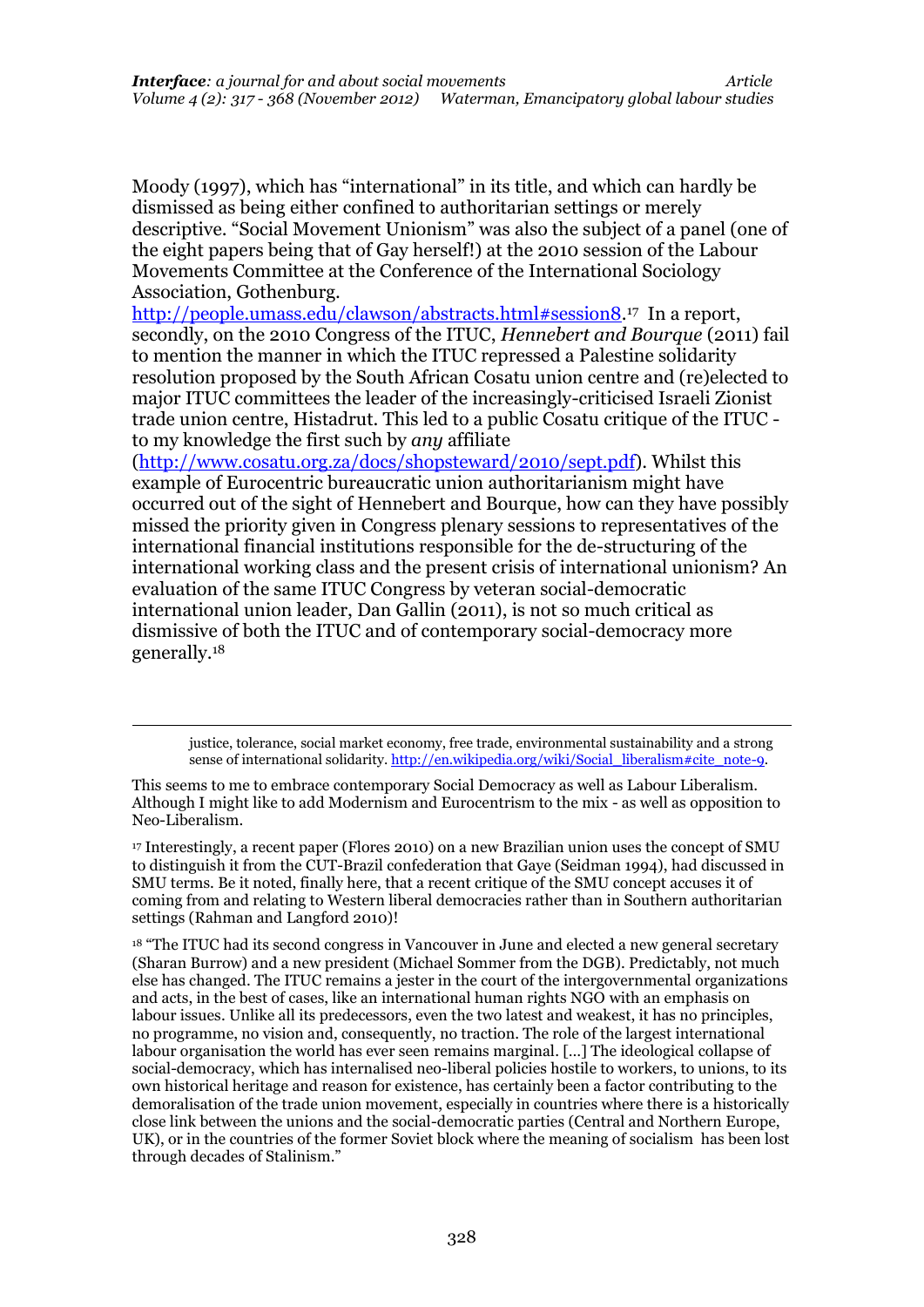In suggesting that "another global labour studies is necessary", I am, of course, playing with and expanding on the early slogan of the World Social Forum, "Another World is Possible!", a slogan that at least opened up the imagination to the possibility of a world beyond not only paleo-liberalism but also capitalism. Let me here suggest as a name for my alternative, "Emancipatory Global Labour Studies". This would provide the acronym EGLS (pronounced: "eagles"). But before we go hunting for eagles, let me to try to establish that the NGLS, with its limited parameters, goes wider than one book and one exchange in one journal.<sup>19</sup>

A major contributor to the NGLS has been *Ronaldo Munck* (2002, 2009, 2010), who combines theoretical insights on class (Karl Marx), commoditisation (Karl Polanyi), space (David Harvey and others), uneven and combined development (Leon Trotsky), post-colonialism (Walter Mignolo), Gramsci (or at least contemporary theorists of "subalternity") and others to conclude that

Subaltern studies…can equally be applied to postmodern subjects such as the proletariat [precariat? PW] and the new working poor. A critical theory of subalternity would contribute to our understanding of contestation in the era of neo-liberalism by workers and the new international social movements /…/ The long-term contest between East and West is now leading to the latter losing out…The North-South contest is seeing increased contestation by the latter…Th/e/ new South is not (just) a geographical region but, rather, more of a cultural metaphor for all the subaltern classes, regions, neighbourhoods and households. This transformation project represents…a recovery of the struggles, aspirations and counter-hegemonic projects of actually-existing global civil societies. (Munck 2010:221)

Whilst there is in Ronnie's argument a rich mix of theoretical elements and thought-provoking ideas, and whilst he gestures toward new working classes, new socio-geographic spaces, new social movements, even "counter-hegemonic" (213) ones, and even a "grounded and truly global socialist transitional programme" (214), he seems to see such as expressed, at least in part, in an existing labour (trade union?) movement that "has recovered its voice and…articulated grounded and practical proposals to deal with the global disorder". We are presented with no evidence of such. There is here, indeed, no consideration of the core or "default" labour movement form and ideology – the national-industrial, collective-bargaining-oriented, oligarchical union – as an obstacle to a Marxist or even a *Polanyian* transformation. The

<u>.</u>

<sup>&</sup>lt;sup>19</sup> The NGLS seems to be expanding even I struggle to complete this piece. This may, of course, be simply a function of my wider casting of a net which is clearly of my own construction. In this manner I became aware, late-July, 2011, of a relevant piece by the Left Social Democrat, national and international union officer and adviser, Asbjorn Wahl (2011) in a new (to me) website, the *Global Labour Column*[, http://column.global-labour-university.org/,](http://column.global-labour-university.org/) itself a project of the Germany-based but now international Global Labour University, [http://www.global-labour-university.org/.](http://www.global-labour-university.org/)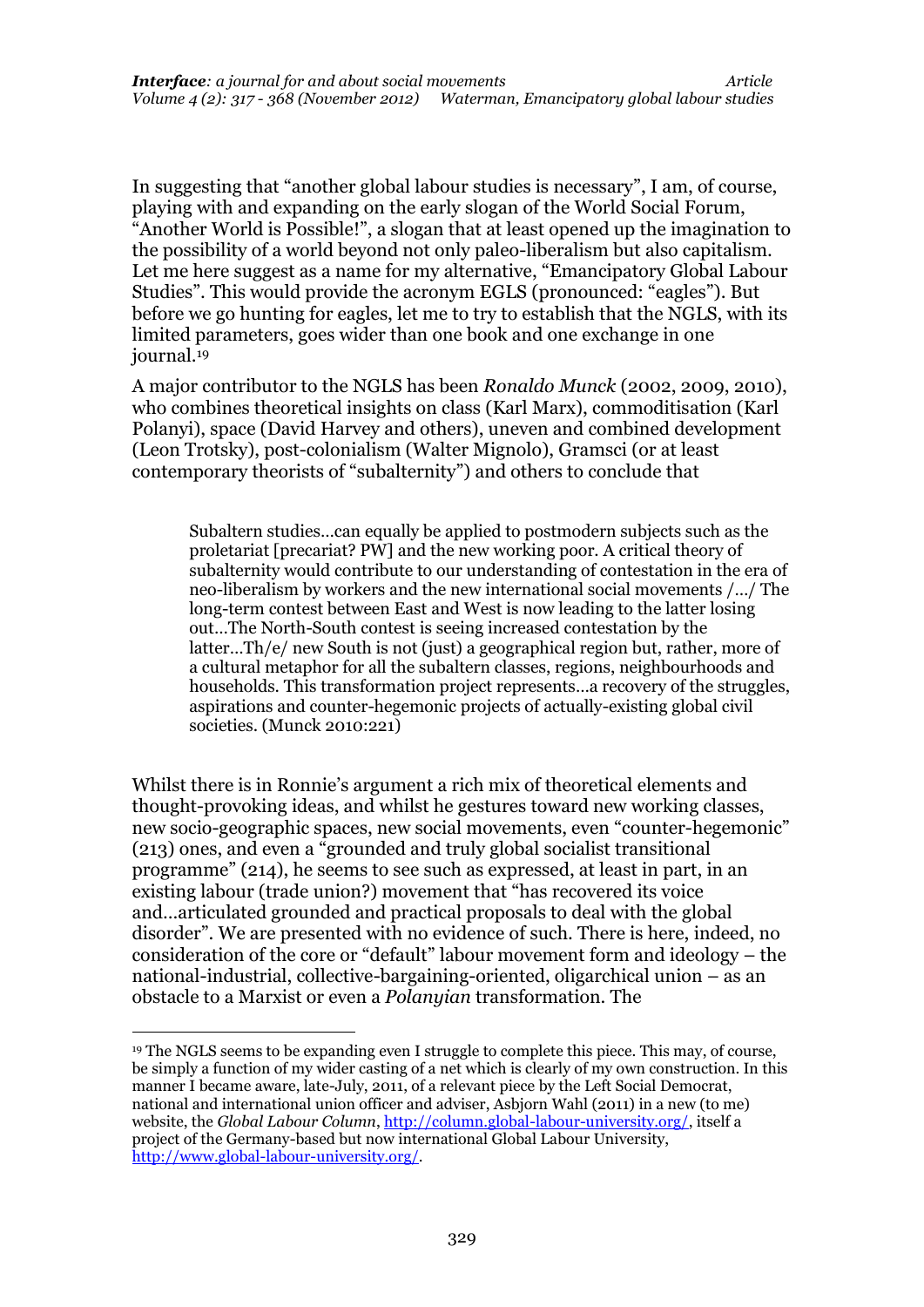theoretical/strategic contributions of, for example, feminism and environmentalism are marginalised or invisibile, as is informatisation and cyberspace. There remains, finally, a profound tension between the class and post-capitalist orientations of Ronnie's Marxists and the non-class and reformed-capitalist orientations of his Polanyi.<sup>20</sup>

A welcome addition to the NGLS has been that of the radical social geographers (Castree et. al. 2004, McGrath-Champ, Herod and Rainnie 2010). They have introduced "space" and 'scale" as crucial determinants of and contested terrains for workers and unions. In both cases, however, the concentration is overwhelmingly on "labour" as understood in terms traditional to 19th-20th century capitalism, even if Castree et. Al. (2004:225) do recognise that most of the world's work is done outside the "formal economy". 21

Perhaps the most sophisticated contribution to the NGLS is that of *Peter Evans* (2010), in, again, the *Global Labour Journal*. Evans reviews a wide range of literature and considers an equally wide range of old and new forms of international labour response. He also addresses the problem of the traditional formal inter/national union structures and such new "rhizomes", or network relations, of international social movements and non-governmental organisations (NGOs). Sensitive to the possibilities of the new communications technologies, he also stresses their potential for a necessary cultural transformation in the labour movement:

Global communication technologies are more than just tools – they also reshape cultural possibilities. Contemporary global diffusion of everything from ideological presuppositions to everyday practices doesn't erase divisions, but twenty-first century workers may share as much culture at the global level as nineteenth century workers did at the national level. The global media may be a frightening Leviathan, but the memes they create are shared by workers around the world. In the workplace, the global spread of corporate structures and practices creates shared cultural milieus that permeate workers' lives almost regardless of geographic distance and political boundaries. If the socio-cultural nemesis thesis argues that cultural divisions undercut the possibility of transnational solidarity, the "labour's turn" thesis argues that revolutionary changes in communication combine with the emergence of a globally-shared

.

<sup>20</sup> I leave aside here the question of Ronnie's use of "post-modern", even if, as I have suggested parenthetically, this applies to the precariat and the new working poor. These both seem to me to be long-existing modern subjects (if "modern" is being restricted to the epoch of national, industrial, enlightenment powered capitalism). What would here be "post-modern" would be the vocabulary or theory that has rediscovered or reinvented them.

<sup>21</sup> A visual and visceral reminder of this in the case of India is provided by an illustrated book on such workers in the case of India (Breman and Das 2000). This not only shows the immense variety of such work and workers but also reveals the variety of spaces (work places, homes, streets) in which they survive. It also prompts for me the question of why the two books on labour and space do not themselves deal with the nature of the factory, office, street or household space in which their subjects actually work.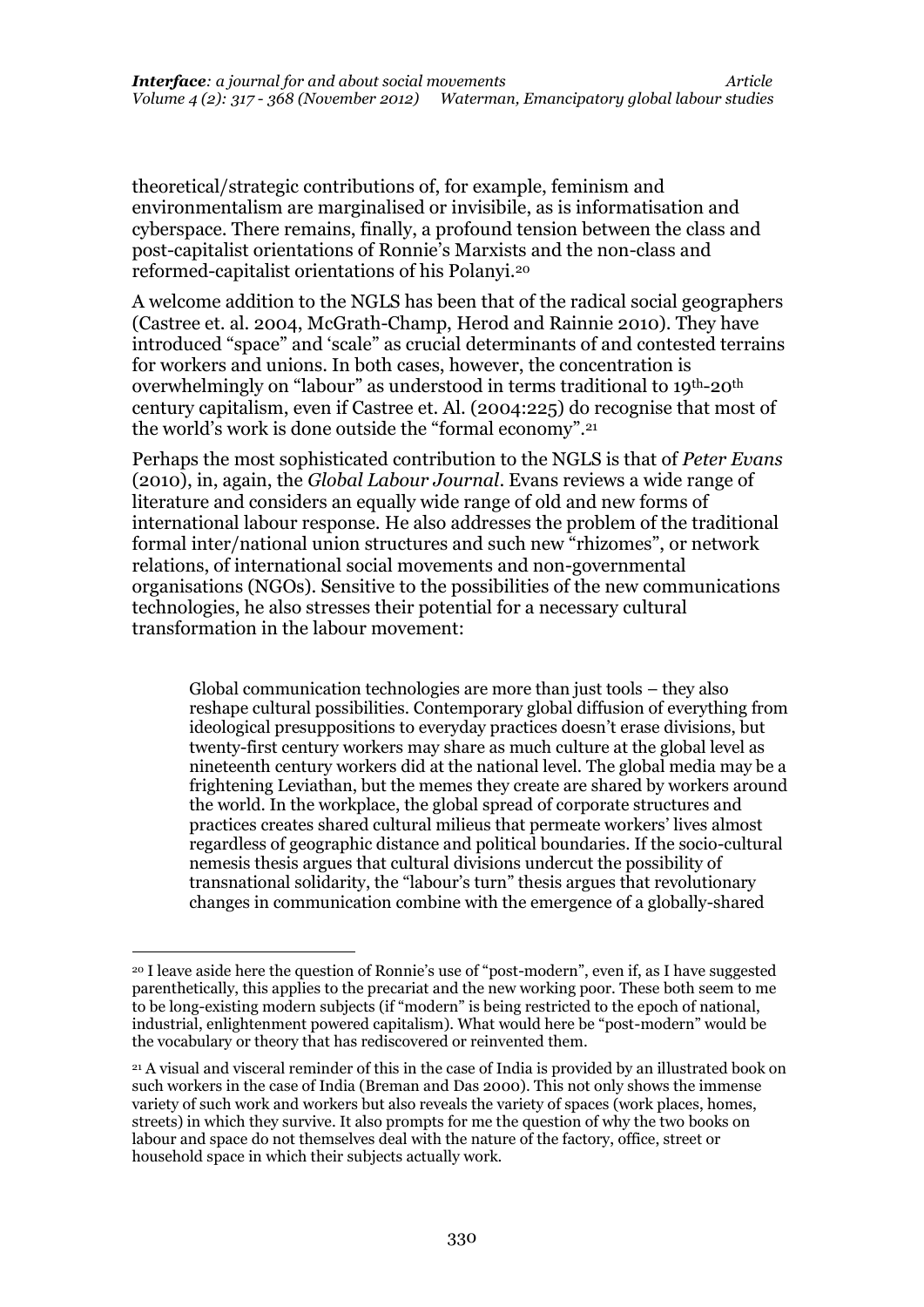culture and everyday practices to create new potential for building solidarity across even the widest geographic divides. (Evans 2010:357)

Like most contributors to the NGLS, unfortunately, he gives both the hegemonic, institutionalised ITUC family and the marginal networked Sigtur qualities or potentials broadcast by their champions rather than emerging from committed but critical research. Thus he states of the Eurocentred and Eurocentric ITUC etc, that

The 2006 merger of the World Confederation of Labour and the International Confederation of Free Trade Unions to form the International Trade Union Confederation (ITUC) replaces a structure fractured by Cold War politics with the possibility of a unified strategic actor. The move to rename the International Trade Secretariats (ITSs), calling them Global Union Federations (GUFs) instead, reflected recognition that it is not so much trade itself as the global production networks that underlie it that must be restructured if workers interests are to be protected. The accompanying organisational consolidation reflected appreciation that global corporations operate across a range of sectors, and labour organisations must encompass a similar range. (Evans 2010:361-2)

Whilst later qualifying this somewhat…umm?... Polyannic vision, he fails to see that this institutional – indeed corporate – merger, reproducing the corporate capitalist model, was neither preceded nor followed by any change in worldview, ideology or strategy. Discussion before and after the event was confined to leading officers, mostly out of the public eye, and it in no way involved any identifiable rank or file. It was a defensive move by a set of institutions under severe external attack (due to the global neo-liberal offensive) and internal weakening (the reduction of union resources). He likewise sees the move of the AFL-CIO from its CIA-days (Scipes 2010) to a largely state- or inter-statefunded and Westeurocentric Development Cooperationism as a sign of *hope* for labour internationalism! Indeed, all his positive examples of union internationalism are on the North-South axis and in a North  $\rightarrow$  South direction. Taking this problematic part for the whole obstructs, surely, a holistic view of, and a universal ethic for, international labour solidarity.

*Rohini Hensman*, a veteran of socialist-feminism and Left unionism in Mumbai, India, is surely the most "Southern" contributor to the NGLS, as well as a contributor to *Global Labour Studies* (Hensman 2010).<sup>22</sup> Her contribution to the journal, however, seems to me trapped within both the parameters of

.

<sup>22</sup> She has also published a book (Hensman 2011) which deserves a full length review, particularly since its title suggests its more-than-Indian implications and because it has a couple of chapters on the international and internationalism. Hensman has, however, been subject of a symposium (Phelan et. al. 2011), if not one marked by any particularly emancipatory perspective.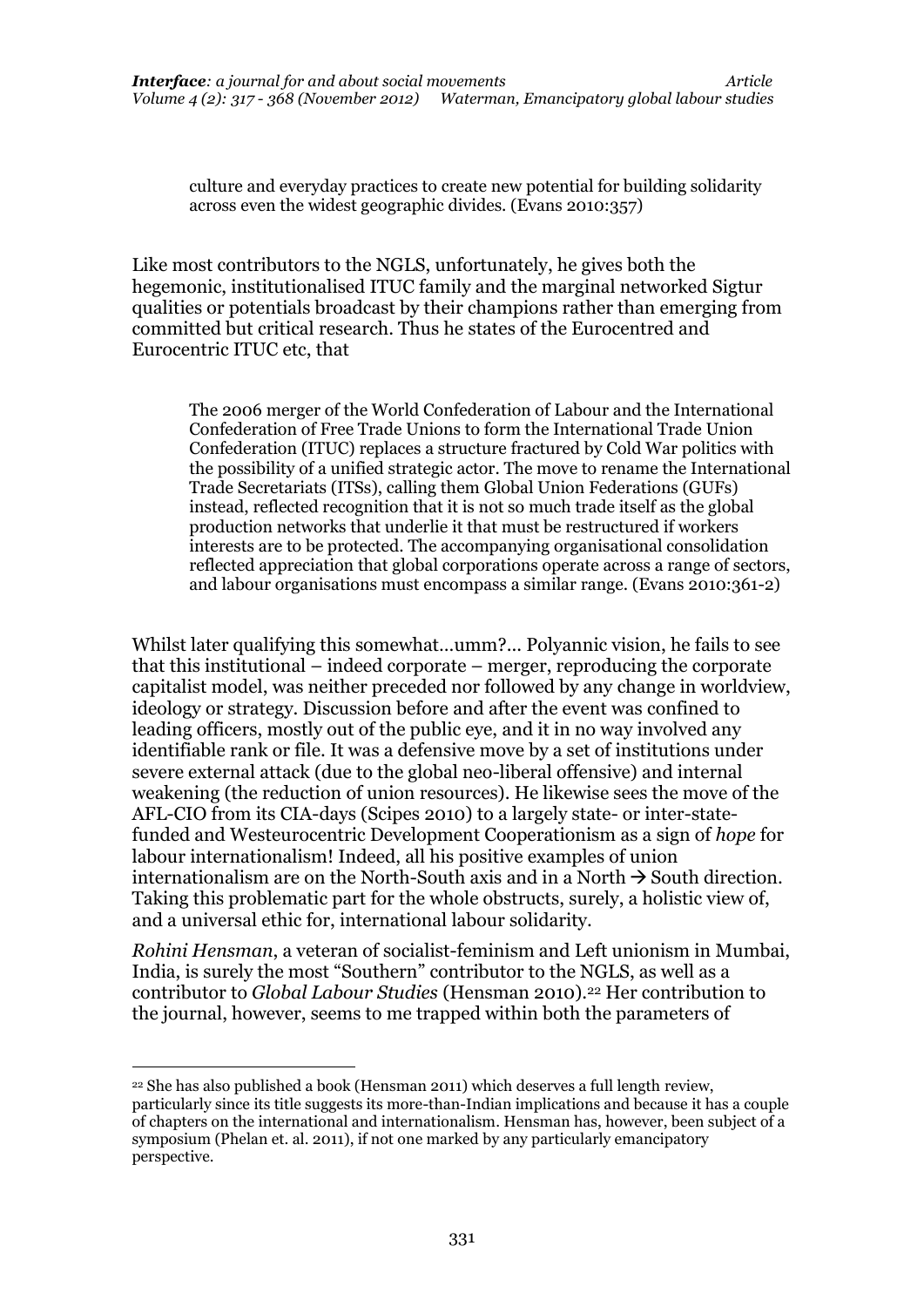capitalism and the ideology of social-liberalism. It is also surely *passé,* as well as somewhat iffy. She argues that

Globalisation could help to strengthen workers' rights in India if unions worldwide could agree on a social clause in WTO agreements which would guarantee the basic human rights embodied in the ILO Core Conventions to all workers, including those currently in informal employment relationships, and launch campaigns for employment creation programs. Additionally, they would need to put pressure on governments to slash military expenditure and redirect public spending to the social sector, infrastructure, and civilian research and development. These steps would also help to end the economic downturn. (Hensman 2010:111)

Rohini even argues that

<u>.</u>

Opposition to globalisation retards the transition from imperialism to a world order marked by more egalitarian and peaceful relationships between peoples; furthermore, it distracts attention from the task of shaping the new global order, leaving the field open for advocates of traditional authoritarian labour relations and modern neo-liberal policies to impose their own agendas on it.  $(123)$ .

In so far as she does not demand or even speculate about an alternative to such, this accepts the parameters of capitalism. In so far as it proposes, implicitly, a neo-Keynesian alternative to neo-liberalism, it falls within the discourse of social-liberalism. In so far as it proposes to continue the ICFTU campaign, for what I have called "A Social Clause from Santa Claus" (Waterman 2001), it is *passé*. This ICFTU campaign failed and has been buried, without funeral or flowers, by the new ITUC in favour of the equally social-liberal "Decent Work" campaign.<sup>23</sup> The dependence of Rohini Hensman's arguments on a reformed and social-liberal WTO, and on an International Labour Organisation (ILO) which only has powers of moral suasion, means the similar dependence of the Indian and international labour movement on one inter-state organ of neoliberalism and one of social-liberalism, the one based in Washington, the other in Geneva. Although, further, she does mention that only seven percent of the Indian wage force is in "formal employment" (119), her argument is based on the hope that the other 93 percent are going to be able to enter into the sphere of national labour law, collective bargaining and international labour standards, within which the traditional international labour movement exists but is also

<sup>23</sup> The Social Clause has been at least singed – by an author who thinks it still has life - as failing so far to have challenged the political and ideological hegemons (Pahle 2010). It has been scorched by a collective based in South Africa (Tribe of Moles, 2011), of which more below.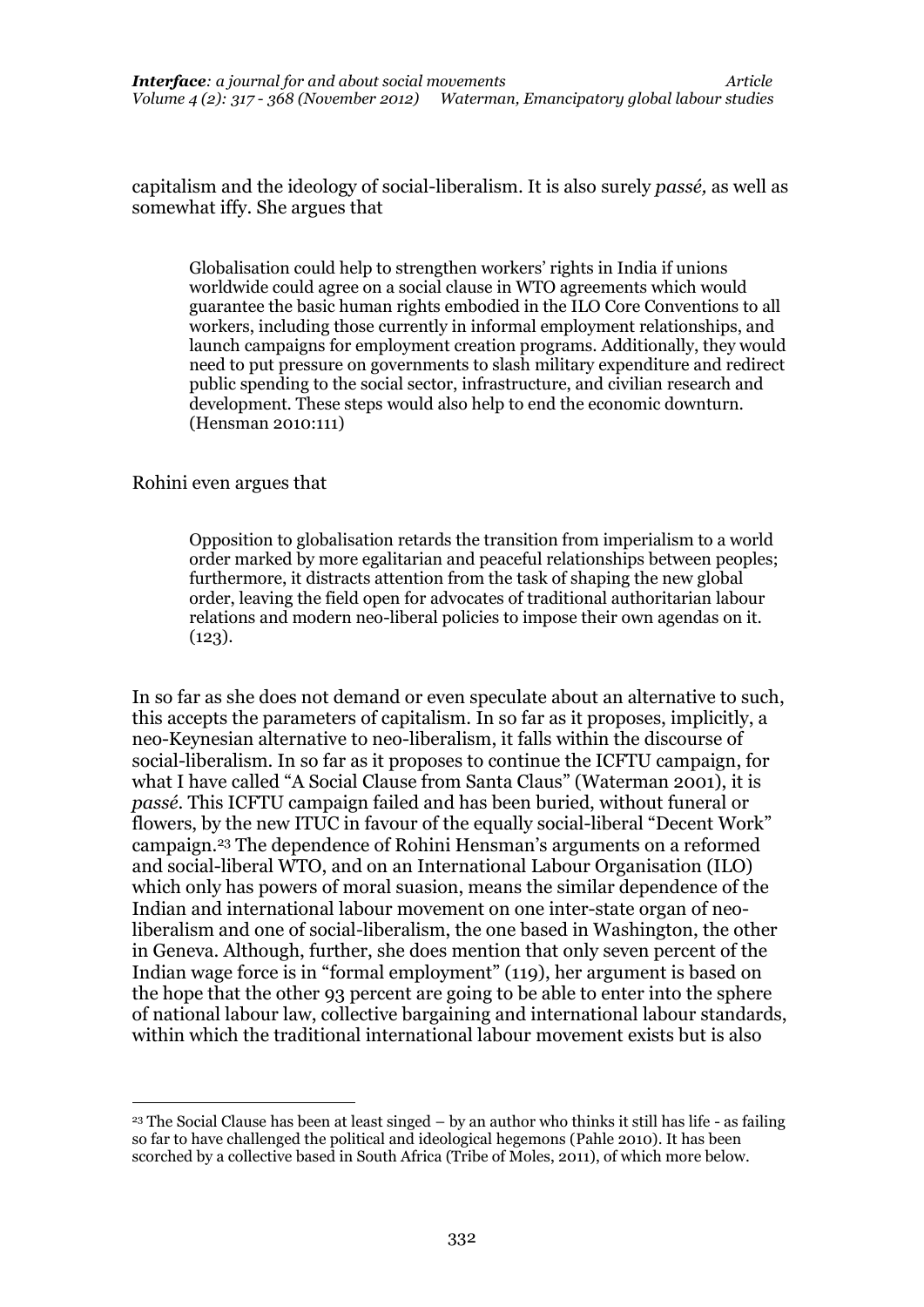trapped.<sup>24</sup> Whilst, finally, she, reasonably, condemns a bourgeois-nationalist anti-globalisation ideology that predominates amongst the Indian unions based on the two or even ten percent - she shows no awareness of an international *anti-globalisation* movement that is morphing into a *global justice and solidarity movement* with ever-more pronounced anti- or postcapitalist orientations.

*Steve Hughes and Nigel Haworth's* introductory work on the International Labour Organisation (2011) is overly concerned with the personalities and roles of successive Directors General. This suggests it belongs to "The Great Man School of ILO History". They also say surprisingly little about the role of unions within the ILO. Whilst both authors are involved in an official ILO history project, this does not necessarily mean that their work is - in the pejorative Latin-American sense phrase - an *historia oficial*. They may occasionally remind us that the ILO is an institution of capitalism (43), and take note of its critics (Chapter 8). But the book dismisses the criticism that the ILO has no power to in any way back up its decisions (95). This is to fail to compare it to the international financial institutions that have seriously undermined and disoriented the ILO. More significant, however, is the absence of any criticalsociological or political-economic authorial standpoint. There is a consequent silence over the fact that, within this "tripartite institution", one part (labour) has only 25 percent representation whilst the two others (capital and state) have 75 percent (in the Governing Body it is a still-pathetic 30:70). The book does not consider the significant circulation of staff between the ITUC and ILO posts or departments. Nor does the book consider who is "represented" by "labour" (actually by state-approved trade unions), the indirect and distant manner of even such meagre representation, nor what percentage (10? 15?) of the world's wage or labour forces the unions here "represent". 25

.

<sup>24</sup> Actually, they would have to not only enter the seven percent of the wage force in the organised sector. In order to impact on this set of institutions and regulations, they would have to become part of the even smaller percentage of the unionised. To assume the primacy of this unionised…what, two percent?...of India's labour force would seem to me to condemn the labour movement to marginality.

<sup>25</sup> Former ILO officer, Guy Standing (2008), in a text the authors give some space to (Hughes and Haworth 2008:97-8), actually makes a much more fundamental critique of the ILO than they allow for. Underneath a wide-ranging critique of its past and present is his concept of "labourism" - that at its origin the ILO assumed labour to mean fulltime, male employment in unionised/unionisable occupations, with such unions oriented toward collective bargaining with employers under the protection of a benevolent state. And that, despite its dramatically changing programmes and slogans, the ILO is - given neo-liberal globalisation and its nefarious effects on this model - unfit for purpose. He shows how the unions are incorporated into the ILO and how they frequently collaborate with the employer representatives in defence of common corporate interests. Standing is no Anarcho-Marxist Samson, attempting to pull the temple of global capitalism down on his own head (already ensured by his resignation from its priesthood). But, unlike Hughes and Haworth, he is prepared to think outside the canon, to identify fundamental new labour phenomena, and to suggest both theories and policies relating to such. He thus makes, to my mind, a considerable contribution to an emancipatory global labour studies. And I regret to say (given their generous mention of my own critique of the ILO)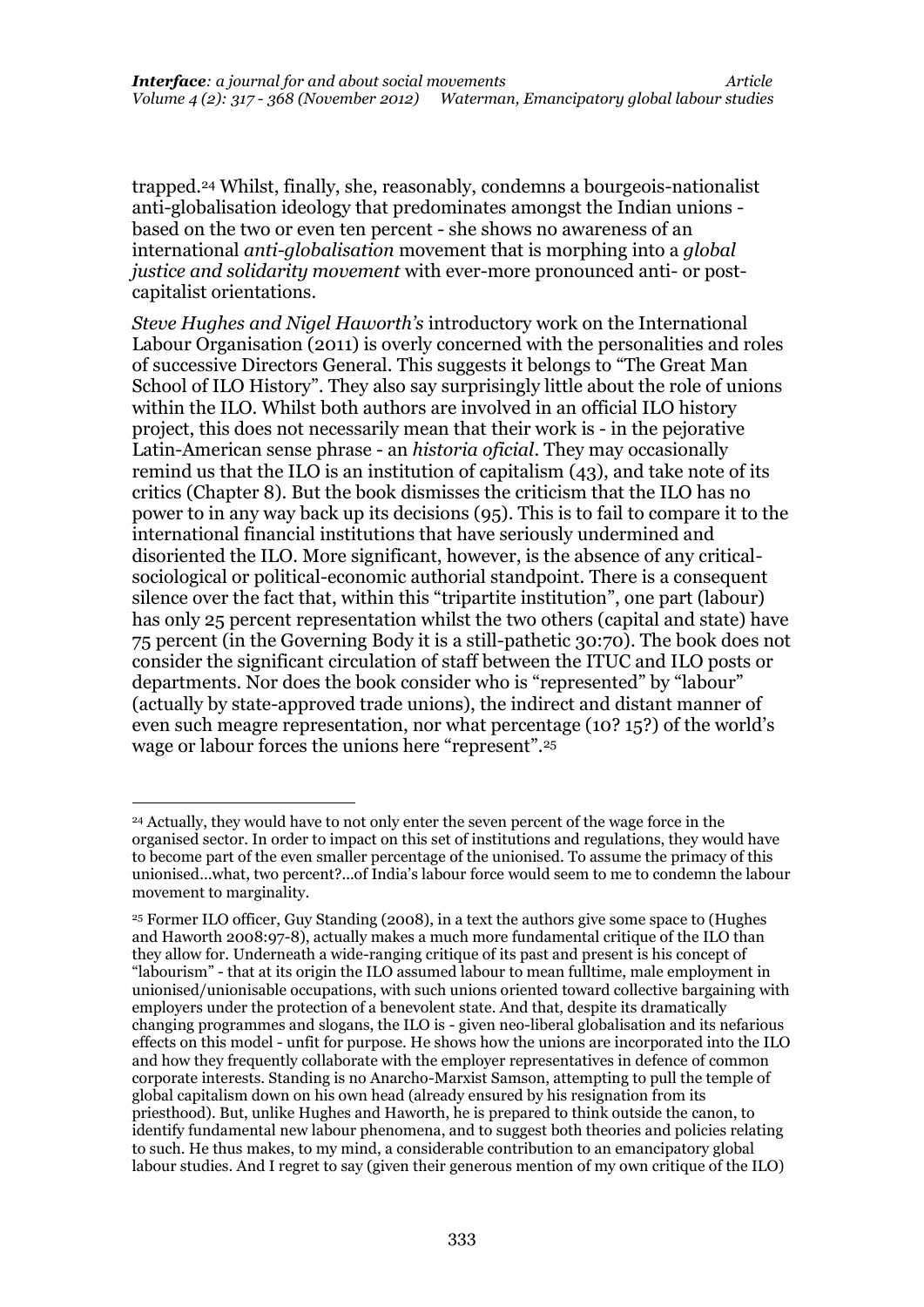[Labour and Globalisation](http://esf2008.org/registrations/labour-and-globalization/labour-and-globalization-network-debating-its) is (was? will again be?) a network, autonomous of the formal union structures, that has existed for some years within the World and European Social Forums (WSF, ESF). The WSF is not an academic agora, but it is the kind of space within which labour(-oriented) intellectuals and activists might be expected to exchange ideas and experiences oriented toward "another possible world". Despite the presence in its various forum meetings of various critically-minded union and other labour movement activists, from North and South, the network has remained at best a pressure-group within the limits of actually-existing trade union structures and discourses. Indeed, the ambiguities or limits of this autonomous labour exercise remain those of the traditional inter/national unions at the same events. L&G and the ESF seem to be associated with or have given rise to a June 2011 conference entitled "[Austerity,](http://newsportal.european-left.org/nc/english/newshome/news_archive/news_archive/zurueck/latest-news-home-4/artikel/austerity-debt-social-destruction-in-europe-stop/)  [Debt, Social Destruction in Europe: Stop!](http://newsportal.european-left.org/nc/english/newshome/news_archive/news_archive/zurueck/latest-news-home-4/artikel/austerity-debt-social-destruction-in-europe-stop/)", at the European Parliament, hosted by the Leftist GUE/NFL group of Euro-parliamentarians. The target seems to have been neither capitalism nor globalisation nor even neo-liberalism, though a "financialised capitalism" gets one mention. And although the purpose of the event was to search for alternatives to the dire situation portrayed, this seemed to be a restoration of a Neo-Keynesian Social Europe. The conference did, true, identify itself with the wave of European protests occurring or projected in 2011. But it was apparently unwilling or unable to endorse a Greek proposal for a "common front of trade unions, movements, political forces" (the precise nature of which I have been unable to track down).

Having hopefully established that this is a major tendency in contemporary international labour studies, let us try to establish some elements necessary for developing an emancipatory tendency.

.

that his 30-page article provides a rather more profound and provocative account of the ILO than their 122-page apologetic.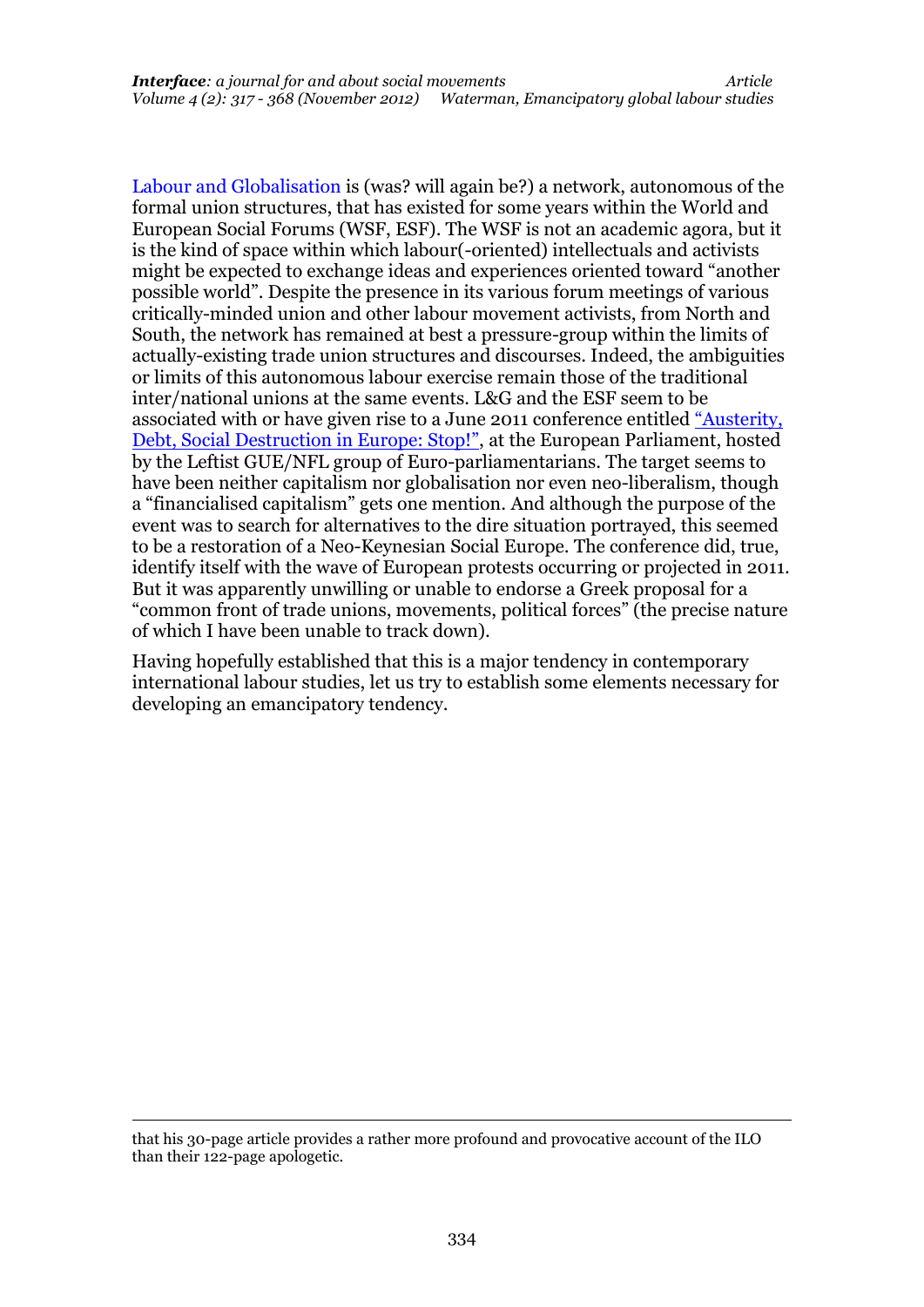## **2. Sighting eagles<sup>26</sup>**

.

"Emancipatory" is, of course, an old word, often referring to the inclusion of the oppressed, exploited, excluded, discriminated, into an existing polity or society, often referring only to political rights. <sup>27</sup> In the Marxist tradition, however, it came to mean emancipation from capitalism, as in the name of the first Russian Marxist party, the Social-Democratic Emancipation of Labour Group. <sup>28</sup> In so far as this referred to the working class, it tended to reduce emancipation primarily, and almost solely, to overcoming exploitation in the capitalist wage-form. I prefer to understand emancipation as the counterpole to alienation in all its forms. This is how it seems to be understood by [Erik Olin Wright \(2006\):](http://www.ssc.wisc.edu/~wright/Published%20writing/New%20Left%20Review%20paper.pdf)

Emancipatory social science, in its broadest terms, seeks to generate knowledge relevant to the collective project of challenging human oppression and creating the conditions in which people can live flourishing lives. To call it a social science, rather than social criticism or philosophy, is to recognise the importance for this task of systematic scientific knowledge about how the world works. To call it emancipatory is to identify its central moral purpose—the elimination of oppression, and the creation of conditions for human flourishing. And to call it social implies a belief that emancipation depends upon the transformation of the social world, not just the inner self. To fulfil its mission, any emancipatory social science faces three basic tasks: first, to elaborate a systematic diagnosis and critique of the world as it exists; second, to envision viable alternatives; and third, to understand the obstacles, possibilities and dilemmas of transformation. In different historical moments one or another of these may be more pressing than others, but all are necessary for a comprehensive emancipatory theory.<sup>29</sup>

And here are the crucial spheres of emancipatory effort suggested by the multivolume compilation of Boaventura de Sousa Santos (2007-10), *Reinventing Social Emancipation: Toward New Manifestos*. <sup>30</sup> This project implicitly suggests the necessary articulation of Participatory Democracy, Alternative

<sup>26</sup> Short-sightedness implies, obviously that their may be many eagles or eaglets I have missed. A case in point might be the work of Rebecca Ryland (Ryland and Sadler 2008) on grassroots and labour internationalism. This began with an MA and continued later to a PhD in 2012. Its originality lies in its rare attention to what union members understand by internationalism.

<sup>27</sup> In the Dutch case in the 1980s, I recall, there was a government department of "Emancipation Affairs", which was self-understood to apply only to women. Later there was a dilution and reduction of state-institutionalised emancipation, with the new keywords being, of course, "gender mainstreaming" and with responsibility being thinly spread over multiple departments. By that time, presumably, no one in the Netherlands was in need of emancipation.

<sup>28</sup> [http://www.marxists.org/archive/plekhanov/1883/xx/sdelg1.htm.](http://www.marxists.org/archive/plekhanov/1883/xx/sdelg1.htm) 

<sup>29</sup> An alternative and later source for the Olin Wright argument is http://www.ssc.wisc.edu/~wright/ERU files/ERU-CHAPTER-2-final.pdf.

<sup>30</sup> Rob Lambert and Eddie Webster (2006) make their own contribution to the Boa Santos volume on labour internationalism.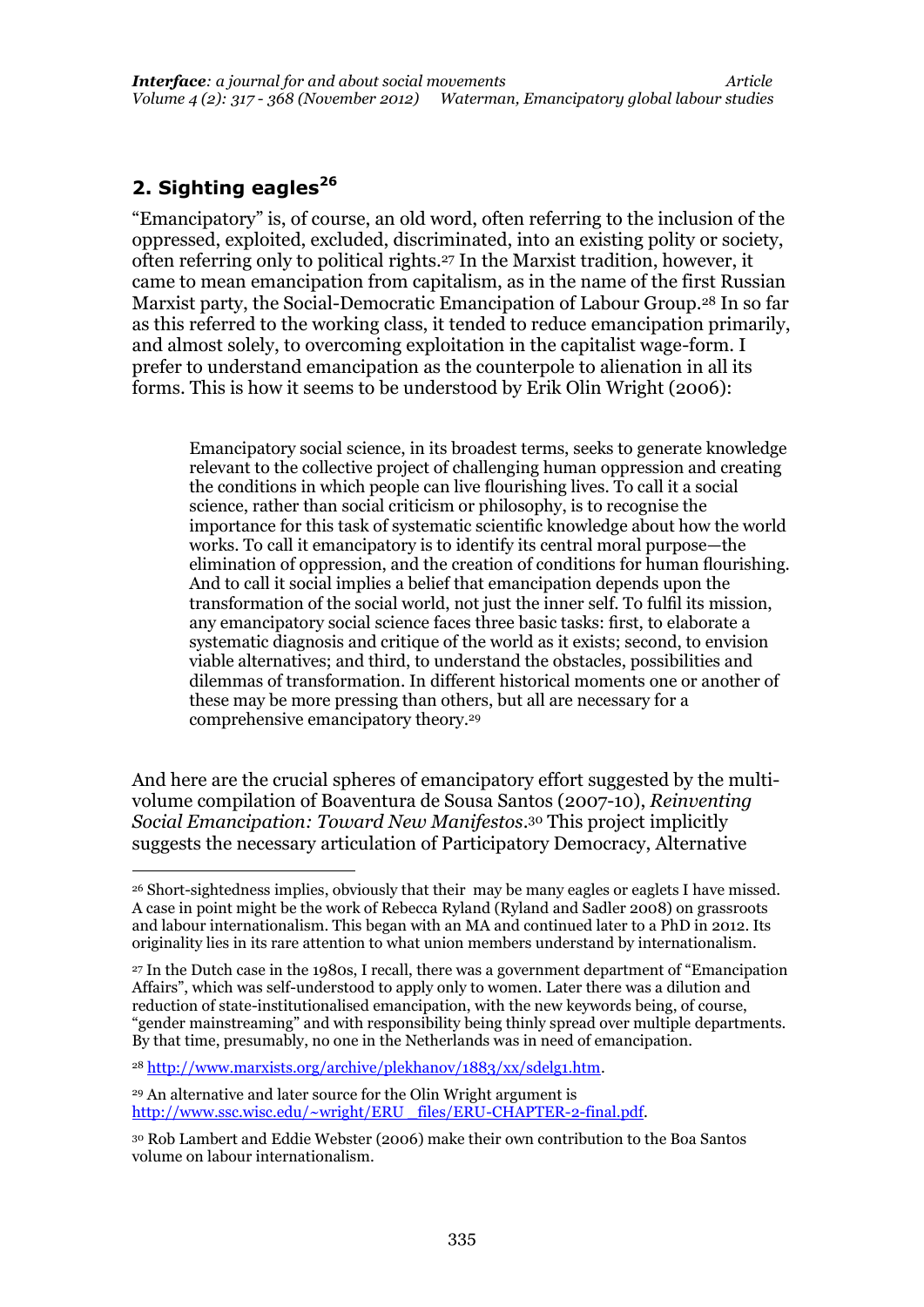Production Systems, Multiculturalism, Justice and Citizenship, Biodiversity, Rival Knowledges, Intellectual Property rights and even…a New Labour Internationalism (Waterman 2006a:446)! Anyone could (and should) add to this listing. I might have added Liberating Cyberspace. And whilst I think Boa's last area should have been *New Internationalism(s)* - and whilst we might still be waiting for a volume of, or on, the New Manifestos - I think we can take a general orientation from the two cited authors. We could, thus, begin to understand global social emancipation as the project of developing a postcapitalist, post-liberal (and post-state-socialist) understanding of democracy, production, rights and knowledges, a liberated cyberspace, and a new global solidarity - within which a new global labour solidarity would play a part.<sup>31</sup>

Marcus Taylor has a thought-provoking piece on both the New International Labour Studies of the 1980s and more recent developments that leans in the direction of EGLS without quite getting there. He points out the limitations of any political-economic determinism:

the promise of international labour studies lies in its ability to develop a more critical perspective akin to Marx's critique of commodity fetishism and to feminist critiques of the gendered foundations of capitalist societies. Such an approach would insist that the classed, racialised and gendered struggles through which labouring bodies are accumulated, reproduced, put to work and restructured are not simply sociological appendages to the hard rigour of political economy. Rather they constitute the social substance from which the abstract forces of capitalist society are given both form and content. If labour is the "form-giving fire" through which capital in its various forms is produced, then the results of struggles over the construction, reproduction and utilisation of labour simultaneously configure the local and global, concrete and abstract dimensions of global capitalism. As such, they shape not only the localised relationships of power and resistance through which labour is reproduced and utilised; they concurrently feed into the determination of prices, profits and competitiveness, and therefore shape investment, technological change and industrial structure, i.e. the very parameters of capitalist development. (Taylor 2008: 449-50)

What more specific meaning could social emancipation have today for working people? The classical labour movement had, in fact, two major work-related emancipatory slogans. One was "A Fair Day's Wage for a Fair Day's Work". This notion was, initially, surely, a Christian one, later incorporated, along with other

<u>.</u>

<sup>31</sup> Only on finally redrafting this paper did I become aware of Ernesto Laclau's (1996) essay "Beyond Emancipation". It clearly deserves more serious consideration than I can here provide. He appears to suggest that this concept is dependent on the conditions of unfreedom it negates and has no constructive (creative?) content or capacity. Unless and until, however, either he or someone else offers one or more constructive alternatives, I think I can work with emancipation's negation of the various - and increasingly dangerous - unfreedom(s) with which we are confronted.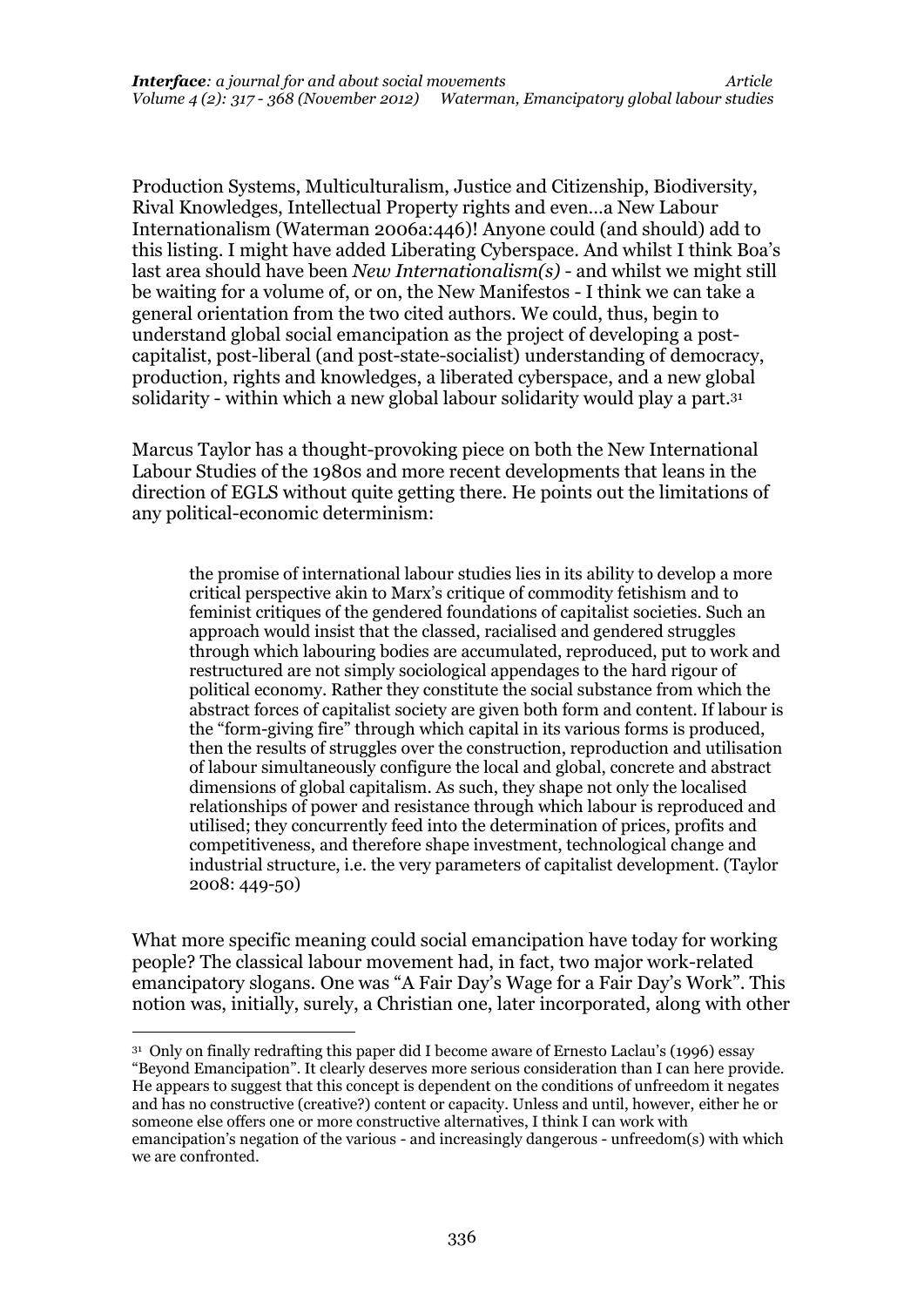convenient bits of churchlore, into social liberalism. In so far as this is or was an emancipatory slogan, it was clearly in the sense of gaining rights *within* an existing capitalist society and liberal polity. This is where lie the political (or spiritual?) roots of Decent Work. The other historical slogan was "The Abolition of Wage-Slavery", the fundamental aim of the anarcho-syndicalist (and internationalist) Industrial Workers of the World (aka IWW, or Wobblies): 32

> Conditions they are bad, And some of you are sad; You cannot see your enemy, The class that lives in luxury, You workingmen are poor, Will be for evermore, As long as you permit the few To guide your destiny.

> > **CHORUS**

Shall we still be slaves and work for wages? It is outrageous --has been for ages; This earth by right belongs to toilers, And not to spoilers of liberty.

In more contemporary form, this reappears in Andre Gorz (1999), who calls for "The Liberation of Time from Work". In so far as Gorz considers that in the West we have reached the end of the "work-based society", this slogan might be understood as Eurocentric, but should be taken as one expression of a global struggle against enforced capitalist work and worklessness. It takes expression in the South, particularly in Latin America, in attempts to both conceptualise and realise a "solidarity economy" – a considerable topic at successive World Social Forums.<sup>33</sup> In so far as this understanding could be linked to the ancient/contemporary demand for the liberation of the commons (socialisation of an increasingly privatised/commodified world, for which see Waterman 2003 and [The Commoner\)](http://www.commoner.org.uk/), an inter-relationship with the GJ&SM (with its ecological, citizenship, women's, housing and rural movements) would be developed. The

<u>.</u>

<sup>33</sup> Though also, typically, a concept much argued about, and into which various governments have various slippery fingers, http://www.globenet3.org/

<sup>32</sup> This is from "Working Men Unite!", by E. S. Nelson, in the Wobblies' *Little Red Songbook*. [http://www.angelfire.com/nj3/RonMBaseman/songbk.htm.](http://www.angelfire.com/nj3/RonMBaseman/songbk.htm)

[Articles/Article\\_Argentina\\_Solidarity.shtml.](http://www.globenet3.org/%20Articles/Article_Argentina_Solidarity.shtml) Interestingly, a solidarity economy network came out of the 2010 US Social Forum[, http://www.solidarityeconomy.net/about](http://www.solidarityeconomy.net/about-solidarityeconomynet/)[solidarityeconomynet/.](http://www.solidarityeconomy.net/about-solidarityeconomynet/)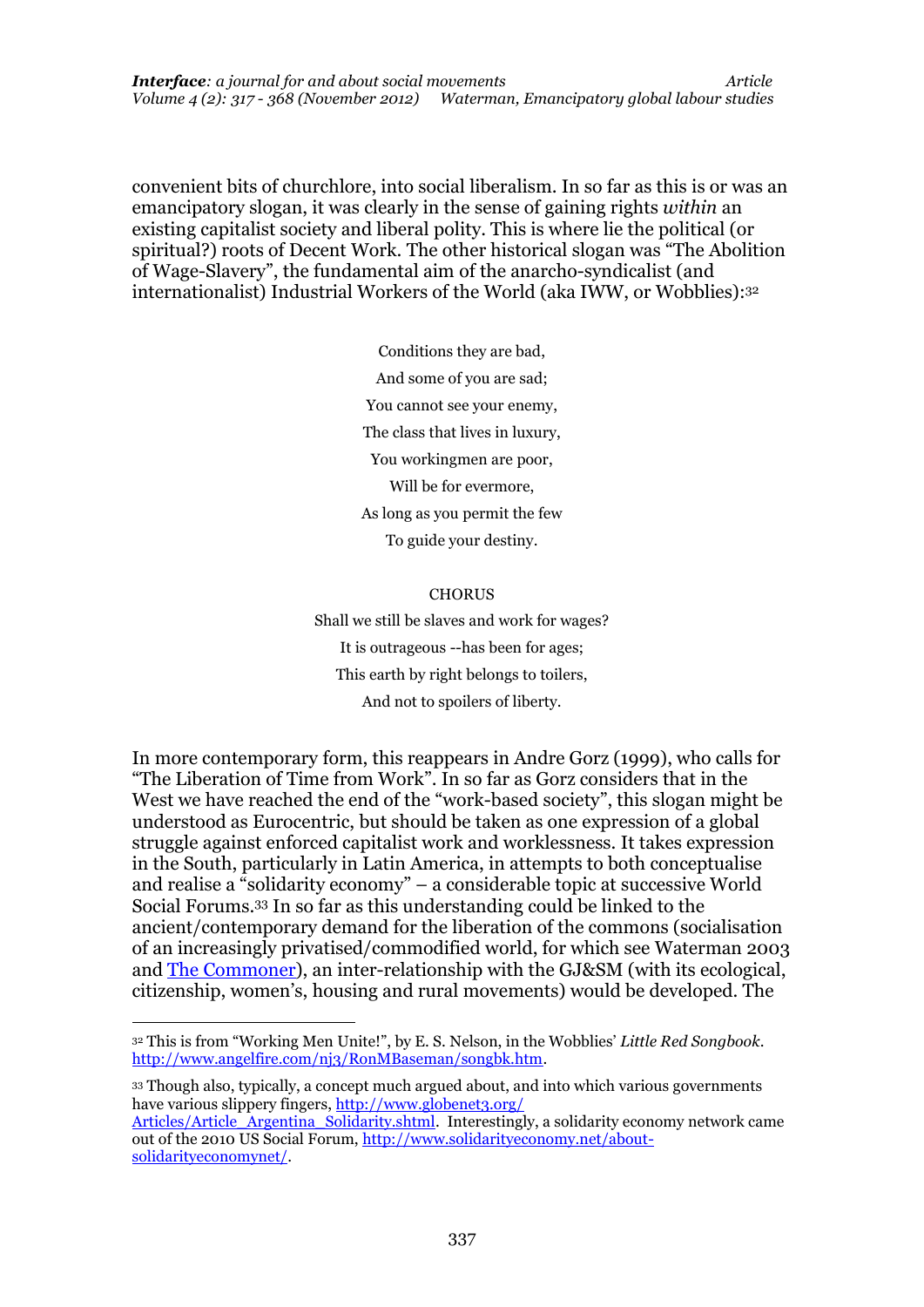Gorz slogan should at least be credited with de-naturalising "work", whilst so many Left labour activists and specialists simply take work for granted. In any case there are other authors carrying on the struggle against wage slavery (e.g. [Carlsson](http://www.processedworld.com/carlsson/nowtopian/nowtopia/how-topia-now) 2008, [Holloway](http://blog.p2pfoundation.net/john-holloway-on-the-revolt-of-doing-against-labour/2010/09/17) 2010, [Porcaro](http://transform-network.net/en/journal/issue-022008/news/author/3.html) 2009, [Sinclair](http://www.fourhourday.org/) 2001. [Carlín](http://manifestoofthe21stcentury.blogspot.com/) 2010). Let us note here that most, if not all, of the contributors to the NGLS do not question, far less challenge, "work" as the alienation of human labour by capital/state. They are, rather, concerned with improving the conditions under which this takes place. So let me here specify on some of these more-recent challenges to "work", taking just two or three of the above-named authors.

Drawing from classical Marxist political economy, *John Holloway* distinguishes between "labour" and "doing":

There are two different sorts of activity here: one that is externally imposed and experienced as either directly unpleasant or part of a system that we reject, and another that pushes towards self-determination. We really need two different words for these two types of activity. We shall follow the suggestion of Engels in a footnote in Capital (Marx 1965 [1867]:47) by referring to the former type of activity as labour, the latter simply as doing. Autonomies, then, can be seen as revolts of doing against labour. (Holloway 2010: 909).

*Mimmo Porcaro*, reflecting on the contemporary fragmentation of what was once (thought of) as a homogeneous industrial working class, draws from the independent Marxist labour historian, E. P. Thompson, to stress the *nonindustrial* milieux within which the English working class made itself:

If the results of an investigation…confirm that today, as in the past, buds of collective consciousness are born primarily off the job, they would confirm that (especially today) the main venue for the formation of a potential class consciousness is not production, but life itself, in all its many forms. Does this imply a weakening of the socialist discourse? Allow me to observe that a collective movement of workers (and others) oriented toward social transformation can be built only if and when "consciousness" takes shape as the effect of "whole life", because strong ideas capable of truly affecting politics, "public" ideas accessible to everybody, regardless of their class and family, ideas organised as causes…can be born only as the result of the whole ensemble of life experience. […]

This [necessary] new investigation closely resembles the one that should become a new politics: the interconnection of a thousand heterogeneous experiences from which an unprecedented collective entity may emerge. This entity will not emerge from abstractions: not from Work, not from Life, not from Politics. Work, Life and Politics are in some way "neutral": they are battlefields that can have different outcomes, including, respectively, labourism, retreat to the quotidian, or opportunism. Rather, the new entity will be engendered by concrete, hence unpredictable, choices made by millions of men and women who will want to take sides on each of these battlefields, to arrive at a solution that does not reproduce today's hierarchies: a non-repetitive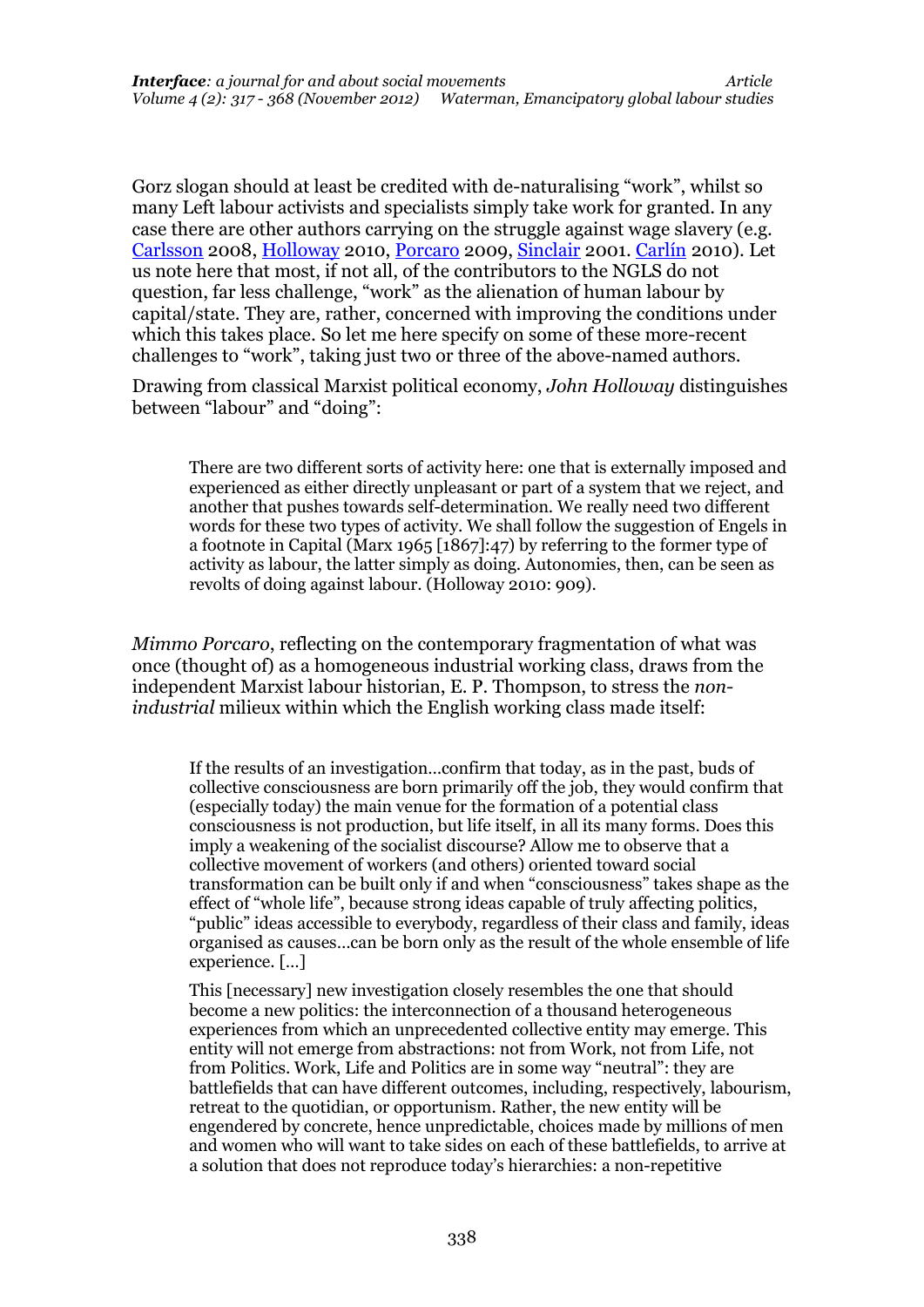solution, not devised beforehand, the one that best fits a consciousness of the historical situation capable of renaming the present and the future. (Porcaro 2009)

He even goes so far as to suggest that it may be in the common experience and discontents of *commodified consumption* and a *commodified family life* that an emancipatory consciousness and action could be constructed.<sup>34</sup>

One recent major work on the contemporary nature of work and workers is, however, firmly anchored to the conditions of at least one Southern country and region. This is the book of *Franco Barchiesi* (2011), also – unsurprisingly - an Italian of the autonomist tradition, but who bases himself on ethnographic research amongst South African workers and who less asserts the identity/difference with other African workers than provides argument and evidence *for* such. He is concerned with the relationship between how workers perceive their work and how this relates to their behaviour as citizens. His conclusions are those of neither an Incremental nor an Insurrectionary Polyanna. Whilst, like our previous autonomist writers, shifting the focus of our attention from formalised wage employment in large-scale enterprise to the broader community of residence and work, his Chapter 6 deals with

how workers articulate politically their desires to transcend a grim precarious workplace life. Some try to grapple with change through an updated activist imagination appealing, beyond the walls of the shop floor, to community mobilisation and demands for [de]commodified social services. More widespread is, however, the continuous reliance on the ANC [African National Congress] for policies of job creation and protection. Seemingly in contradiction with the low esteem workers have for their own jobs, such claims reveal, in what I term an emerging politics of labour melancholia, aspirations for an idealised social order where work guarantees authority relations based on gender, age, and nationality. Such developments raise the disquieting possibility that, by maintaining work at the core of its imagination of citizenship emancipative [sic] discourse can easily and inadvertently feed chauvinist and authoritarian fantasies. (Barchiesi 2011: 25)

This work shows that a new theoretical approach toward labour does not necessarily imply optimism about its role but rather *a shift of the terrain of focus and the terms of debate*.

The South Africa-based *[Tribe of Moles](http://tribeofmoles.wordpress.com/)* picks up where Barchiesi leaves off. The "provocation" they issued for a conference says much of what I have been thinking but expresses it rather better. They say, for example:

<u>.</u>

<sup>34</sup> I here recall the manner in which I observed a determined Euromarch for Jobs in Amsterdam, 1997, whilst in a neighbouring street other, more-relaxed, citizens were involved in the commodified ritual of privatised consumption, known as 'Shop Until You Drop". I experienced this, wryly, as a binary, not to say Manichean opposition. Porcaro suggests a way beyond this.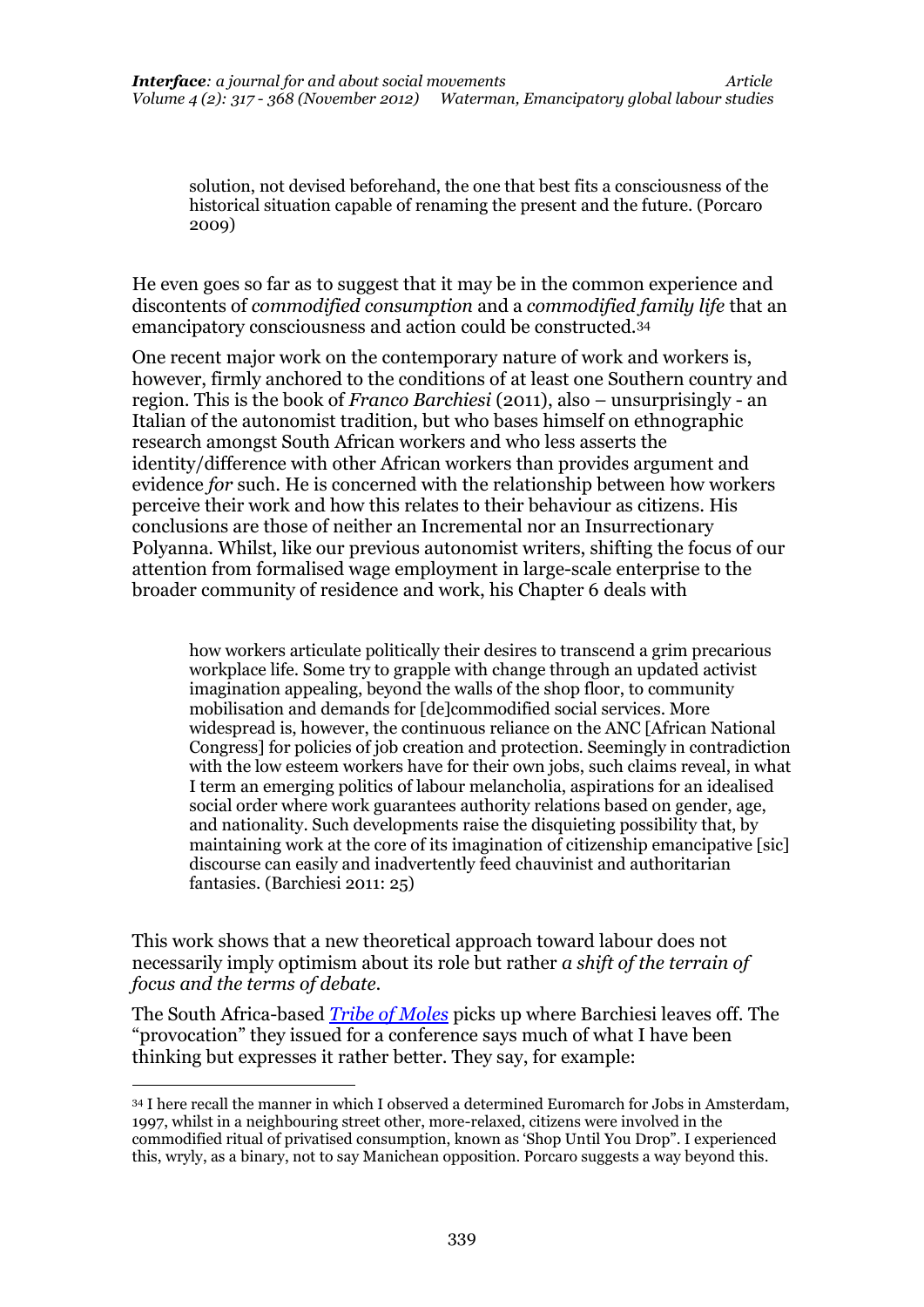Should we start placing liberation from, and not through capitalist work at the core of new languages and grammars of politics, which uncompromisingly break with the legacy of the twentieth century Left(s)? [...] The most powerful struggles we have been witnessing over the past decade have placed on the agenda matters of de-commodification of water, housing, land, education, and basic services independently from the market. From Greece to Egypt, precarious workers have not merely seen their subjectivity thwarted and mutilated by the lack of a stable job but, by being central to vast movements against austerity policies, they have indeed placed their own precariousness at the core of a radical politics of claims and political possibilities.

This does not mean dismissing traditional labour struggles:

Workplace struggles are, for sure, still important in affirming the autonomy of life and the common from the dictates of the market, for example through demands for wages and benefits that are impossible to meet in terms of productivity, therefore subverting wage labour from within. But struggles for production especially imply for us the production of social relations and political possibilities that emanate from the power of the common as it manifests itself across the social and the everyday. They hint, in other words, at the production of subjectivity and the refusal of the modalities of subjection along which capital and government want to align conducts and values. We are referring here not only to subjectivities premised on waged employment and the consumption of commodities but also to their correlates in the institutional sphere: liberal democracy and the idea of the individual rooted in property and market relations as the only legitimate carrier of socio-political agency.

*Ilda Lindell* has been working extensively on the informal sector in Southern Africa (2009, 2011a, b, c). This work includes pieces on transnational organising (Lindell 2011a, b), using the socio-geographic concepts of space and scale (for which see also Munck 2010). She challenges the prioritisation of either the global or the local in studies of informal labour. On the basis of two Mozambique case studies she also concludes, interestingly, that neither "bottom-up" nor "top-down" (Oxfam promoted!) strategies are the "right" one, with the implication that various strategies can positively affect selfempowerment and have political impact locally/nationally/internationally. In her introduction to Lindell 2011c (3-16) she considers all the challenges for traditional unions and unionism that collective self-organisation outside the "formal sector" imply.

*Melisa Serrano, Edlira Xhafa* (2011a, b) (and their fellow graduates in a GLU research project presented to the GLU's Johannesburg conference) talk more of "alternatives", or of surpassing the "capitalist canon", in their research on what I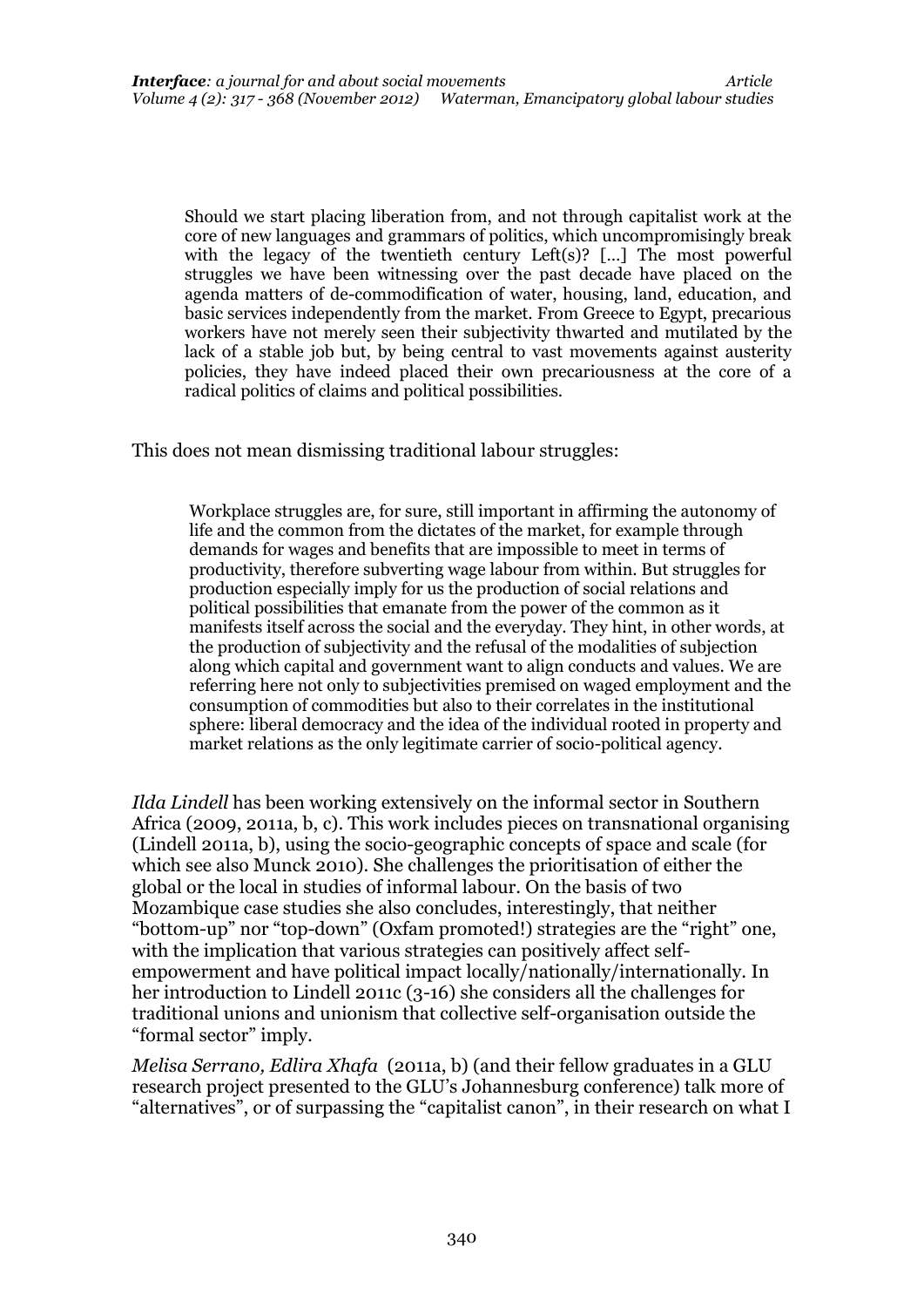would consider emancipatory labour initiatives.<sup>35</sup> They also, I think, incorporate into their argument that notion of plurality, dialectic and dialogue I have suggested as part of my idea of EGLS. They produce a critique of the "alternative" literature, suggest a research methodology, carry out case studies, and argue for their own work that it

Aims to contribute to the discourse on alternatives to capitalism by establishing a "dialogue" between theoretical debates…and existing social experiments…In doing so, we aim to bring these theoretical debates into the perspective of those engaged in these practices and struggles in such a way as to develop their consciousness and capacities to become subjects of transformation…Finally, by identifying common elements in various struggles and experiments…we attempt to connect these struggles and…contribute to the construction of a coherent and inspiring alternative of capitalism. (Serano and Edlira 2011a: 20).

Most of the projects researched have to do with local alternatives in the economic sphere, such as worker-run factories in Argentina and India; informal workers' cooperatives and micro-lending projects in Mozambique, India, Brazil and the Philippines; state-supported or initiated democratic and participatory schemes in Brazil and Quebec; and partnerships for community and economic development in Australia. They give, further, examples of both union and – as indicated – state support. And whilst they warn against romanticising the more successful projects, they also argue for the consciousness-raising accompanying what they clearly consider to surpass, in potential, a capitalist logic. They therefore conclude that

The identification of common strands or elements in people's stgruggles that have emancipatory or transformative potential, and their connection with [a variety of emancipatory] theoretical discourses, contribute to a process of connecting the struggles of people across the globe in the common pursuit of a coherent and inspiring alternative to capitalism. (Serano and Edlira 2011a: 32).

*Chris Carlsson*, from the USA, belongs to an American tradition of Left libertarianism and utopianism (compare Sinclair 2001), is familiar with both Marx and Marxisms, and is highly concerned with both work and class.

.

<sup>35</sup> The conference was of such general relevance that it may be invidious to identify other conference presentations that surpass the capitalist cannon. My ear or eye caught the contributions, in particular, of Jackie Cock, Ercüment Çelik, Prishani Naidoo, Franco Barchiesi, Devan Pillay, Sue Ledwith and Collaborators, Jennifer Jihye Chun, Ruy Braga. Abstracts can be found in the [Conference Reader and Conference Papers.](http://www.global-labour-university.org/259.html) Both these and a CD made available at the conference are, however, incomplete. Much of the outcome of the conference has become available in 2o12, part of this being downloadable from the Global Labour University site [here.](https://kobra.bibliothek.uni-kassel.de/bitstream/urn:nbn:de:hebis:34-2012092741860/1/SerranoXhafaPursuit.pdf) Another compilation drawn from the conference papers was published by *Labour, Capital and Society (2011),* of which the introductory matter and abstracts are availabl[e here.](http://www.lcs-tcs.com/current.html)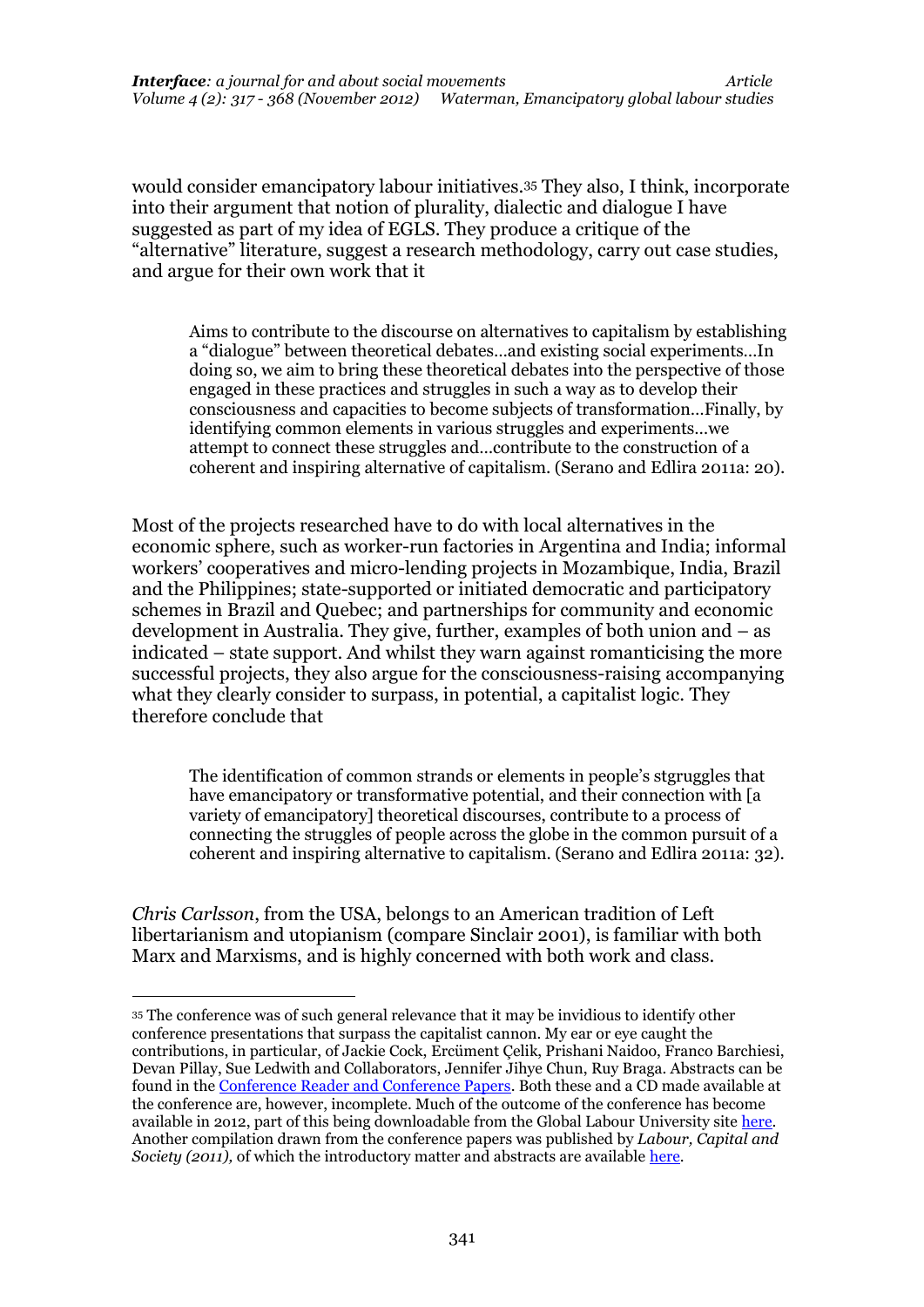However, he not only abandons the traditional terrains and means of labour movement action but suggests, rather, that emancipation from wage-slavery requires marginalising or exiting (or being expelled) from it and the creation of new communities of production, distribution and exchange on the periphery of or beyond the parameters of capital and state.<sup>36</sup> For him capitalism began with the enclosure of the pre-existing commons. And the emancipatory project is one of re-establishing the commons under contemporary conditions. This is not for him, however, a future prospect, far less one requiring an apocalyptic revolution. He finds his "Nowtopia" (Carlsson 2008) in the contemporary USA and provides us with multiple varied contemporary examples of such. These include the activities of "Pirate Programmers, Outlaw Bicyclists, and Vacant-Lot Gardeners", to quote the book's subtitle. These might seem primarily US or even Californian activities, dependent on survival possibilities existent only there. And, indeed, there is little if any reference to Asia, Africa and Latin America. Yet the self- or collective-oriented activities he portrays in considerable detail surely have their parallels in the majority precariat of the Global South. And there are anyway lessons to be learned internationally from how working people are responding to the contradictions in the homeland of globalised, computerised, networked and paleo-liberal capitalism. Given the valuable reviews existing of the work as a whole,<sup>37</sup> I will concentrate on what is, in Carlsson's book, simultaneously the most Californian and the most international area of both alienated and self-created labour "The Virtual Spine of the Commons" (Chapter 8). Unlike our previous three "emancipatory" authors, he makes significant room in his work for the struggle in and around the Internet. He argues that

Though a majority of people do not work in computer- or Internet-related business, the growing precariousness of fixed employment in most fields parallels the relationships emerging in on-line and related work. (187)

Carlsson recognises the contradictions within the work of the free software and other emancipatory cyberspace activities – particularly, of course, the capacity of information capitalism to turn such creative and cooperative production into profitable business. Nor does he idealise even the most adventurous cyberspaces, such as Wikipedia or the movement-oriented Indymedia. But he does argue that

Capital has reorganised production systems across the planet with just-in-time supply lines, disemploying entrenched, unionised workers in favour of transient

.

<sup>37</sup> By Robert Ovetz, <http://www.commoner.org.uk/?p=89> and Ben Dangl, [http://www.zcommunications.org/nowtopia-by-ben-dangl.](http://www.zcommunications.org/nowtopia-by-ben-dangl)

<sup>36</sup> For Carlsson's critical, if not dismissive, view of the "alternative" labour event at the Belem WSF, 2009, see Appendix 3 in Waterman (2009a), [http://www.nottingham.ac.uk/cssgj/documents/working-papers/wp008.pdf.](http://www.nottingham.ac.uk/cssgj/documents/working-papers/wp008.pdf)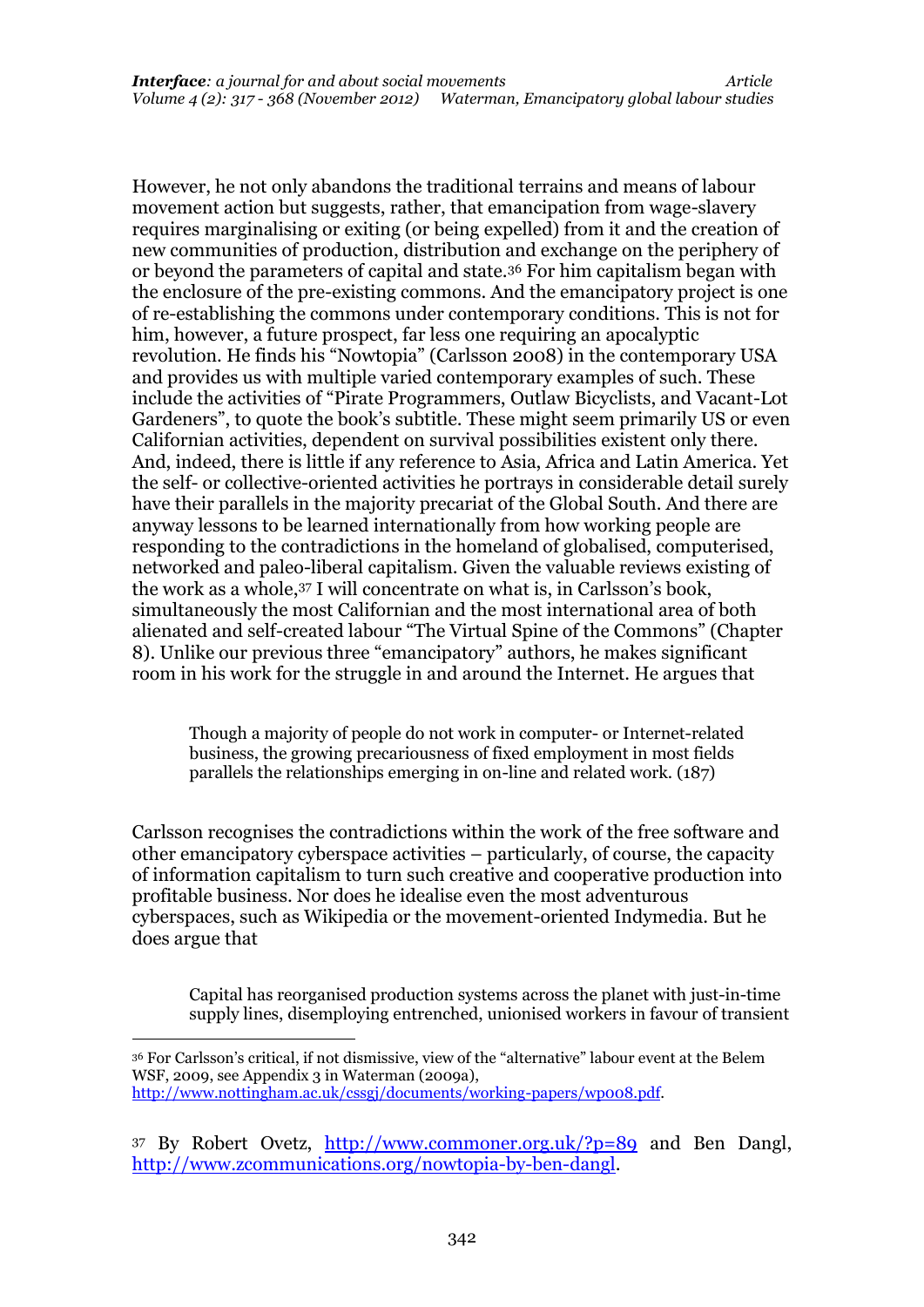immigrant and temporary workforces wherever possible. The newly emerging communities on-line, facilitated by many of the net-based organising efforts, represent another facet of an emerging recomposition of the working class. New sites and forms of resistance to capital accumulation are taking shape, and already beginning to make themselves felt in the anti-globalisation and anti-war movements, technologically savvy immigration campaigns across the northern hemisphere, and with remarkable resilience in the unquenchable efforts of faceless digital rebels who refuse to succumb to the practices or priorities of business. (207)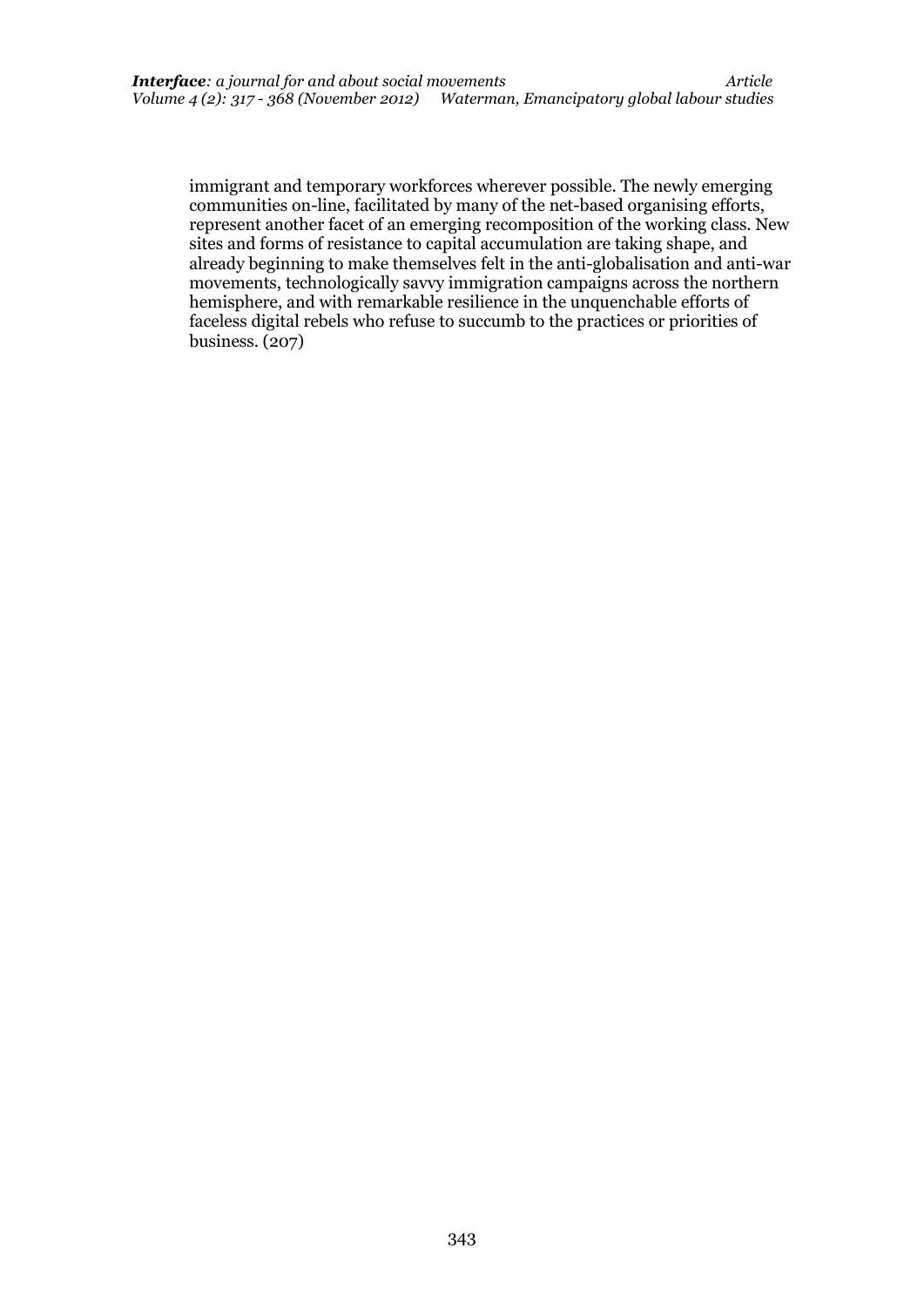## **3. Siting eagles**

Many of my references and URLs<sup>38</sup> refer to this other workplace/work type/communication-space/contested-terrain that neither *Groundings*, Michael Burawoy nor his respondents show much, if any, awareness of. It is called cyberspace. Indeed, they do not mention, either, that growing part of the world's working classes who produce the equipment, write the computer programmes, work in the call centres, or whose working lives are increasingly dependent on the internet/worldwide web, Facebook and other P2P (peer-to-peer services), plus, in the case of academics and activists, online journals and publishing, databases, Wikipedia or Google's translation device. We are now entering the brave new capitalist world of labour indicated in the initial quote from Ursula Huws.

In the USA, the vanguard of capitalist (post-)industrial development, computer use at work or computer dependence at work is rising dramatically. Consider this from aroud the turn of the century:

Survey data indicate that the share of workers using computers with video screens and keyboard input on the job rose from roughly 25 percent to 50 percent between 1984 and 1997…Popular applications include word processors, database and spreadsheet programs, and, more recently, e-mail clients and Internet browsers.<sup>39</sup>

I am not sure whether or not this percentage includes or excludes MacDonald's hamburger-flippers, filling your greasy order on a counter computer. It is, however, more than two decades since Barbara Garson (1988) wrote of *How Computers are Transforming the Office of the Future into the Factory of the Past*.

I will here only suggest that, under an increasingly globalised and informatised capitalism, "real virtuality" (Castells 1996-8) is a new terrain of life, work and struggle that relativises any privilege assumed for the shopfloor, the enterprise, the state-defined nation, the inter/national union office or conference. <sup>40</sup> (I say

.

The argument is developed in a major work I have not had access to (Castells 2009).

<sup>38</sup> The highlighted or clickable words, names or phrases above.

<sup>39</sup> [http://www.scribd.com/doc/104027581/Handel-IT-Employment-InfoBrief.](http://www.scribd.com/doc/104027581/Handel-IT-Employment-InfoBrief)

<sup>40</sup> Castells (2007) carries further his argument on communications in a paper that argues

that the media have become the social space where power is decided. It also puts forward the notion that the development of interactive, horizontal networks of communication has induced the rise of a new form of communication, mass self-communication, over the Internet and wireless communication networks. Under these conditions, insurgent politics and social movements are able to intervene more decisively in the new communication space. However, corporate media and mainstream politics have also invested in this new communication space. As a result of these processes, mass media and horizontal communication networks are converging. The net outcome of this evolution is a historical shift of the public sphere from the institutional realm to the new communication space.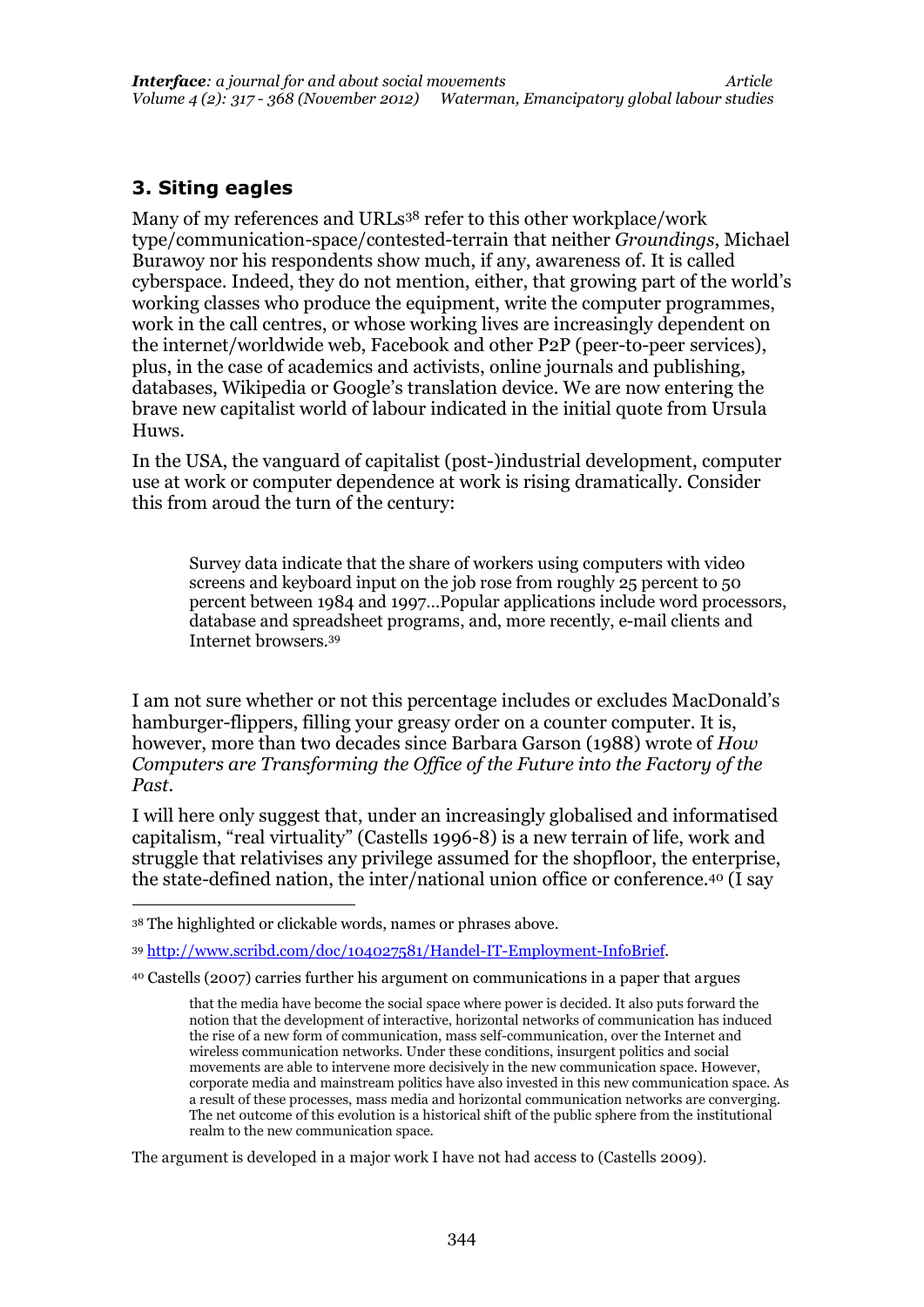*relativises*, not denies, denigrates or dismisses). Secondly, information and communication technology (ICT) provides an infinite space/means of communication with emancipatory potential that revolutionary thinkers and activists previously, erroneously if understandably, accorded in turn to the free press, to film, radio or video. Why ICT provides this where the previous means or modes did not is in part because of the built-in principle of feedback, that Bertold Brecht (1983) mistakenly projected onto radio, that it embodies the network, is therefore in principle subversive of institutionalisation and hierarchy, that the technology is ever cheaper, and because, as I have suggested, cyberspace is infinite. This implies that whatever and whenever capital, state and other hegemons try to commercialise or control – and they are continually and aggressively doing so - is a provocation to sabotage, circumvention and creativity by technically-qualified but frustrated information workers and networked "hacktivists". <sup>41</sup> Marx, as so often was before his time (and a little too earth-bound in metaphor?) when he said in the *Communist Manifesto* that "What the bourgeoisie therefore produces, above all, are its own gravediggers". <sup>42</sup> We have been dramatically reminded of the subversive capacities of cyberspace in general, and of social networking services and the new P2P (peerto- peer) technologies in particular. I am thinking here of the Wikileaks furore and the Arab uprisings. Whilst much of the media coverage and commentary about these is grossly hyped (Lovink 2012), the use of the web by trade unions, the broader labour and social movements and *by global labour specialists themselves* has expanded exponentially over the last decade.

So what I am here primarily concerned with is cyberspace as a disputable terrain, and, particularly, whether or not it is at least *a* privileged terrain for an emancipatory global labour movement and the study thereof. This is the arena sketched by Peter Evans earlier. But I would like to consider whether it is not additionally capable of breaking down the academic/activist divide. Following, commenting on and, hopefully, contributing to thinking and action around "International Labour Communication by Computer" for some two decades (Waterman 1992, 2010), I have to admit that both the activity and reflection has seemed to be making slow and difficult progress. Recently, however, there seems to have been something of a breakthrough, at least on the reflection side of the equation. I am thinking of Bauwens (2011), Burston, Dyer-Witheford and Hearn (2010), Hogan, Nolan and Trumpbour (2010), Mosco and McKercher (2008), Mosco, McKercher and Huws (2010), [Cyberunions.](http://cyberunions.org/) These efforts often go far wider than my concerns in this paper, dealing with the very language we use in talking about "work", "network theory", "knowledge workers", and other quite crucial theoretical and social questions. Whilst I might mention some of

<u>.</u>

<sup>41</sup> "Hacktivism" is also a disputed terrain. At least if construed as "Clicktivism". See White (2011) for a critique of those who see this as an alternative to street-fighting days.

<sup>42</sup> [http://www.marxists.org/archive/marx/works/1848/communist-manifesto/.](http://www.marxists.org/archive/marx/works/1848/communist-manifesto/) Note that he was here assuming that this would be primarily the industrial proletariat produced by early capitalist industrialisation. The grave-diggers produced by a globalised, informatised, patriarchal, militarist and ecologically-destructive capitalism are legion.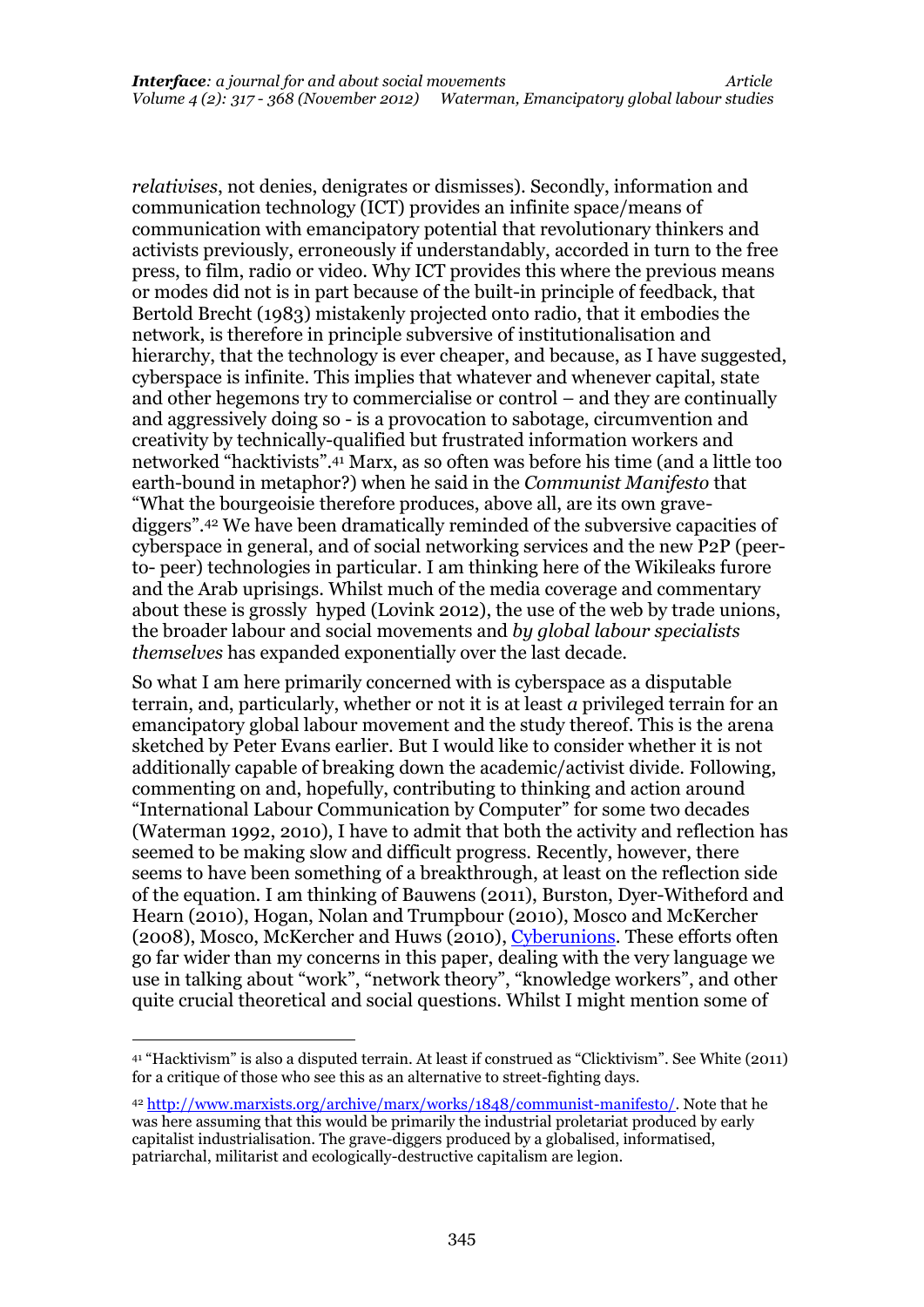these broader issues, I will try to concentrate on whether or not this *is* a privileged terrain, whether it *is* breaking down the academic/activist divide, and, of course, the international/global aspect. Oh, and, of course, whether and it what sense this literature might be said to be emancipatory.

In a special journal issue on "Digital Labour: Workers, Authors, Citizens" Burston, Dyer-Witheford and Hearn (2010) ask about the new technologies:

What are the implications of these changes in the very definitions of what constitutes "work" and in the parameters of the workplace? What are the implications for our senses of selfhood, our political agency as citizens, and our creative freedom as artists and innovators? Finally, how might we see these changes wrought by digital technology as potentially politically productive or liberatory? (215)

Whilst Ursula Huws (2010) strikes here a somewhat somber note, Dyer-Witheford (2010) himself goes back to the Young Marx's notion of "speciesbeing" to explore the fate of humanity under the present capitalist dispensation. Reflecting on the uprisings in the Arab world, he says:

Regardless of their outcome, whether catastrophic, compromised or victorious in unimaginably experimental ways, these uprisings have already returned to the political horizon possibilities of radical self-organisation that have in so many places been banished for a generation. They are revolutions detonated by the meeting of extraordinary high technological development and extreme inequality, a contradiction that defines the condition of the global worker, and whose resolution will determine the trajectory of human species-becoming.  $(500)$ 

It is Vinnie Mosco and Catherine McKercher (2008) who actually ask "Will Knowledge Workers of the World Unite?". If previously cited authors may be aware that "labour's others" also exist "above" or "beyond" the traditionally employed/unionisable, Mosco and McKercher focus on what is a dramatically growing sector of such. Acutely aware of the novelty of their knowledge workers, they are equally aware of the manner in which computerisation implies "convergence" across what were previously distinct kinds of work and industries and then, of course, what were distinct national capitalist economies. Sympathetic to the idea of social movement unionism (158-65), they trace its expression amongst knowledge workers in North America, in India and at international level. They argue that

Some, especially among communication, media and information unions, result in the creation of non-traditional labour organisations to represent the needs of workers who, for any number of reasons, are unwilling or unable to join traditional unions. (161).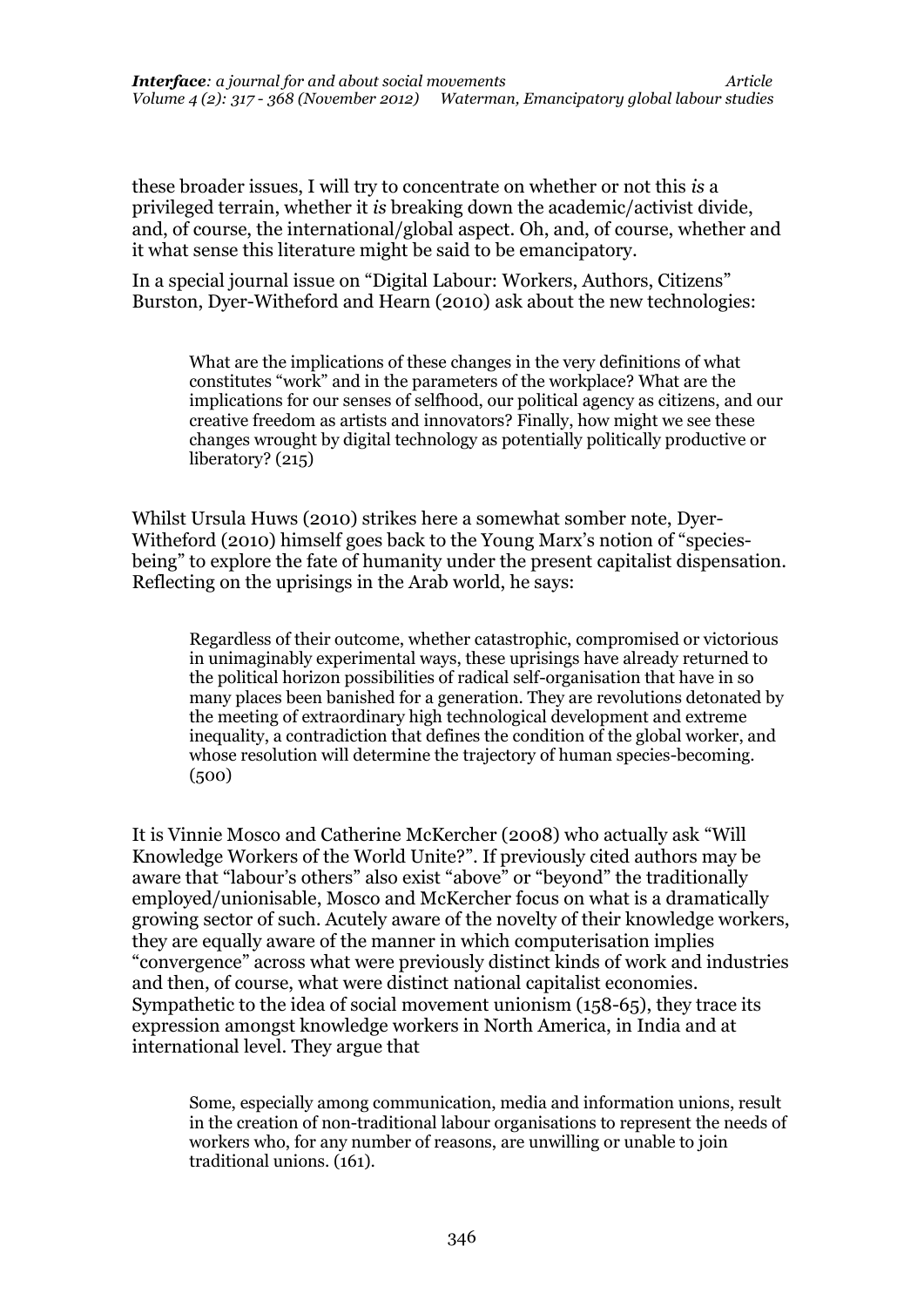The authors' North American, Indian and international examples do include non-traditional union models but they seem to think that, in these very different countries or very different levels, traditional unions are willing, if not always able, to evolve in the direction of what one might call a globally networked solidarity unionism. My feeling is that whilst unions are capable of responding, adjusting and following, the sources and dynamic for any such transformation are to be found outside the traditional working class and their traditional organisations.

Brecher, Smith and Costello (2009) not only discuss one or two cases of union/labour campaigning with/in the Web but also raise a series of challenging questions about such (italicised in the original):

1. *What does it mean when individuals begin organising outside and without the help of traditional organisations?*...

2. *It's easy and cheap for organisations to bring people together into a swarm or smart mob, but what do you do with them then?*...

3. *Will offline social movement organisations be willing to cede control as ordinary people increasingly leverage social networking tools to channel their own activities?* …

4. *How do labour and social movement organisations address the dangers associated with online action?* …

5. *How do we track the demographics of who's online and who's not and what tools they are using?* …

6. *How do we present complex ideas online?* …

7. *How does offline and online social movement building fit together?* …

8. *How can social movements wield real power online?* …

It is interesting that the authors do not distinguish between unions and social movements, clearly seeing them as confronted by the same problems and possibilities.

Now, do we have any evidence that action and reflection, labouring people and labour specialists, labour leaders and members/followers, West/Rest, Fe/Male, Hetero/GLTB are also meeting, dialoging, strategising, collaborating in Cyberia, on the Web? Are these traditional distinctions/oppositions, produced or reproduced (some even from pre-capitalist societies) being overcome in this new space? Are new liberated territories and new labour/social movement practices being here created?

If I consider what is possibly the most open and horizontal of international union or labour movement sites, [UnionBook](http://www.unionbook.org/) (UB), I can, September 2012, only draw on a year or two of personal experience. UB describes itself as "the Social Network for Trade Unionists". In its present form it had been functioning also for about two years. July 2007 it had some 4,000 adherents. This compares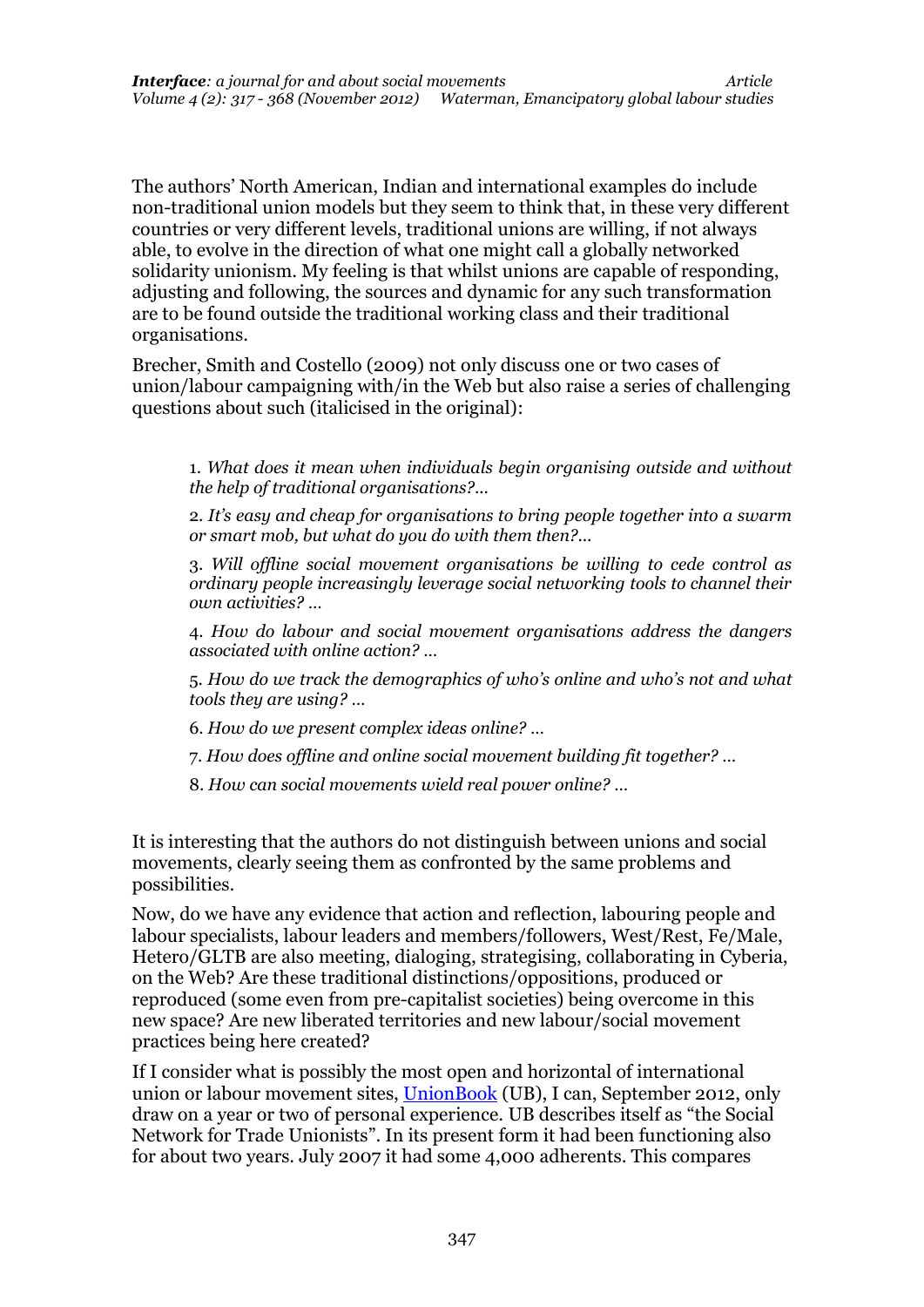with its "mother" site, [LabourStart,](http://www.labourstart.org/docs/en/000004.html) an international multilingual news and solidarity service which after 10-15 years of operation claims some 50,000.<sup>43</sup> But whilst LabourStart has 200 correspondents and occasional conferences, <sup>44</sup> it is a broadcaster, in the sense of collecting information and appeals and then posting them from a single centre to surfers or to those subscribed to its email service. UB, clearly, is meant to be a labour movement alternative to FaceBook, etc. It is open in the sense of dispensing with any coordinator, founder Eric Lee himself keeping a lower profile on UB than many of its contributors.<sup>45</sup>

Apart from providing members with individual blogsites, UB had, around 2011, 200+ groups. "Featured Groups", include the following: "Solidarity With the People of Egypt" (204 members), Labour Union Staff (119), [Labour-Lore and](http://www.unionbook.org/group/laborloreandworkingclassculture)  [Working Class Culture](http://www.unionbook.org/group/laborloreandworkingclassculture) (105), Transnational Corporations (149), Trade Union Educators (235). All the groups are in English although a certain proportion of UB members come from outside the North and even the Anglophone South. The number of members does not necessarily correlate with the amount of activity. Nor, evidently, with the questions posed in the previous paragraph. For the full list of groups see [http://www.unionbook.org/groups.](http://www.unionbook.org/groups) These include a couple I have myself unsuccessfully floated. I have thus been reduced, or reduced myself, to a [personal blog,](http://www.unionbook.org/profile/peterwaterman) to which I copy-and-paste labour and social movement news, views and analyses, as well as my own writings. I am not sure whether I can find out how many visitors come here, what their identities might be, but there is in any case, minimal feedback. But for me the most interesting group on NU is [Social Network Unionism,](http://www.unionbook.org/group/socialnetworkunionism) set up by the Netherlands-based Turkish activist, Orsan Senalp. Social Network Unionism listed 70 members, autumn 2011. But whilst it carries items by the group's creator, and many from those oriented toward global social emancipation and cyberspace, I wonder to what extent these come from those union or social movement activists toward whom Orsan Senalp is himself clearly oriented.

We seem to be here confronted with two interlocking problems: 1) the inheritance of a generally low level of interest in ideas within the international union movement. Such interest probably went into decline after WW2, with such disinterest or even aversion increasing with the failure of "labour's utopias"

.

<sup>43</sup> For more on UnionBook see Waterman 2010 and Robinson 2006.

<sup>44</sup> Its 2007 conference took place, November, in Istanbul, under the the dramatic title "From Social Networks to Social Revolutions", [http://www.labourstart.org/2011/.](http://www.labourstart.org/2011/) The site was complete with a red flag. Even as rhetoric, this was a major innovation for LabourStart, previously reproducing the social-liberal discourse of the ITUC, Global Unions, the ILO, etc. Clearly inspired by the Arab uprisings, which also used the R-word, the question remained of whether the transformation suggested by LabourStart was intended to also occur in Belgium and Switzerland, where social liberal internationals are largely seated. Late-2012, however, the third LabourStart conference was moved to rebellion-distant, redflag-free Australia and its [subject-matter](http://www.labourstart.org/australia/sydneyprogramme.pdf) was less that of social transformation than of how to run solidarity campaigns (on the North-South axis?).

<sup>45</sup> Indeed, it does occur to me that these two sites should – given their specificity/generality actually be named UnionStart and LabourBook!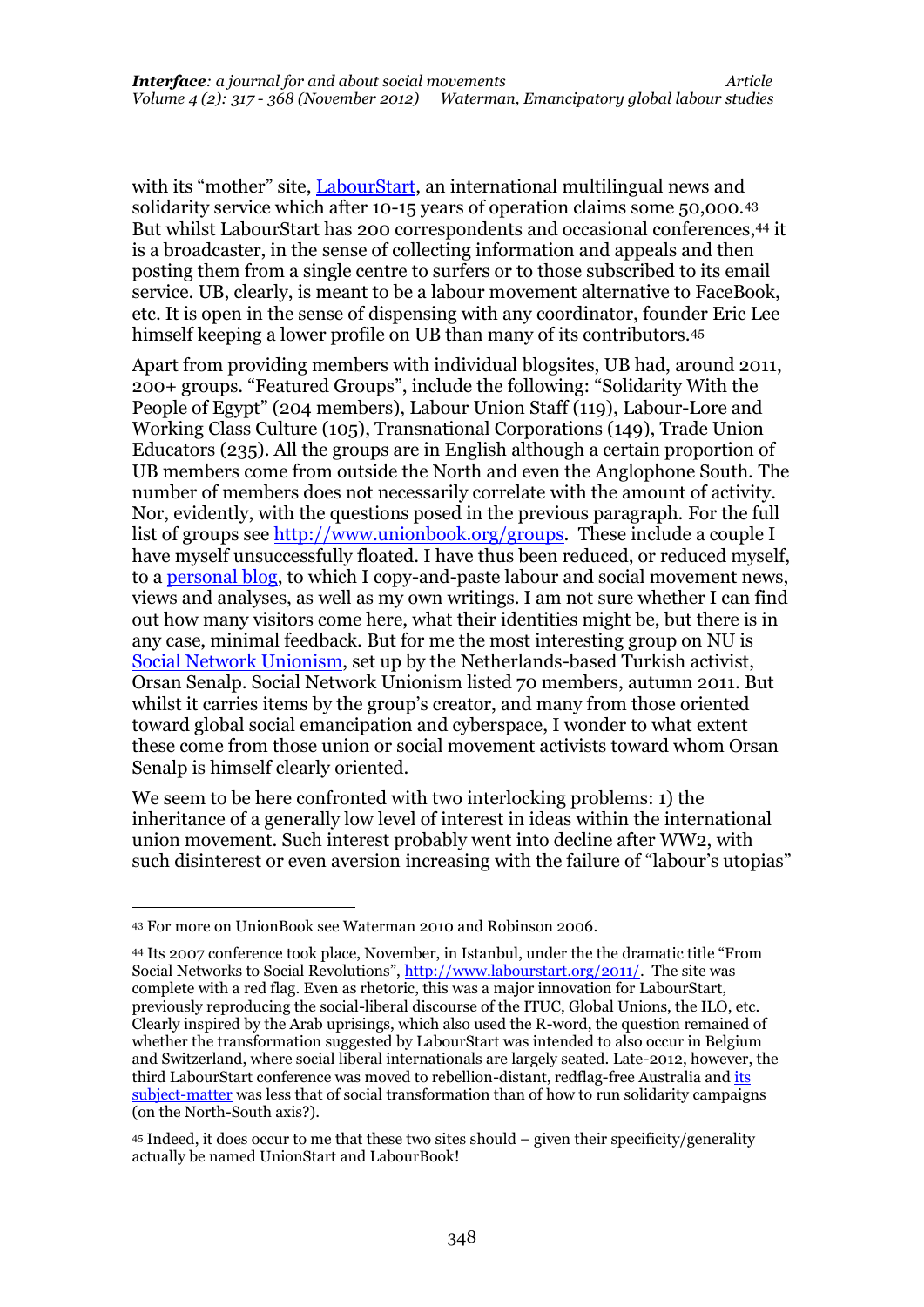(Communism, Marxism, Social Democracy, Populism/Radical Nationalism); 2) a continuing lack of interest or capacity by labour-oriented internationalist intellectuals in communicating new emancipatory ideas to even those union and labour activists who have computer access, interest and internet skills (such as the 4,000+ on UB). This judgment is again impressionistic and speculative. A research/action project addressed to UB and other relevant sites would be necessary to investigate the matter further, this requiring an appropriate methodology and the active encouragement and support of its coordinator.

Attention could and should be extended to such other sites as the longerestablished [NewUnionism](http://www.newunionism.net/) (NU). Its subtitle is "Organising for Workplace Democracy" and it is possibly the most ideas-oriented (and aesthetically innovative) international labour site. NU does publish relevant membership/affiliation data:

The New Unionism Network was launched at the beginning of 2007. Here's our [membership directory.](http://www.newunionism.net/who.htm) In terms of demographics, 48% of members work for unions. The next biggest group is "rank and file" workers (at 31%), followed by academics (11%). The gender balance is 34%/66% female/male, which is a worry, although female membership has been rising more proportionately in recent months. There are about 500 members from 47 countries, and 1500 subscribers to our Work In Progress newsletter. We're well pleased with the balance between white-collar and blue-collar members. The nationality with the highest membership is the USA (24%), followed by UK and Australia (21%), and then Canada (11%)… [W]e're needing to build our website audience in South America and Africa in particular. In terms of finances, we are seeking donations to cover operating costs. We're currently holding our own through thanks to the odd member donation, but no more than that. We have no other source of income, nor any political links.

Clearly membership is overwhelmingly from the Anglophone North, the site being exclusively in English. NU does have a few members producing longer posts but most items seem to be either written or posted by website owner, Peter Hall-Jones. Although the site is formally devoted to Organising, Workplace Democracy, Internationalism and Creativity, items written or posted by Hall-Jones would seem in practice to reach beyond these:

As well as networking for unionists, we also provide a bridge for those who can't join a union (or *feel* they can't, for whatever reason). We want to bring the "precariat" - workers without security such as those in the informal economy, part-timers, temps, freelancers, the unemployed, trainees etc - into the general orbit of unionism. After this, they can then make a more informed choice about deeper participation and/or solidarity…New Unionism is about: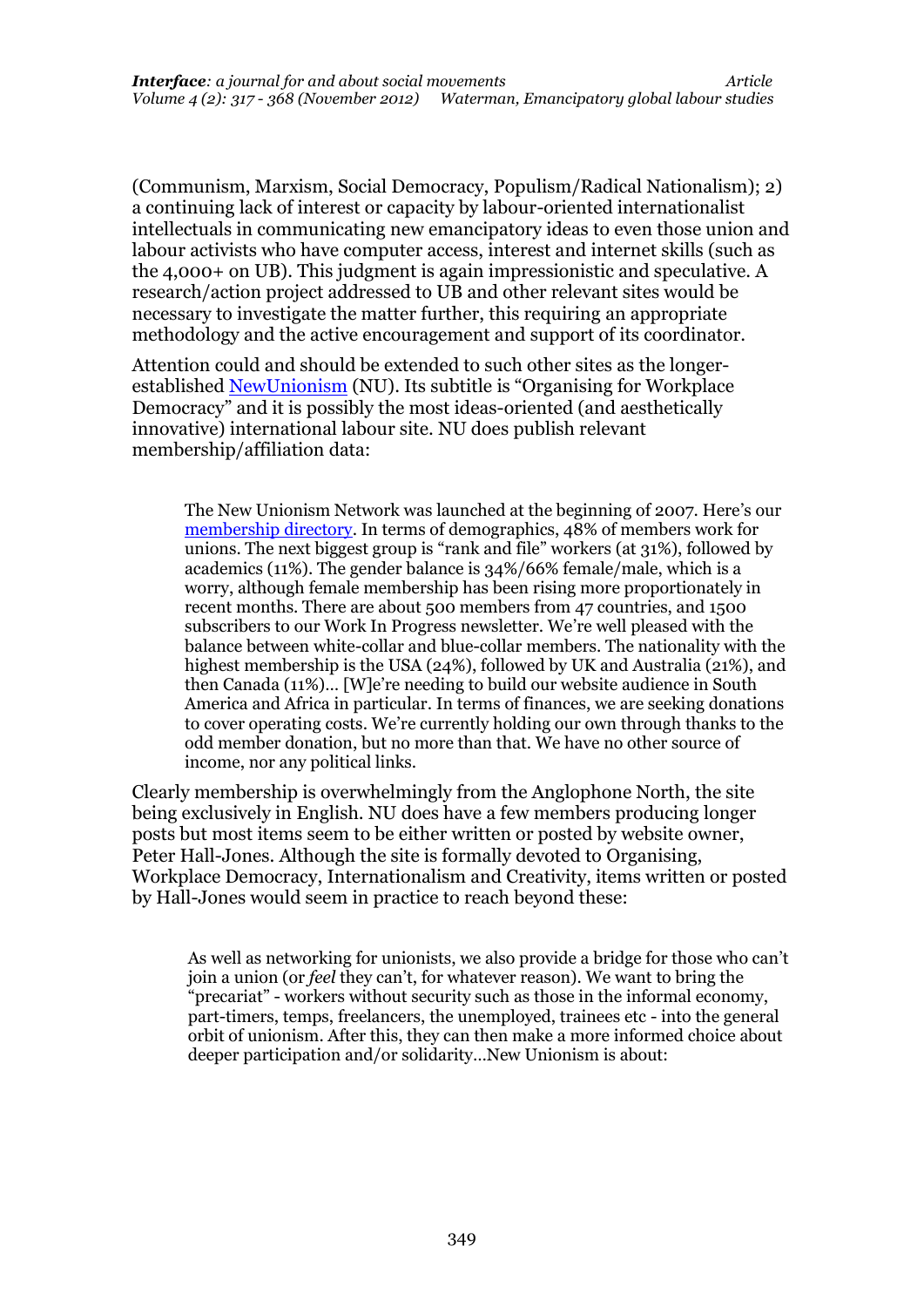... working people democratising their workplaces

- ... activists globalising unionism "from below"
- ... organisers turning practice into theory
- ... labour meeting labour academia<sup>46</sup>

NU also has its own groups on UB (225 members) and FaceBook. And the FaceBook site itself links with various other union or labour sites where more discussion might be taking place.

Inspiration for overcoming the old divides can be found beyond union and labour sites and, indeed, in traditional spaces and places. For an example of what is possible online, consider the work of Annie Leonard**,** which, with freelyaccessible videos, caricatures and wit, communicates radical messages about mass consumption and pollution.<sup>47</sup> Or the films of Michael Moore, one of which ends with an updated version of "The International" by Left activist song-writer, Billy Bragg,<http://michaelmoore.com/books-films/capitalism-love-story>**.** Or, to move beyond the Anglophone world, *Anti-Capitalism*, by Argentinean autonomist academic, Ezequiel Adamovsky (2011).<sup>48</sup> This is done in the style of the well-known works by Rius, <http://en.wikipedia.org/wiki/Rius>**.** *Anti-*

*Capitalism* is - for worse rather than better, I fear - illustrated by an Argentinean worker art group rather than some brilliant individual artist. But this is surely the small price paid for the principle of surpassing the intellectual/worker or professional/amateur divide!

Open-access and CopyLeft journals in cyberspace are one way in which the high price and exclusivity of academic production is being broken down. The *[Global](http://digitalcommons.mcmaster.ca/globallabour/)* 

<sup>47</sup> [http://en.wikipedia.org/wiki/Annie\\_Leonard](http://en.wikipedia.org/wiki/Annie_Leonard)**,** and

- Story of Bottled Water
- [Story of Cap and Trade](http://storyofstuff.com/capandtrade/)
- [Story of Stuff](http://www.storyofstuff.com/)

<u>.</u>

- [Story of Cosmetics](http://www.storyofstuff.com/cosmetics)
- [Story of Electronics](http://storyofstuff.org/electronics)
- [The Story of Citizens United v. FEC](http://storyofstuff.org/citizensunited/)

<sup>48</sup> This was first published in Spanish in Buenos Aires around 2005. I made strenuous efforts at that time to interest an English-language publisher but without success. I had similar lack of success in finding an online outlet for this brilliant little book. Next came editions in German and Japanese. Finally, it was published in the USA by that excellent radical publishing company, Seven Stories. It should really now be done online by Annie Leonard!

<sup>46</sup> Indeed, New Unionism launched, November 2012, a discussion about a "social network model" for a worker controlled global unionism. [See here.](http://newunionism.wordpress.com/2012/10/23/global-unionism-social-network-unionism/) This is simultaneously the most radical, utopian and politically-relevant proposal to come from a union-oriented source that I have yet seen.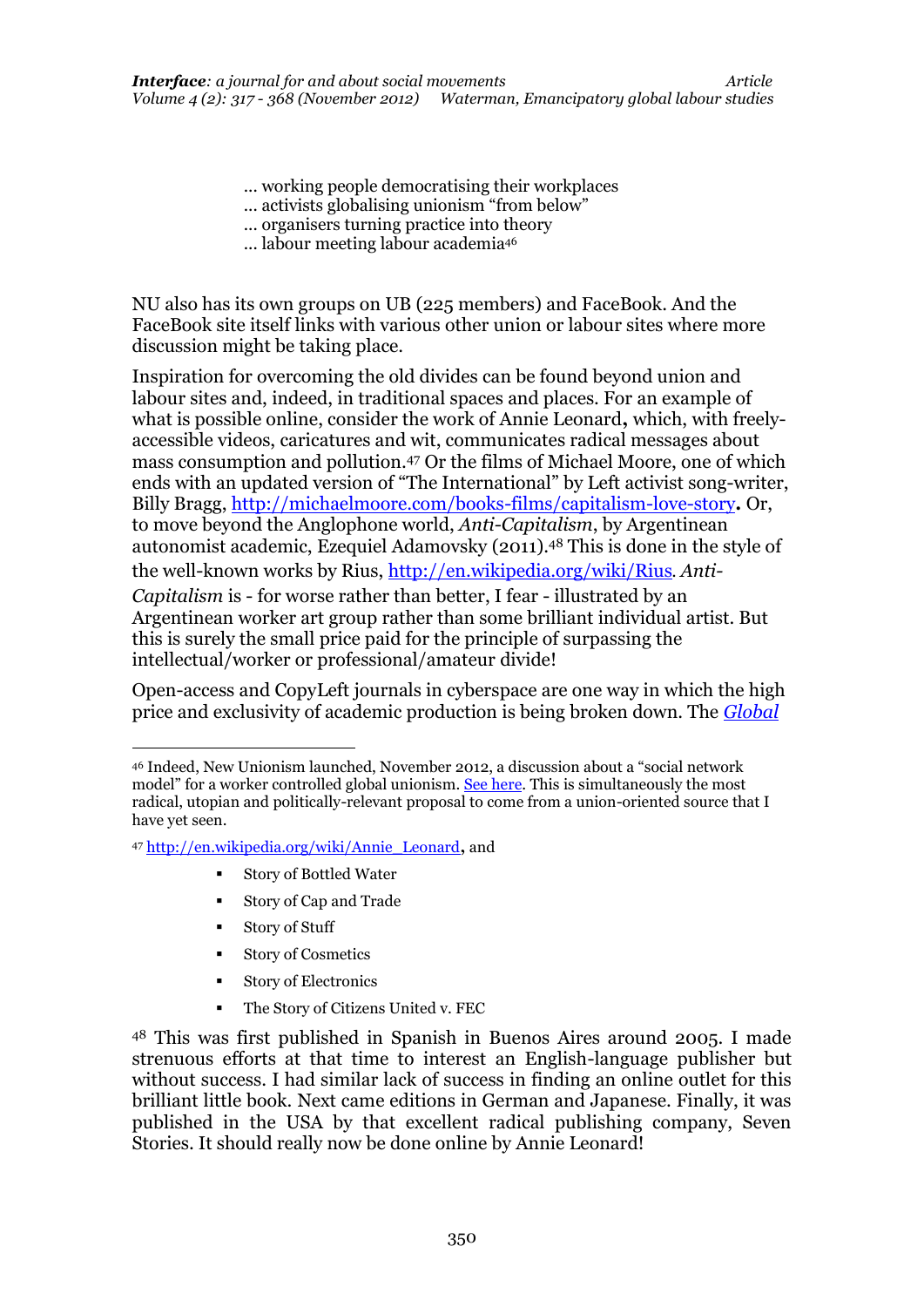*Labour Journal*, otherwise quite traditional in being restricted to academic contributions and by peer-review, is a model in so far as its total content is available for free download. This labour-friendly open access online journal, *[Interface: A Journal for and about Social Movements](http://www.interfacejournal.net/)***,** preserves the academic tradition of peer review whilst being open to "action notes" and other contributions from both academic and non-academic activists. Canada seems to be the site of a whole number of open-access online labour journals. One is *[Labour, Capital and Societ](http://www.lcs-tcs.com/)y,* which comes out of the earlier era of the "new" international labour studies", marked by its focus on labour in the third world. Although its online emanation is recent, it has digitalised issues back to 1996, and it has hosted special issues on international labour studies and labour internationalism.

So much for reflecting, or reflecting on, cyberspace and the emancipation of labour. But what will shortly become evident is that cyberspace is an increasingly important place *for finding out* what emancipatory labour sparks are escaping the furnace of a furious and world-destructive capitalist globalisation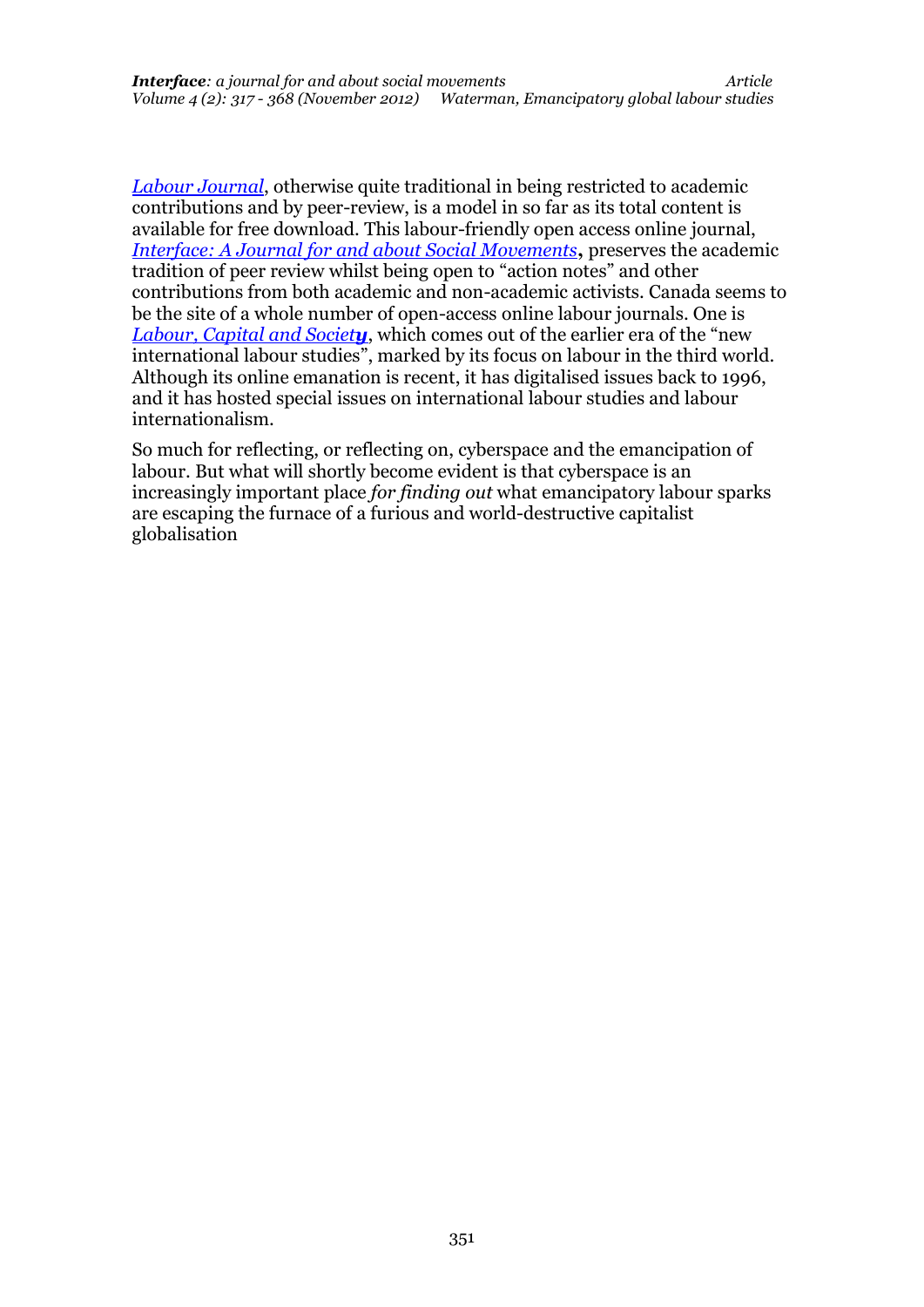### **4. Labour and related movements with emancipatory potential**

I want, firstly, to both argue *for* an emancipatory tendency in international labour struggles/studies and to *avoid* setting up EGLS and NGLS as either a Manichean opposition (virtue/vice) or even a simple binary one. This is not only because global labour studies is an inevitably disputed or disputable terrain but also because each of the categories I have identified is itself disputed or disputable. And, crucially for me, the "emancipatory" can be found on the terrain, in the struggles, within the institutions, in the publications of what I have called the "social-liberal" NGLS! For me this is a sign of our new capitalist times. The Cold War is over, both Liberalism and Marxism (or Reform and Revolution) have lost their cast-iron certainties, have fragmented or been increasingly challenged. So, I would rather see my NGLS and EGLS as overlapping terrains, but having different horizons, whilst each is – as I have suggested – itself a site of dispute. I claim, obviously, to stand on the terrain of the emancipatory, from where I hope to challenge those who stand within the social-liberal, and invite them to consider this more adventurous terrain. But within this latter terrain I expect to be challenged by those who consider themselves to be more emancipatory or to have a deeper, wider, more subversive/utopian vision of labour studies and labour struggles.

Why, secondly, does the subtitle above say "and labour-related"? This is to allow for movements of those who may not be considered "workers", or "real workers", or "normal workers", by either the unions, the unionised or labour researchers. *Or*, slightly less negatively, those whose activities or movements may be recognised or even adjusted to by the inter/national union organisations but in a patronising Eurocentric or patriarchal manner. These others form together, or relate to, the overwhelming majority of working people worldwide. I have called them "labour's others" (Waterman 2008). As suggested, they may be recognised as workers, but not have their *specific* identity recognised nor the *autonomy and democratic equality* of their movements granted. I am thinking of peasants and small farmers, carers (customarily called "mothers" or "housewives"), the precarious, prostitutes (even if increasingly recognised as "sex-workers"), street-traders, urban petty-producers, and even the urban poor more generally – who either produce, trade or die.<sup>49</sup> I am also thinking of students who are not only future workers, or the precarious, or the unemployed but whose academic conditions are increasingly industrialised and whose struggles either take on labour/social-movement characteristics or overlap with those of the unionised. And I am obviously interested in their increasing internationalism and the forms these internationalisms take. The cases and sources here listed are inevitably random, but suggest the growing number and

<u>.</u>

<sup>49</sup> For a brilliant and moving portrayal of life, work and survival in the truly brutal conditions suffered by slumdwellers in the megacity of Lagos, Nigeria, see "Welcome to Lagos", a three-part BBC documentary[, http://documentarystorm.com/around-the-world/welcome-to-lagos/.](http://documentarystorm.com/around-the-world/welcome-to-lagos/) It does not deal with more than individual or small-community struggles. But it demands reflection on how the work, energy, creativity and optimism of such millions could become a force for self and social emancipation.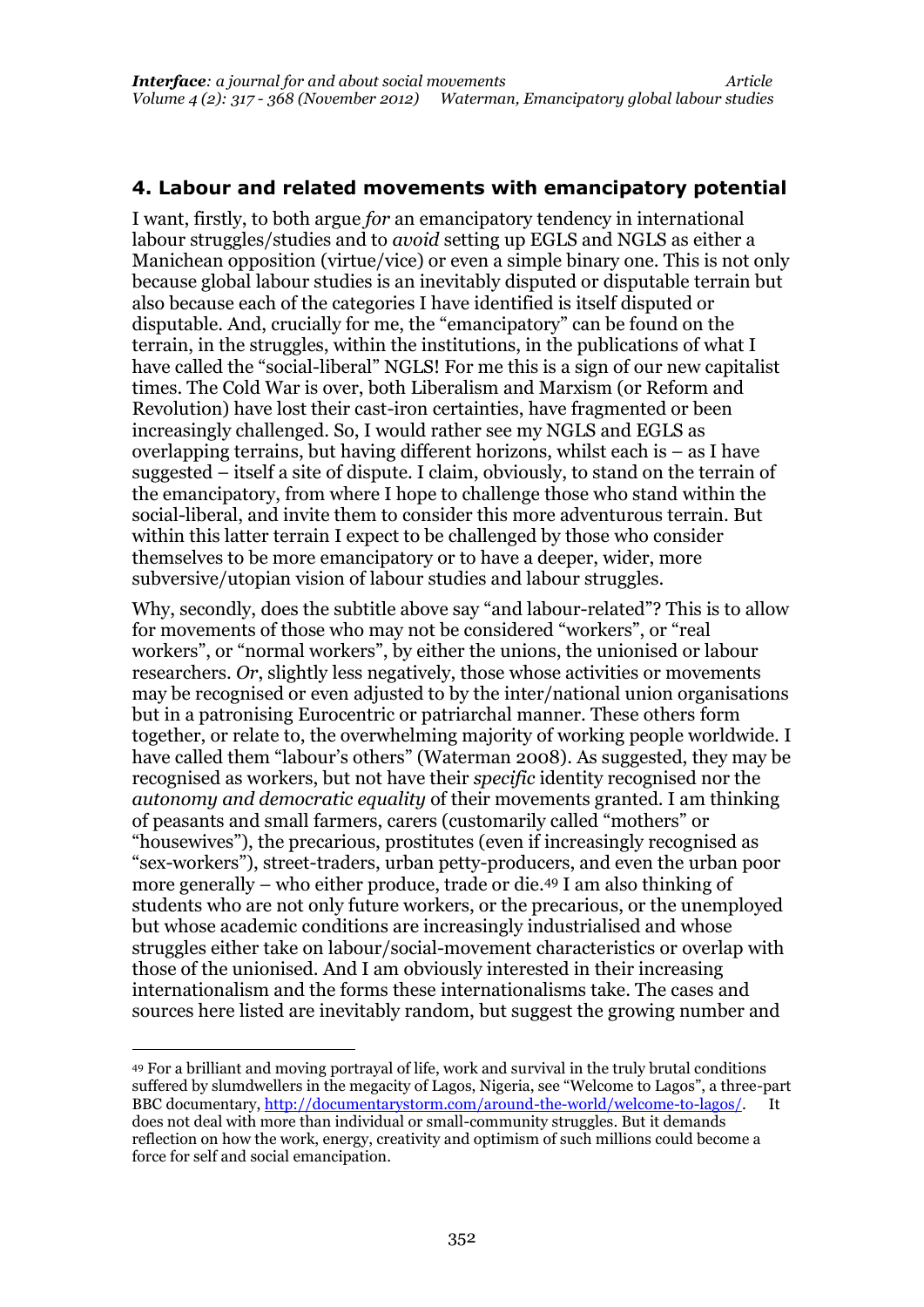variety of such movements and activities. Only research can reveal whether they do or do not contribute to the emancipatory movement. Or, more cautiously whether emancipatory elements can be found in them, emancipatory lessons drawn from them.

- [Greater Toronto Workers Assembly.](http://www.unionbook.org/profiles/blogs/canadian-example-of-social)
- [Excluded Worker Congress, USA](http://www.excludedworkerscongress.org/images/ewcconferencedetails.pdf)
- [El Buen Vivir/Living Well/Sumak Kawsay](http://www.kaosenlared.net/noticia/sumak-kawsay-suma-qamana-buen-vivir)
- 7th [Global Labour University Conference](http://www.kaosenlared.net/noticia/sumak-kawsay-suma-qamana-buen-vivir)<sup>50</sup>
- [Beyond Growth Congress 2011](http://www.feasta.org/2011/06/10/what-could-a-post-growth-society-look-like-and-how-should-we-prepare-for-it/)
- [Basic Income Network](http://www.basicincome.org/bien/aboutbien.html#ec)
- [Intercontinental Network for the Promotion of the](http://ripess.org/ripess-en.html)  [Social Solidarity Economy \(RIPESS\)](http://ripess.org/ripess-en.html)
- [Beyond Precarious Labour: Rethinking Socialist Strategies](http://ripess.org/ripess-en.html)
- [Labour and Climate Justice](http://climateandcapitalism.com/?p=4000,%20http://www.internationalviewpoint.org/spip.php?article1642&var_recherche=labour%20climate)
- [Labour and the Commons \(or anti-privatisation\)](http://climateandcapitalism.com/?p=4000,%20http://www.internationalviewpoint.org/spip.php?article1642&var_recherche=labour%20climate)
- Labour at the [US Social Forum in Detroit, 2010](http://www.ggjalliance.org/node/459)
- [Precariat](http://www.peoplesassemblies.org/2012/07/proposal-of-international-mobilisation-of-workers-and-precarious-people-december-1st-2012/)
- [Edufactory: Conflicts and Transformations of the University](http://www.peoplesassemblies.org/2012/07/proposal-of-international-mobilisation-of-workers-and-precarious-people-december-1st-2012/)
- **[Peasants/Small Farmers/Landless](http://viacampesina.org/en/index.php)**
- [Domestic Workers](http://en.domesticworkerrights.org/)
- [Sexworkers](http://en.domesticworkerrights.org/) <sup>51</sup>

.

- [Street Workers/Traders](http://alainet.org/active/view_docs_en.php3?overview=Social&sub=Laboral) <sup>52</sup>
- [Urban Inhabitants](http://alainet.org/active/view_docs_en.php3?overview=Social&sub=Laboral)

<sup>50</sup> I was invited by the GLU to take part in this event, which I have mentioned earlier. Due to some misunderstanding it is a second paper of mine that is abstracted here – which I have to consider a bonus. An earlier version of my conference paper can be found at Waterman (2007).

<sup>51</sup> I am aware of having not dealt with sexworkers in either my NGLS or EGLS sections. Perhaps no such study exists in international(ist) terms. There is a hypothetically relevant work here, that of Gregor Gall (2006). But, despite the subtitle "An International Study", it appears to have no chapter or chapter section on the international level or internationalism. From a critique by Juanita Elias (2007) it appears that it belongs to a traditional political-economic school that has little or no time for gender, or for feminist theorising on sexwork.

<sup>52</sup> StreetNet is an interesting case in so far as, whilst clearly articulating a major category of "labour's others", and insisting on their autonomy, it confines affiliation to "membership organisations" and mimics in many ways the structure and practices of the traditional inter/national union organisations. See here Pat Horne (2005) and Ercüment Çelik (2010, 2011).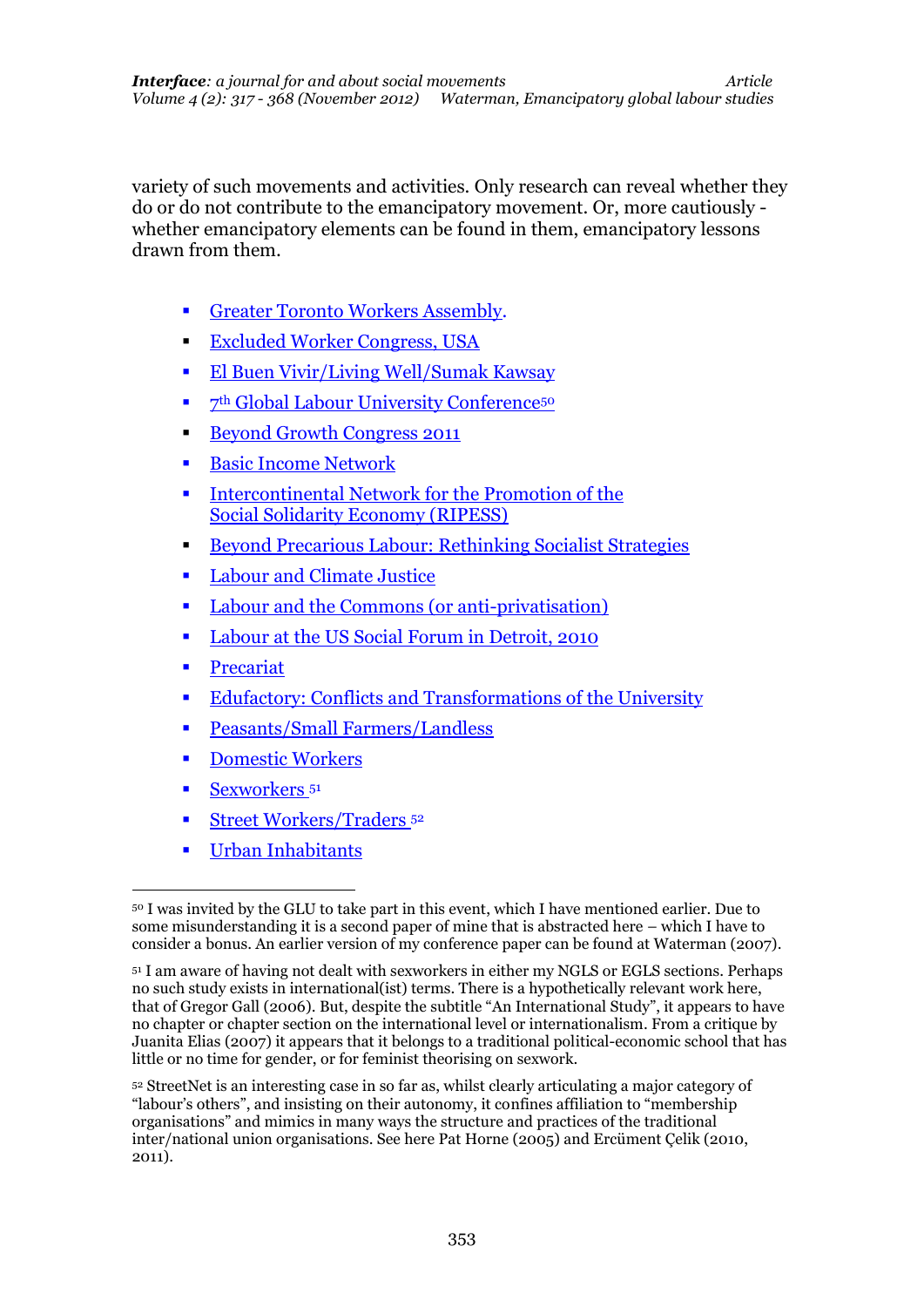- America Latina en Movimiento/Sindical
- [Migrants](http://www.december18.net/international-migrants-day)<sup>53</sup>
- [Take the Square](http://takethesquare.net/)
- [Social Network Unionism](http://snuproject.wordpress.com/)
- [Global Labour Institute UK](http://global-labour.net/education-materials/)<sup>54</sup>
- **[Cyberunions](http://cyberunions.org/)**

.

- [Trade Unions Past, Present and Future](http://www.peterlang.com/index.cfm?event=cmp.ccc.seitenstruktur.detailseiten&seitentyp=series&pk=1481)<sup>55</sup>
- [Fill in as necessary or desirable]

The point, of course, is not to set such up such categories, networks, lists, alliances, sites as being or representing the "real" proletariat. The problem is that of recognising proletarianisation as more a process than a condition. Nor is the idea to set up the "poorest of the poor" in Manichean opposition to some "labour aristocracy" as the privileged bearers of revolution and internationalism. If only because this would be to repeat the Marxist error concerning the urban industrial proletariat and to use language appropriate to 19th-20th century capitalism and state-nationalism.<sup>56</sup> Under the conditions of a

<sup>53</sup> I have not been able to identify, late-2012 any autonomous on-going global network of or for migrant workers! There are some dependent on or oriented toward the UN, the ILO and the ITUC. There are a couple of Filipino-based international migrant networks, one at least of which appears to be possibly linked with the Maoist Communist Party of the Philippines, see [here](http://www.ilps-web.com/index.php?option=com_content&task=view&id=2150&Itemid=38) And yet another that is a church outreach body, [http://www.simn-cs.net/.](http://www.simn-cs.net/) There must be at least one autonomous global network, if not more. Further search for, or the construction of, such a network is necessary. In the meantime, consider the World Charter of Migrants, [http://cmmigrants.org/.](http://cmmigrants.org/) And a national solidarity network in the USA, [http://www.immigrantsolidarity.org/.](http://www.immigrantsolidarity.org/)

<sup>54</sup> This points to "Education Materials", not available on the GLI headquarter site. Late-2012 there also appeared on its site the report of a conference on the international trade union [movement.](http://issuu.com/glinetwork/docs/gli_iss_2012_report_booklet_format) This gives the impression of an effort to surpass the old institutions, procedures and discourses whilst being trapped by the conference title itself (Mather 2012)! It appeared too late to receive here the detailed critical attention it certainly deserves.

<sup>55</sup> This is a remarkable new book series, edited by Craig Phelan, interested, among other matters, in "trade union internationalism past and present; comparative and cross-border studies; trade unions' role in promoting economic equality and social justice; and trade union revitalisation and future prospects". Whilst it clearly does not express any particular orientation, a number of its titles certainly contribute to the renewal of critical global labour studies.

<sup>56</sup> We can see one veteran socialist Africanist, John Saul (2011) struggling to surpass such oppositions in a piece on "non-transformative global capitalism", the "proletariat and precariat" in Africa in general, in South Africa in particular. He here resurrects the ghost of his African "labour aristocracy" thesis that I, mistakenly, thought to have hung, drawn and quartered in my PhD over 25 years ago (Waterman 1983)! Even if his resurrection is qualified and temporary, it does signify the extent to which his effort to come to terms with work, working people and social discontents under a *radically-*transformative global capitalism in Africa are limited by traditional Marxist categories and socialist hopes.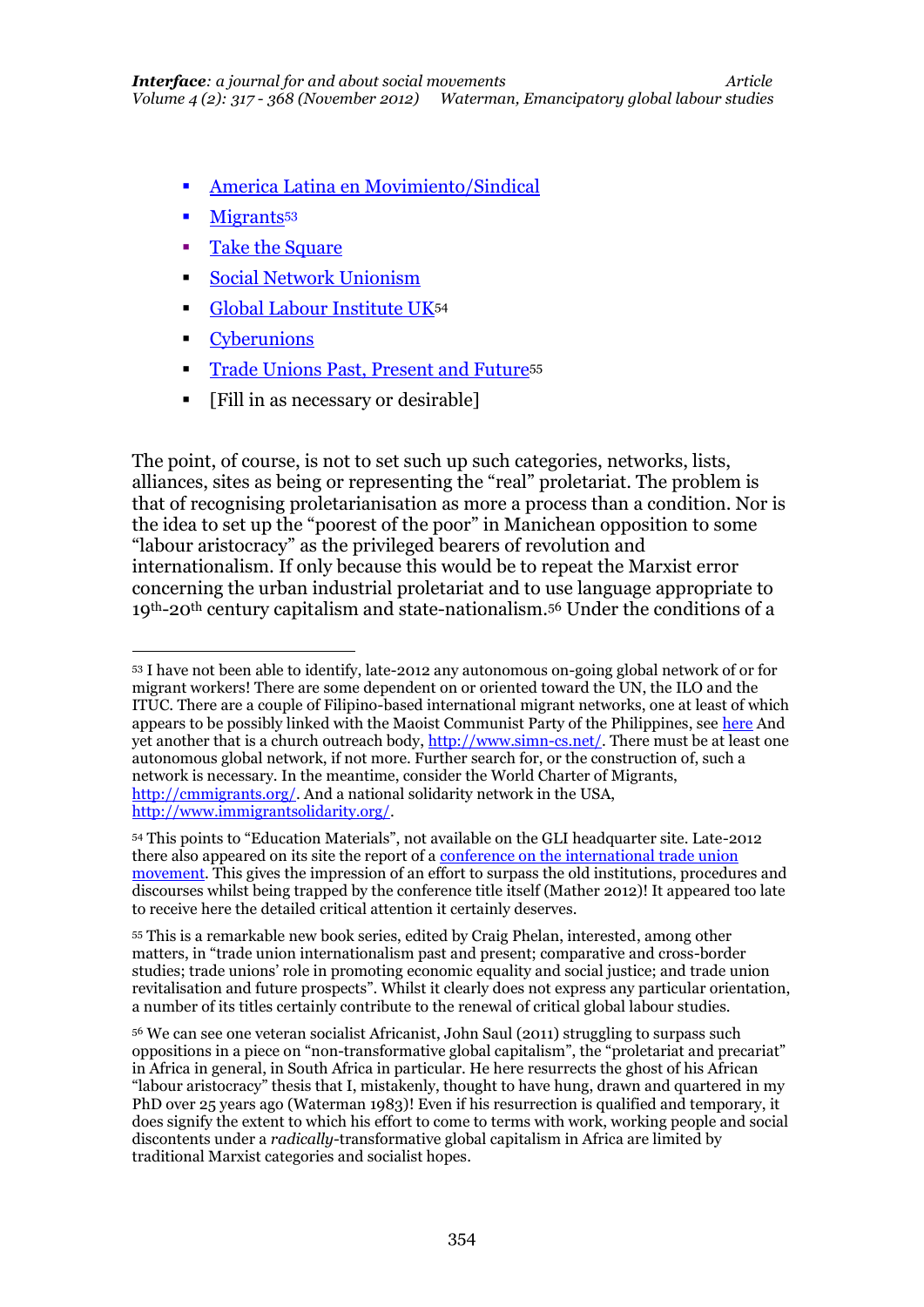contemporary globalised and informatised capitalism, the key words for social transformation should, anyway, be "emancipation" (explained above) and "global solidarity" (implying a solidarity which relativises the state-defined nation and its relations with other such). Further, of course, there are multiple tensions and contradictions both within such

categories/organisations/networks and between them and other such. Of equal importance, finally, some of the categories/activities mentioned above are linked to/carried out by or with the traditional working class and its traditional organisations. These latter are, therefore, neither to be demonised nor dismissed. They are, rather, to be subject to critical study using relevant contemporary theories or concepts.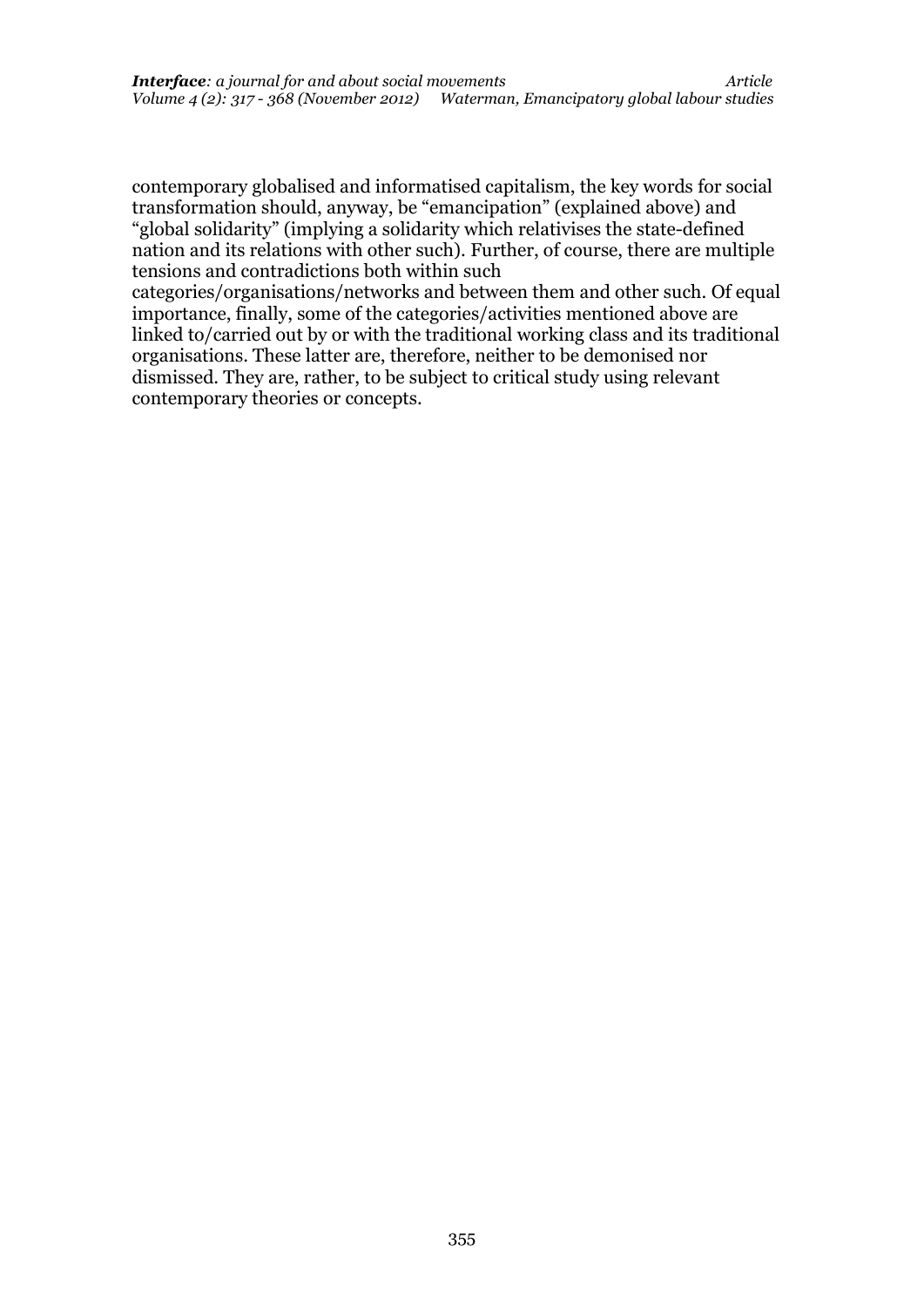## **Conclusion: A Long March Through the Literature**

I fear this paper has somehow echoed Mao's Long March, which not only travelled for two years and thousands of kilometres before it reached Yan'an (Yenan) but advanced and retreated and even looped the loop before arriving at its destination. As with Mao in Yan'an, however, this paper has only reached a resting place. And unlike the case with Yan'an, where Mao violently repressed dissent, <sup>57</sup> I am hoping that those who either agree or disagree with my argument, or consider it inadequate, might feel stimulated, emboldened or provoked sufficiently to respond to it.

"Emancipation" is an aspiration, not a "line" or a "position". There is not only a plurality of sparks but also of furnaces throwing these out. Boaventura de Sousa Santos (2004) talks of the necessity to identify

two processes that I designate as *sociology of absences and sociology of emergences*. I speak of sociologies because my aim is to critically identify the conditions that destroy non-hegemonic and potentially counter-hegemonic social experience. Through these sociologies, social experience that resists destruction is unconcealed, and the space-time capable of identifying and rendering credible new counter-hegemonic social experiences is opened up.

And, in the words of international union veteran, Dan Gallin (cited Hall-Jones 2011):

Many of us come from a tradition which encourages one to think that one can provide the spark all by oneself, if one has the correct policy (which is the brownish residue left at the bottom of the pan after many splits have boiled the water away) and if one works hard enough… I have finally come to the conclusion that this is nonsense. The spark we want cannot come from any one of us, it can only come from a combination/interaction of many of us. In other words, forget the vanguard party, the network is the vanguard.

And, finally, those who have managed to plough through this substantial paper may feel mollified by the knowledge that I have now given myself the eventual task of reducing this paper to 10 Commandments, 21 Conditions, 11 Theses or Umpteen Propositions and to make them accessible to labour and social movement activists who do not have the time to read long academic papers.

<u>.</u>

<sup>57</sup> <http://en.wikipedia.org/wiki/Yan%27an>.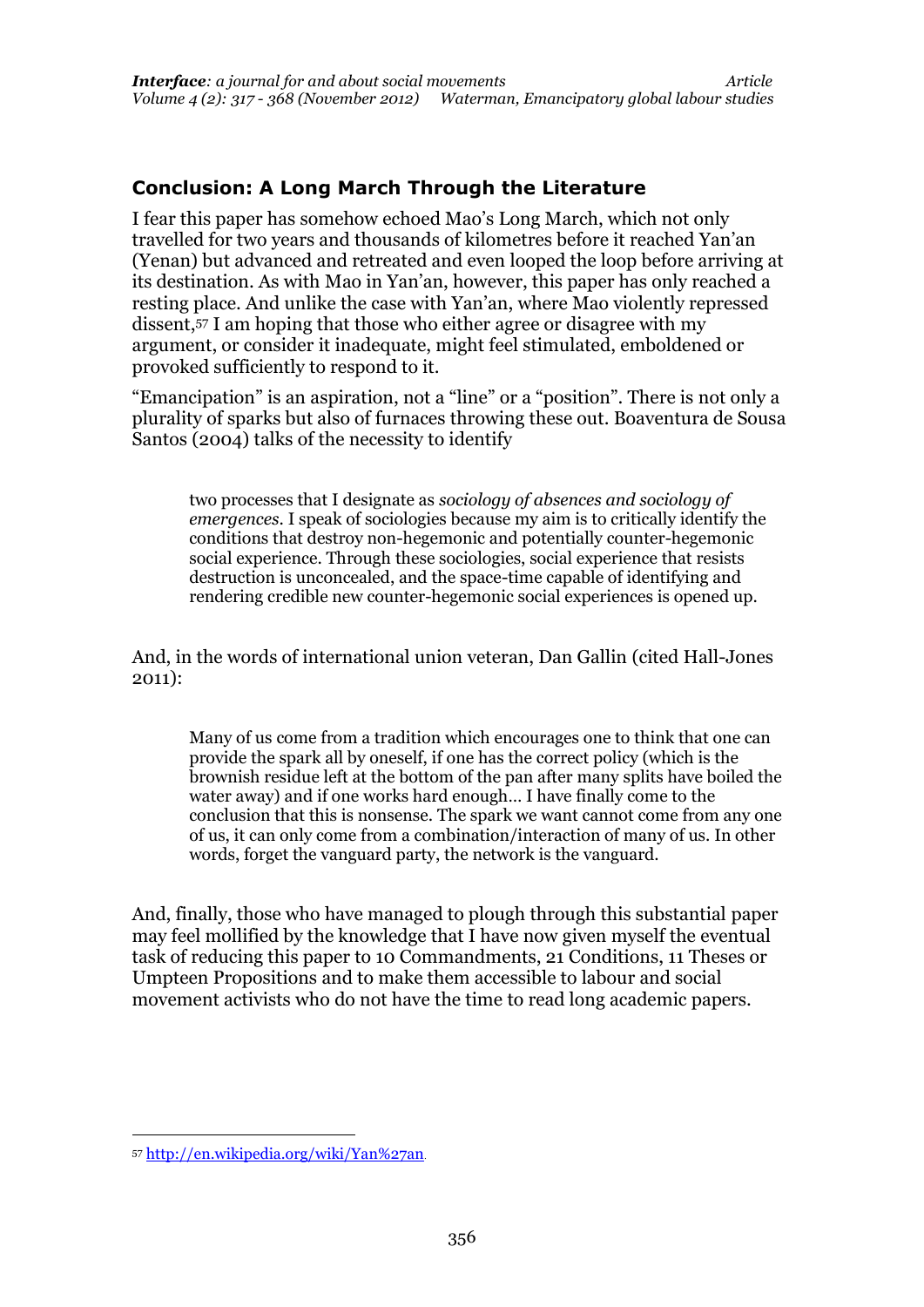## **References and Resources (extended)**

[The "extended" refers to materials that might contribute to the development of an emancipatory global labour studies. PW]

Adamovsky, Ezequiel. 2011. "Autonomous Politics and its Problems", [http://www.zmag.org/znet/viewArticle/3911.](http://www.zmag.org/znet/viewArticle/3911)

Bacon, David. 2000. "Will A Social Clause In Trade Agreements Advance International Solidarity?", *ZMagazine*. January. http://www.zcommunications. org/will-a-social-clause-in-trade-agreements-advance-international-solidarityby-david-bacon.

Barchiesi, Franco. 2004. "Social Citizenship, the Decline of Waged Labour and Changing Worker Strategies" Franco Barchiesi. [http://reinventinglabour.](http://reinventinglabour.wordpress.com/2010/06/05/social-citizenship-decline-of-waged-labour-and-worker-strategies-barchiesi/) [wordpress.com/2010/06/05/social-citizenship-decline-of-waged-labour-and](http://reinventinglabour.wordpress.com/2010/06/05/social-citizenship-decline-of-waged-labour-and-worker-strategies-barchiesi/)[worker-strategies-barchiesi/.](http://reinventinglabour.wordpress.com/2010/06/05/social-citizenship-decline-of-waged-labour-and-worker-strategies-barchiesi/)

Barchiesi, Franco. 2011. *Precarious Liberation. Workers, the State, and Contested Social Citizenship in Postapartheid South Africa*. Albany, NY: State University of New York Press.

Barker, Michael. 2011. "Reporting On Egyptian Workers: Solidarity in the Name of Capitalism", Swans. Com, March 28. [http://www.swans.com/library/art17/barker75.html.](http://www.swans.com/library/art17/barker75.html)

Bauwens, Michel. 2011. "The First Social Cyberwar as the Class Warfare of the 21st C: On the Convergence of Hacktivism with Social Movements". [http://blog.p2pfoundation.net/the-first-social-cyberwar-as-the-class-warfare](http://blog.p2pfoundation.net/the-first-social-cyberwar-as-the-class-warfare-of-the-21st-cy-on-the-convergence-of-hacktivism-with-social-movements/2011/%2006/22)[of-the-21st-cy-on-the-convergence-of-hacktivism-with-social-movements/2011/](http://blog.p2pfoundation.net/the-first-social-cyberwar-as-the-class-warfare-of-the-21st-cy-on-the-convergence-of-hacktivism-with-social-movements/2011/%2006/22)  [06/22](http://blog.p2pfoundation.net/the-first-social-cyberwar-as-the-class-warfare-of-the-21st-cy-on-the-convergence-of-hacktivism-with-social-movements/2011/%2006/22)

Bieler, Andreas and Adam Morton. 2004. "Another Europe is Possible"? Labour and Social Movements at the European Social Forum. *Globalisations*, 1(2), 305- 327.

Bieler, Andreas, Ingemar Lindberg and Devan Pillay (eds). 2008. *Labour and the Challenges of Globalisation: What Prospects for Transnational Solidarity?.* London: Pluto.

Bieler, Andreas and Ingemar Lindberg (eds). 2011. *Global Restructuring, Labour and the Challenges for Transnational Solidarity.* Abingdon: Routledge.

Bonner, Chris. 2008. **"**Organising in the Informal Economy: Resource Books for Organisers", WIEGO/Streetnet International. [http://global](http://global-labour.net/education-materials)[labour.net/education-materials](http://global-labour.net/education-materials)**.** 

Brecher, Jeremy, Brendan Smith and Tim Costello. 2009. "Social Movements 2.0", *The Nation*, January 15. http://reinventinglabour.wordpress. com/2010/06/05/social-movements-2-0-brecher-costello-and-smith/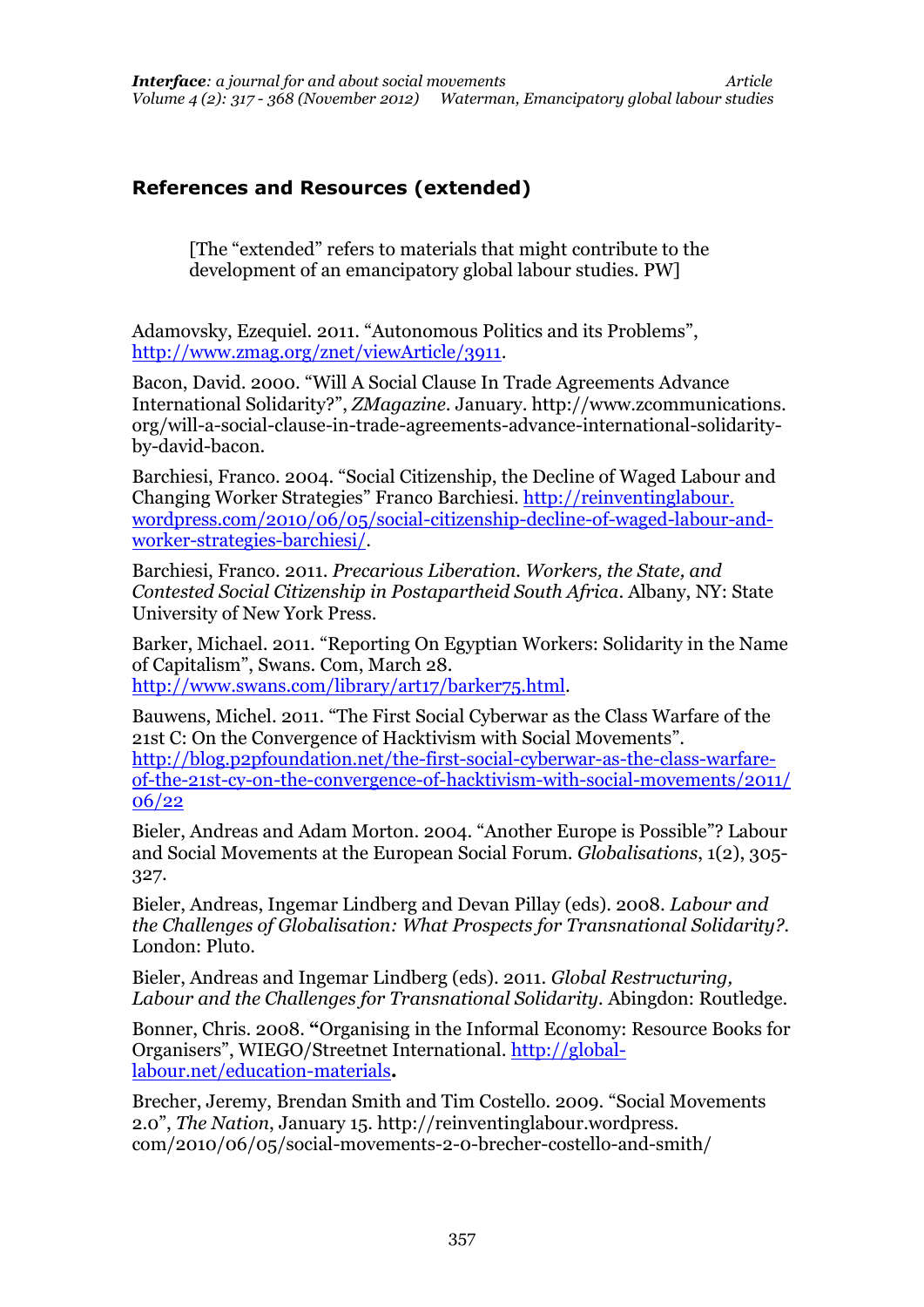Brecht, Bertold. 1983. "Radio as a Means of Communication: A Talk on the Function of Radio", in Armand Mattelart and Seth Siegelaub (eds.), *Communication and Class Struggle: 2. Liberation, Socialism*. New York: International General. Pp. 169-71.

Breman, Jan and Arvind Das. 2000. *Down and Out: Labouring Under Global Capitalism*. Delhi: Oxford University Press.

Buhlungu, Sakhela. 2010. *A Paradox of Victory - COSATU and the Democratic Transformation in South Africa.* Durban: University of KwaZulu-Natal Press.

Burston, Jonathon, Nick Dyer-Witheford and Alison Hearn. 2010. "Editorial: Digital Labour: Workers, Authors, Citizens". *Ephemera*[, Vol. 10, Nos. 3-4,](http://www.ephemeraweb.org/journal/10.../10-3ephemeranov10.pdf) pp. 214-21.

Burawoy, Michael, et. al. 2000. *Global Ethnography: Forces, Connections, and Imaginations in a Postmodern World. Bekeley: California University Press.*

Burawoy, M. 2004 "American Sociological Association Presidential Address: For Public Sociology". *American Sociological Review*, 2005, Vol. 70, Issue 1, 4- 28.

Burawoy, Michael (2010a) "From Polanyi to Pollyanna: The False Optimism of Global Labour Studies", *Global Labour Journal*: Vol. 1: Iss. 2, p. 301-313. Available at: [http://digitalcommons.mcmaster.ca/globallabour/vol1/iss2/7.](http://digitalcommons.mcmaster.ca/globallabour/vol1/iss2/7)

Burawoy, Michael (2010b) "On Uncompromising Pessimism: Response to My Critics," *Global Labour Journal*: Vol. 2: Iss. 1, p. 73-77. Available at: [http://digitalcommons.mcmaster.ca/globallabour/vol2/iss1/8/.](http://digitalcommons.mcmaster.ca/globallabour/vol2/iss1/8/)

Carew, Anthony. 1996. "Conflict within the ICFTU: Anti-Communism and Anti-Colonialism in the 1950s", *International Review of Social History*. Vol. 41, No. 2, pp. 147-181.

Carew, Anthony, Michel Dreyfus, Geert van Goethem, Rebecca Gumbrell-McCormick, Marcel van der Linden (eds). 2000. *The International Confederation of Free Trade Unions*, Berne: Peter Lang.

Carlín (Carlos Tovar). 2010. Manifesto of the 21st Century. http://manifestoofthe 21stcentury.blogspot.com/.

Carlsson, Chris. 2008. *Nowtopia: How Pirate Programmers, Outlaw Bicyclists, and Vacant-Lot Gardeners are Inventing the Future Today*.Oakland: AK Press.

Castells, Manuel. 1996-8. *The Information Age: Economy, Society and Culture*. 3 Vols. Oxford: Blackwell.

Castells, Manuel. 2009. *Communication Power*. Oxford: Oxford University Press.

Castree, Noel, et. al. 2004. *Spaces of Work: Global Capitalism and Geographies of Labour*. London: Sage.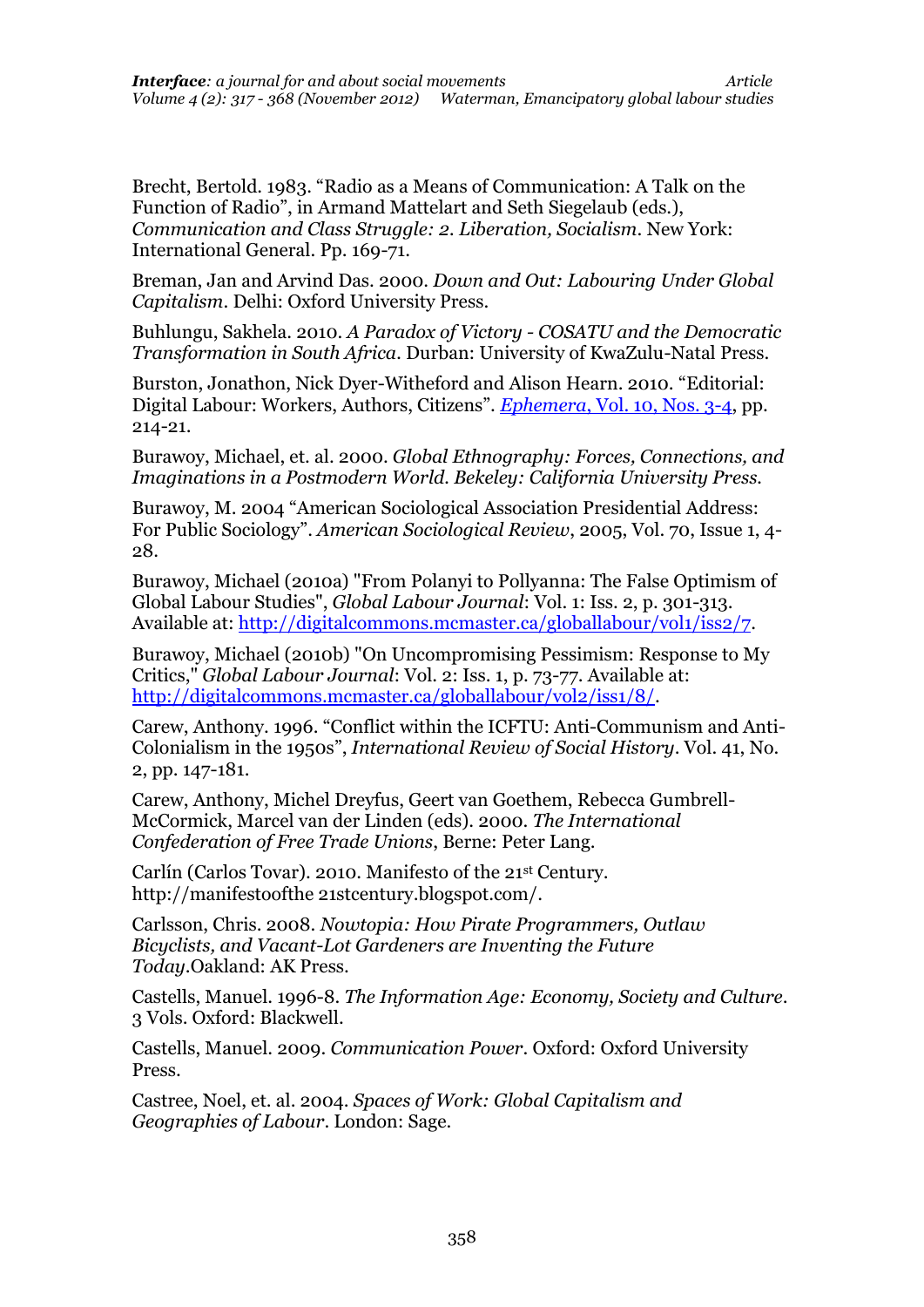Çelik, Ercüment. 2010. *Street Traders: A Bridge between Trade Unions and Social Movements in Contemporary South Africa*. Baden-Baden: Nomos Publishers.

Çelik, Ercüment. 2011. "Rethinking Street Traders as a Promising Agent of Re-Empowering Labour Movement in Contemporary South Africa", http://www.global-labour-university.org/fileadmin/GLU\_conference [2011/papers/Ercuement\\_Celik.pdf.](http://www.global-labour-university.org/fileadmin/GLU_conference_%202011/papers/Ercuement_Celik.pdf)

Chavez, Daniel (ed.). 2007. *Beyond the Market: The Future of Public Services.*  http://www.tni. org/archives/books\_pubservyearbook2005

Cigarini, Lia. 2009. "On a Feminist Conception of Work", *Transform! <http://www.transform-network.net/en/journal/issue-022008.html>*

Cole, Peter and Lucien van der Walt. 2011. "Crossing the Color Lines, Crossing the Continents: Comparing the Racial Politics of the IWW in South Africa and the United States, 1905-1925. *Safundi: The Journal of South African and American Studies*. Vol. 12, No. 1, January 2011, pp. 69-96.

Colgan, Fiona and Sue Ledwith (eds). 2002. *[Gender, Diversity and Trade](http://www.amazon.co.uk/Gender-Diversity-Trade-Unions-International/dp/0415230217/ref=sr_1_1?ie=UTF8&s=books&qid=1249133234&sr=1-1)  [Unions: International Perspectives](http://www.amazon.co.uk/Gender-Diversity-Trade-Unions-International/dp/0415230217/ref=sr_1_1?ie=UTF8&s=books&qid=1249133234&sr=1-1)*. London: Routledge.

Collombat, Thomas. 20??. "Les enjeux de la politique étrangère du syndicalisme étatsunien à l'heure du 'nouvel internationalisme'". *Note de Recherche, Gouvernance Globale du Travail 12-02.* Cahier De Recherche – CEIM.

Davey, Brian. 2011. "What Could a Post-Growth Society Look Like and How Should We Prepare for It?". [http://www.feasta.org/2011/06/10/what-could-a](http://www.feasta.org/2011/06/10/what-could-a-post-growth-society-look-like-and-how-should-we-prepare-for-it/)[post-growth-society-look-like-and-how-should-we-prepare-for-it/](http://www.feasta.org/2011/06/10/what-could-a-post-growth-society-look-like-and-how-should-we-prepare-for-it/)

de la Garza Toledo, Enrique (2011) "Searching for Mexico's Lost Labour Subject: Historical and Biographical Milestones in the Constitution of the Sociology of Work in Mexico," *Global Labour Journal*: Vol. 2: Iss. 1, p. 27-42. Available at: [http://digitalcommons.mcmaster.ca/global labour/vol2/iss1/3.](http://digitalcommons.mcmaster.ca/global%20labour/vol2/iss1/3)

Dieterich, Heinz. 2011. "Fin de la esperanza estatal" (End of the State of Hope). <http://outrapolitica.wordpress.com/2011/04/15/fin-de-la-esperanza-estatal/>

Dominguez Reyes, Edmé, et. al. 2010. *Women Workers in the Maquiladoras and the Debate on Global Labour Standards*.

Dominguez Reyes, Edmé. 2007. "Transnational Class and Gender Networking between the North and the South: Overcoming Diversity or Reproducing Dependency", in Marjorie Griffen-Cohen and Janine Bodie (eds), *Remapping Gender in the New Global Order*. London: Routledge, pp. 223-43.

Dunn, Bill. 2007. "Problems of Social Movement Unionism", in Gamble et. al., *Labour, the State, Social Movements and the Challenge of Neo-Liberal Globalisation.* Manchester: Manchester University Press.

Dyer-Witheford, Nick. 1999. *Cyber-Marx: Cycles and Circuits of Struggle in High Technology Capitalism*. Urbana: University of Illinois Press.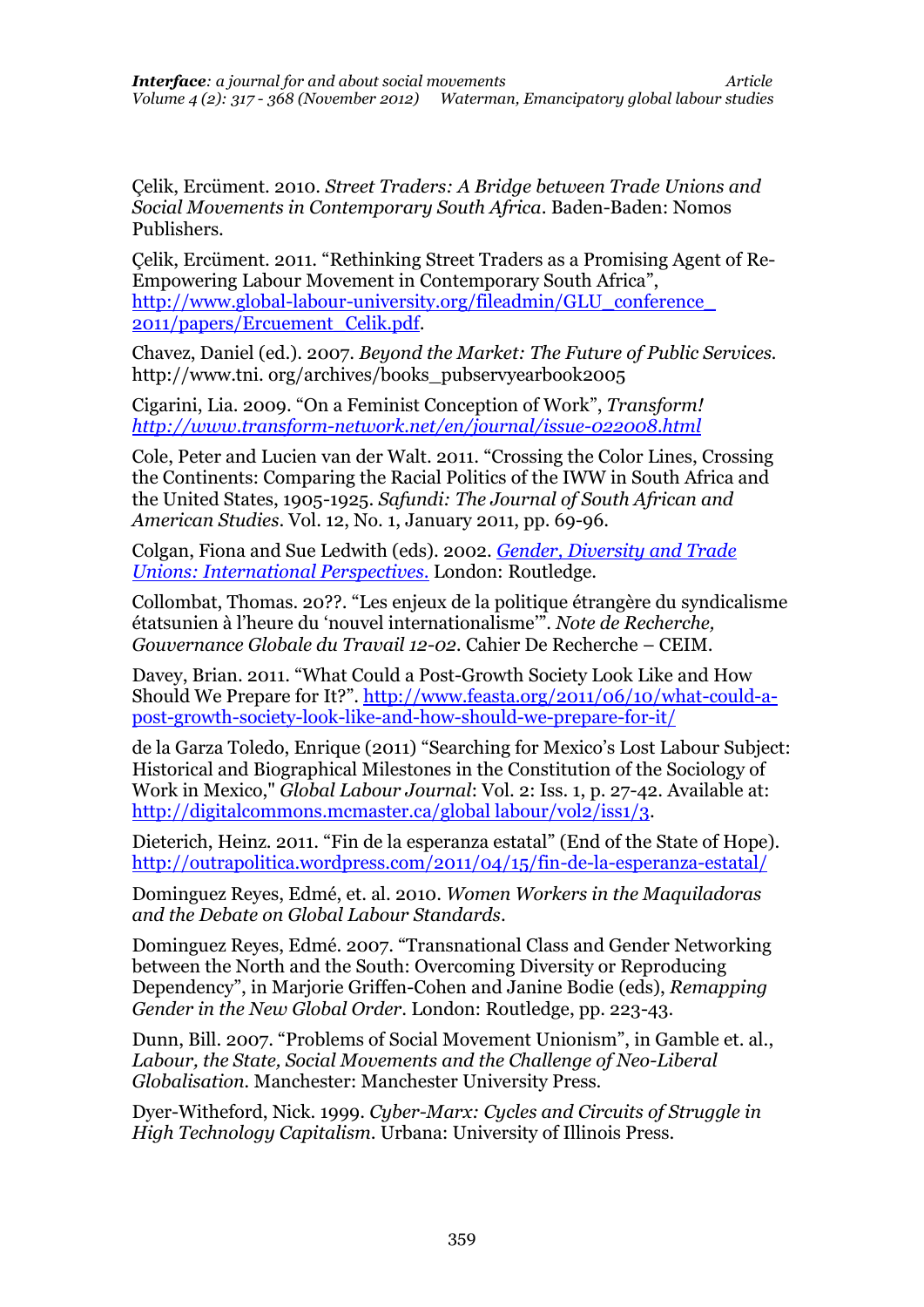Dyer-Witheford, Nick. 2010. "Digital Labour, Species-Becoming and the Global Worker", in Jonathon Burston, Nick Dyer-Witheford and Alison Hearn (eds), Double Issue, *Ephemera*, Vol. 10, Nos. 3-4, pp. 214-21.

Elias, Juanita. 2007. "Review of Gregor Gall, Sex Worker Union Organising: An International Study", *Capital and Class,* Autumn, Pp. 219-22.

Employee Rights and Responsibilities Journal. 2008. ["Symposium on '](http://www.springerlink.com/content/91290436275214w4/?p=1edb947d67d7446fa68539724b90c1a3&pi=5)The [Future of Social Movement Unionism](http://www.springerlink.com/content/91290436275214w4/?p=1edb947d67d7446fa68539724b90c1a3&pi=5).'" (Victor Devinatz, Peter Fairbrother, Dan Clawson, Eddie Webster, Peter Waterman), *Employee Rights and Responsibilities Journal*, Vol. 20, Nos. 3 and 4.

Escobar, Arturo. 2004. "Other Worlds are (Already) Possible: Cyber-Internationalism and Post-Capitalist Cultures", in Jai Sen et. al. (eds.), *World Social Forum: Challenging Empires.* New Delhi: Viveka. 349-58.

Evans, Peter. 2010. "Is it Labour's Turn to Globalise? Twenty-First Century Opportunities and Strategic Responses," *Global Labour Journal*: Vol. 1: Iss. 3, p. 352-379.

Flores, David et. al. 2010. "Social Movement Unionism and Neoliberalism in São Paulo, Brazil: Shifting Logics of Collective Action in Telemarketing Labour Unions", [http://societieswithoutborders.files.wordpress.com/2011/06/flores](http://societieswithoutborders.files.wordpress.com/2011/06/flores-et-al-6_1-2011-final.pdf)[et-al-6\\_1-2011-final.pdf.](http://societieswithoutborders.files.wordpress.com/2011/06/flores-et-al-6_1-2011-final.pdf)

Gagnon, Mona-Josée. 2010. [Review of Gamble et. al. (eds)] 2007. *Labour, Capital and Society*, Vol. 43, No. 1, pp. 189-92.

Gall, Gregor. 2006. *Sex Worker Union Organising: An International Study.*  Houndmills: Palgrave.

Gall, Gregor, Adrian Wilkinson, and Richard Hurd. 2011. *The International Handbook Of Labour Unions: Responses to Neo-Liberalism*. London: Edward Elgar.

Gallin, Dan. 2011. *Global Labour Institute: Activities Report, 2010.* Geneva: Global Labour Institute.

Gamble, Andrew et. al. (eds). 2007. *Labour, the State, Social Movements and the Challenge of Neo-Liberal Globalisation.* Manchester: Manchester University Press.

Garson, Barbara. 1988. *The Electronic Workshop: How Computers Are Transforming the Office of the Future into the Factory of the Past*. New York: Simon and Schuster.

Gentle, Leonard. 2012. "South Africa's Mine Massacre Reveals Ugly Realities", *Labor Notes,* August 24.

Gorz, Andre. 1999. "A New Task for the Unions: The Liberation of Time from Work", in Ronaldo Munck and Peter Waterman (eds), *Labour Worldwide in the Era of Globalisation: Alternative Union Models in the New World Order.*  Houndmills. Macmillan*.*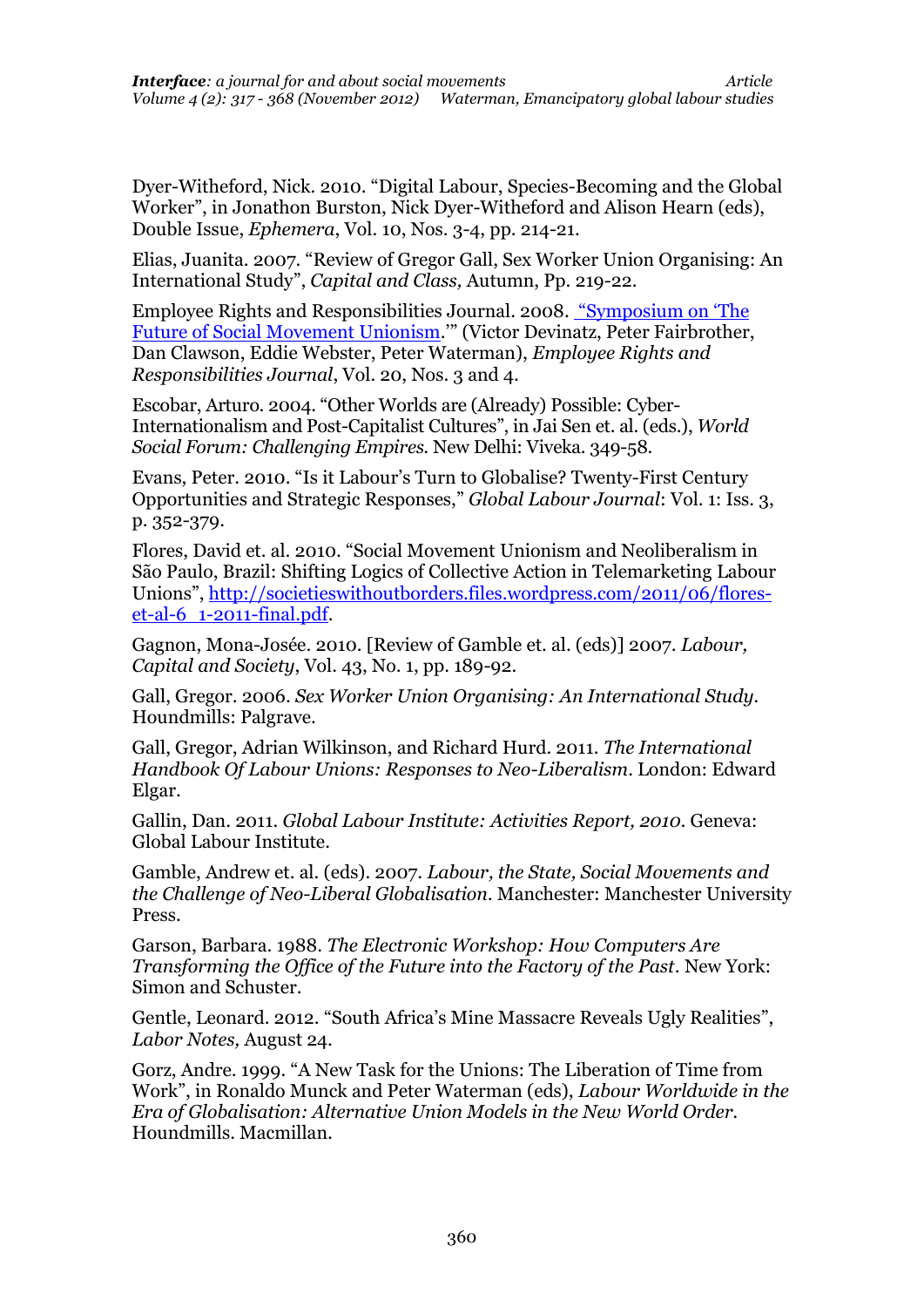Hale, Angela and Jane Wills (eds). 2005. *Threads of Labour Garment Industry Supply Chains from the Workers" Perspective.* Oxford: Blackwell.

Hall-Jones, Peter. 2009. "Precariat Meet"n"Greet". http://newunionism. wordpress.com/2009/11/22/precariat/.

Hall-Jones, Peter. 2011. "End of an Error", [http://newunionism.wordpress.com/ 2011/03/22/wftu/.](http://newunionism.wordpress.com/%202011/03/22/wftu/)

Hart-Landberg, Martin. 1993. "PP21: It May be Positive, but is it Radical?", *AMPO Japan-Asia Quarterly Review*. Vol. 25, No. 1, pp. 48-52.

Heather Connolly. 2010. *[Renewal in the French Trade Union Movement](http://www.peterlang.com/index.cfm?event=cmp.ccc.seitenstruktur.detailseiten&seitentyp=produkt&pk=54458&cid=5&concordeid=430101)*: *A Grassroots Perspective*. Oxford: Peter Lang.

Hennebert, Marc-Antonin and Bourque, Reynald. 2011. "The International Trade Union Confederation (ITUC): Insights from the Second World Congress," *Global Labour Journal*: Vol. 2: No. 2, p. 154-159. Available at: <http://digitalcommons.mcmaster.ca/globallabour/vol2/iss2/6>

Hensman, Rohini. 2010. "Labour and Globalisation: Union Responses in India", *Global Labour Journal* 1(1): 112-131.

Hensman, Rohini. 2011. *Workers, Unions and Global Capitalism: Lessons from India.* New York: Columbia University Press.

Hodkinson, Stuart. 2005. "Is There a New Trade Union Internationalism? The International Confederation of Free Trade Unions' Response to Globalisation, 1996-2002", *Labour, Capital and Society*, Vol. 38: Nos. 1&2.

Hogan, John, Peter Nolan and John Trumpbour (eds). 2010. "Labour in the Information Age" Special Issue, *Labour History*, Volume 51 Number 1.

Holloway, John. 2010. "Cracks and the Crisis of Abstract Labour", *[Antipode](http://onlinelibrary.wiley.com/journal/10.1111/%28ISSN%291467-8330)*, [Vol. 42, N0. 4.](http://onlinelibrary.wiley.com/doi/10.1111/anti.2010.42.issue-4/issuetoc)

Holloway, John and Hilary Wainright. 2011. "Crack Capitalism or Reclaim the State?", [http://www.redpepper.org.uk/crack-capitalism-or-reclaim-the-state/.](http://www.redpepper.org.uk/crack-capitalism-or-reclaim-the-state/)

Holloway, John. 2010. *Crack Capitalism!* London: Pluto Press.

Horn, Pat. 2005. "New Forms of Collective Bargaining: Adapting to the Informal Economy and New Forms of Work", *Labour, Capital and Society* Vol. 38:1&2 .

Hughes, Steve and Nigel Haworth. 2011. "The International Labour Organisation: Coming in from the Cold". Abingdon: Routledge

Huws, Ursula. 2001. "The Making of a Cybertariat: Virtual Work in a Real World", *Socialist Register 2001*.

Huws, Ursula. 2003. "The Making of a Cybertariat: Virtual Work in a Real World". New York: Monthly Review Press.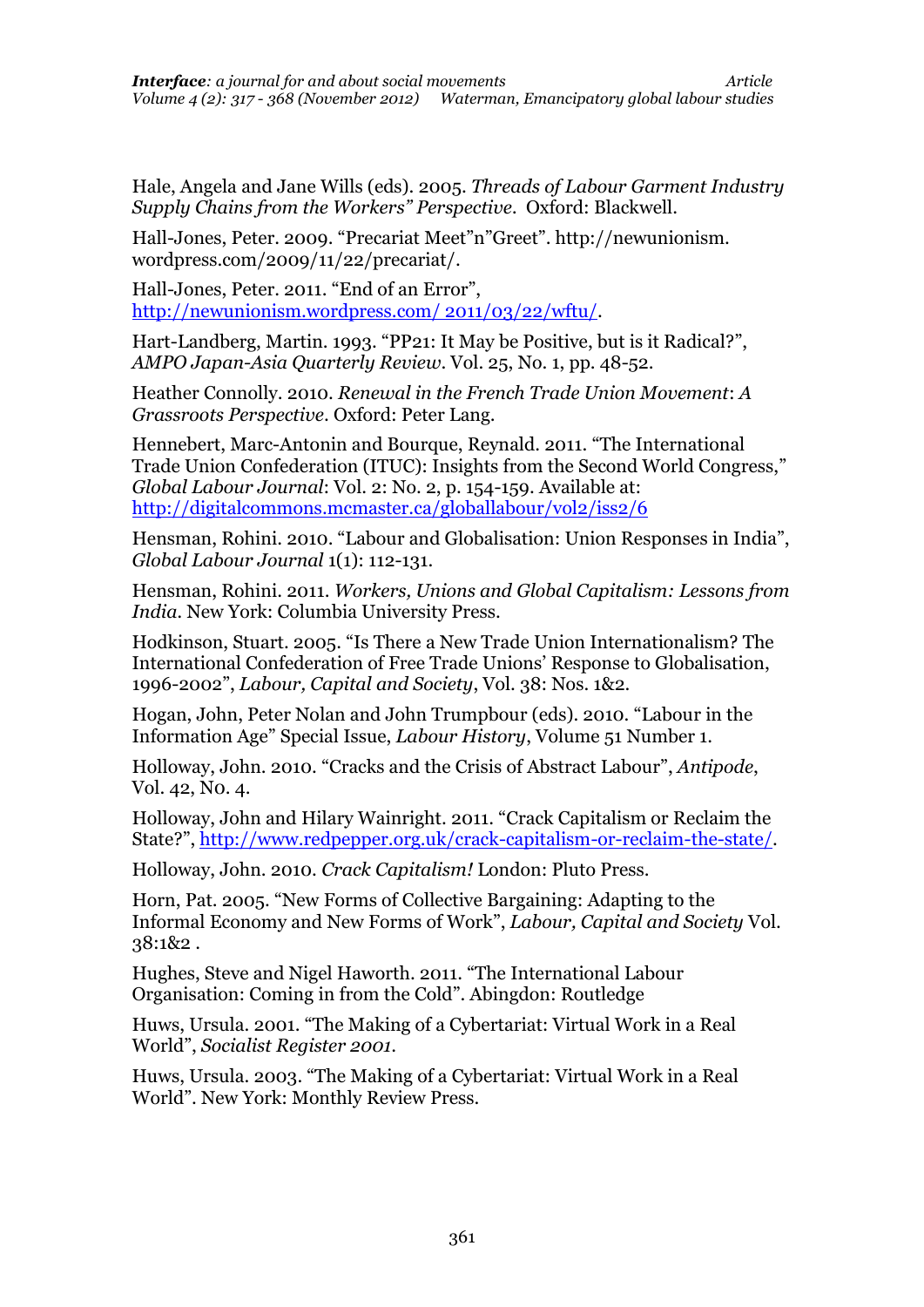Huws, Ursula. 2010. "Expression and Expropriation: The Dialectics of Autonomy and Control in Creative Labour", *Work Organisation, Labour & Globalisation*, Vol. 4, Nr.1.

Joachim, Jutta. 2011. "Taming of the Shrew? International Women's NGOs, Institutional Power and the United Nations", in Thomas Olesen (ed), *Power and Transnational Activism*. New York: Routledge.

Katherine O'Donnell. 2010. *Weaving Transnational Solidarity: From the Catskills to Chiapas and Beyond*, Brill: Leiden.

Kuhling, Clarice. 2011. "One Year after the G20 Protests: Forms of Protest Reflect Our Power", *The Bullet*, August 29.

Labour, Capital and Society. 2011. 'Special Issue: Struggle of Organised Labour in Asia, Africa and Latin America at the Start of the 21st Century'. *Labour, Capital and Society.* Vol. 44, No. 2.

Labour Studies Journal. 2011. "2010 UALE Conference Special Issue: Labour and the Environment", *Labour Studies Journal*, Vol. 36, No. 1.

Laclau, Ernesto. 1996. "Beyond Emancipation", in *Emancipation(s)*. London: Verso. Pp. 1-19.

Lafargue, Paul. 1883. *The Right to be Lazy*. <http://www.marxists.org/archive/lafargue/1883/lazy/index.htm>

Lambert, Rob and Eddie Webster. 2006. "Social Emancipation and the New Labour Internationalism: A Southern Perspective", in Boaventura de Sousa Santos (ed), Another Production is Possible: Beyond the Capitalist Canon. London: Verso.

Leather, Alan. 2005. "Labour Union and NGO Relations in Development and Social Justice", in Leather, Alan and Deborah Eade (eds), *Development NGOs and Labour Unions: Terms of Engagement*. Herndon, VA: Stylus/Kumarian Press.

Ledwith, Sue. 2006. "The Future as Female? Gender, Diversity and Global Labour Solidarity"; in Craig Phelan, (ed), *The Future of Organised Labour; Global Perspectives*. Bern: Peter Lang. Pp. 91-134.

Lee, Eric. 1996. *The Labour Movement and the Internet: The New Internationalism*. London: Pluto Press.

Lier, David. 2009. "Book Review: Grounding Globalisation: Labour in the Age of Insecurity", *Journal of Economic Geography* pp. 1–3.

Lindell, Ilda. 2009. "'Glocal' Movements: Place Struggles and Transnational Organising by Informal Workers", *Geografiska Annaler:Series B, Human Geography,* 91 (2): 123–136.

Lindell, Ilda. 2011a. "The Contested Spatialities of Transnational Activism: Gendered Gatekeeping and Gender Struggles in an African Association of Informal Workers", *Global Networks* 11, 2 (2011) 222–241.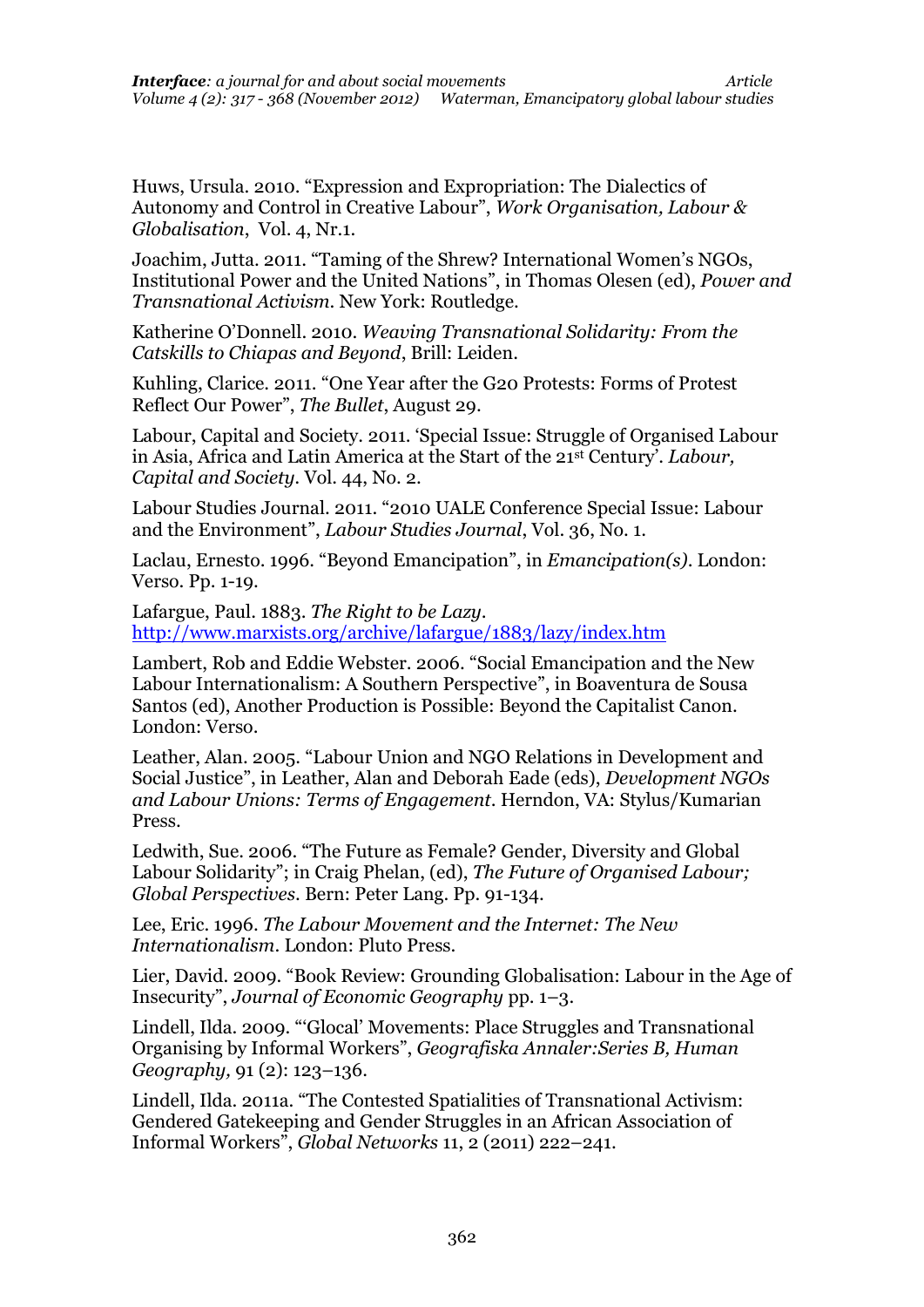Lindell, Ilda. 2011b. "Informal Work and Transnational Organising", in Andreas Bieler and Ingemar Lindberg (eds), *Global Restructuring, Labour and the Challenges for Transnational Solidarity.* Abingdon: Routledge. Pp. 75-86.

Lindell, Ilda. (Contributing ed.). 2011c. "Bridging the Gap Between Formal and Informal Sectors", *Labour, Capital and Society*. Vol. 44, No.1.

Lovink, Geert. 2012. *Networks without a Cause. Cambridge: Polity.* [http://snuproject.wordpress.com/2011/07/01/networks-without-a-cause-a](http://snuproject.wordpress.com/2011/07/01/networks-without-a-cause-a-critique-of-social-media-institute-of-network-cultures-blog/#more-624)[critique-of-social-media-institute-of-network-cultures-blog/#more-624.](http://snuproject.wordpress.com/2011/07/01/networks-without-a-cause-a-critique-of-social-media-institute-of-network-cultures-blog/#more-624)

Martínez, Silvia Lago, et.al. 2006. *Internet y lucha política: Los movimientos sociales en la red.* Buenos Aires: Capital Intelectual.

Mather, Celia. 2010. *We Are Workers Too! – [Organising Home-Based Workers](http://global-labour.net/documents/We-are-workers-too.pdf)  [in the Global Economy](http://global-labour.net/documents/We-are-workers-too.pdf),* (WIEGO Organising Series).

Mather, Celia. 2012. *The Political Agenda of the International Trade Union Movement: Discussions From the GLI International Summer School, 9-13 July 2012, Northern College, UK.* [http://issuu.com/glinetwork/docs/gli\\_iss\\_2012](http://issuu.com/glinetwork/docs/gli_iss_2012%20_report_booklet_format)  [\\_report\\_booklet\\_format](http://issuu.com/glinetwork/docs/gli_iss_2012%20_report_booklet_format)

McGrath-Champ, Susan, Andrew Herod and Al Rainnie (eds). 2010. *Handbook of Employment and Society: Working Space.* Cheltenham: Edward Elgar.

Moody, Kim. 1997. "Towards an International Social-Movement Unionism", *[New Left Review](http://www.newleftreview.org/?issue=221)* , No. I/225. [http://www.newleftreview.org/?page=article](http://www.newleftreview.org/?page=article%20&view=1920)  [&view=1920.](http://www.newleftreview.org/?page=article%20&view=1920)

Mosco, Vincent and Catherine McKercher. 2008. *The Labouring of Communication: Will Knowledge Workers of the World Unite?* Lanham: Lexington Books.

Mosco, Vincent, Catherine McKercher and Ursula Huws (eds). 2010. "Getting the Message: Communications Workers and Global Value Chains", *Work, Organisation , Labour and Globalisation.* Vol. 4, No. 2.

Munck, Ronaldo. 2002. *[Globalisation and Labour: The New Great](http://www.amazon.co.uk/Globalisation-Labour-New-Great-Transformation/dp/1842770713/ref=sr_1_1?ie=UTF8&s=books&qid=1247758653&sr=1-1)  [Transformation.](http://www.amazon.co.uk/Globalisation-Labour-New-Great-Transformation/dp/1842770713/ref=sr_1_1?ie=UTF8&s=books&qid=1247758653&sr=1-1)* London: Zed.

Munck, Ronaldo. 2009. "Afterword: Beyond the "New" International Labour Studies", *Third World Quarterly*, Vol. 30, No. 3, pp. 617-25.

Munck, Ronaldo. 2010. "Globalisation, Labour and Development: A View from the South", *Transformation*, No.72-3, pp. 205-24.

Pahle, Simon. 2010. "The Rise and Demise of the Social Clause Proposal in the 1990s: Implications of a Discourse Theoretical Reading". *Labour History,* Vol. 51, No. 3, pp. 389-410

Panitch, Leo and Colin Leys (eds). 1999*. Necessary and Unnecessary Utopias*. London: Merlin and New York: Monthly Review.

Phelan, Craig (ed.). 2006. *The Future of Organised Labour: Global Perspectives*. Bern: Peter Lang.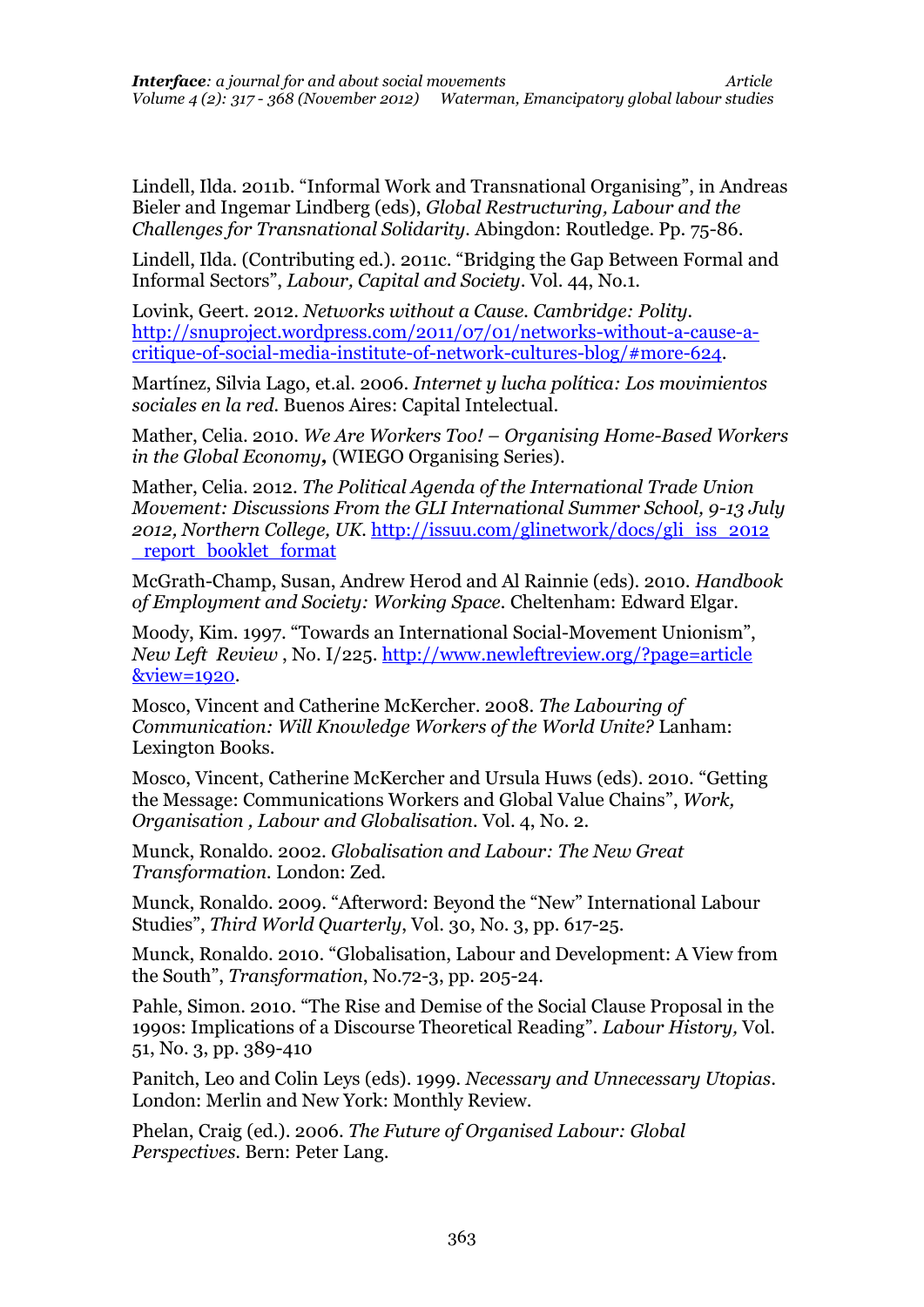[Phelan, Craig](http://eprints.kingston.ac.uk/view/creators/9103.html) et. al. 2011. "Labor History Symposium: Rohini Hensman, Workers, Unions and Global Capitalism: Lessons from India". *[Labour History](http://www.tandfonline.com/doi/pdf/10.1080/0023656X.2011.632516)*, [Vol. 52, No 4.](http://www.tandfonline.com/doi/pdf/10.1080/0023656X.2011.632516)

Porcaro, Mimo. 2009. "Labour and Life", *Transform!* Pp. 45-54.

Precariat Research Team. 2011. "Counter-Movement of the Precariat? Global Governance, Labour Market Restructuring and Strategies for Migrant Workers' Rights in South Africa, Turkey and Sweden". (Unpublished).

Rahman, Zia and Tom Langford. 2010. "The Limitations of Global Social Movement Unionism as an Emancipatory Labour Strategy in Majority World Countries", *Socialist Studies / Études socialistes*, Vol. 6, No. 1. [http://journals.sfu.ca/sss/index.php/sss/article/view/104.](http://journals.sfu.ca/sss/index.php/sss/article/view/104)

Richards, Yevette. 2004. *Maida Springer: Pan-Africanist and International Labour Leader.* Pittsburgh: Pittsburgh University Press. http://www.upress.pitt. edu/ htmlSourceFiles/PressReleases/Richards2ndSpringer804.pdf.

Robinson, Bruce. 2006. "Cybersolidarity: Internet-Based Campaigning and Trade Union Internationalism", in in E. Trauth, et. al. (eds), *Social Inclusion: Societal and Organisational Implications for Information Systems,* Boston: Springer.

Robinson, Bruce. 2011. "Making Connections: Transnational Solidarity Through the Internet", in Andreas Bieler and Ingemar Lindberg (eds). *Global Restructuring, Labour and the Challenges for Transnational Solidarity.* Abingdon: Routledge. Pp. 193-205.

Rodríguez García, Magaly. 2010. *[Liberal Workers of the World, Unite?](http://www.peterlang.com/index.cfm?event=cmp.ccc.seitenstruktur.detailseiten&seitentyp=produkt&pk=54469&cid=5&concordeid=430112) The ICFTU and the Defence of Labour Liberalism in Europe and Latin America (1949-1969).* Oxford: Peter Lang.

Routledge, Paul and Andrew Cumbers. 2009. *Global Justice Networks: Geographies of Transnational Solidarity: Perspectives on Democratic Practice*. Manchester University Press.

Ruetters, Peter. 2001. "Interview with Dan Gallin", http://www.globallabour. info/en/2006/10/an\_interview\_with\_dan\_gallin\_g.html.

Ryland, Rebecca and David Sadler. 2008. 'Revistalising the Trade Union Movement through Internationalism: The Grassroots Perspective, *Journal of Organisational Change Management,* Vol. 21, No. 4.

Saul, John. 2011. "Proletariat and Precariat: Non-Transformative Global Capitalism and the African Case" , Paper to the conference, "Beyond Precarious Labour: Rethinking Socialist Strategies," co-sponsored by the Centre for Place, Culture, Politics & the Socialist Register, CUNY Graduate Center, New York, May 12-13).

Scipes, Kim. 2010. *AFL-CIO's Secret War against Developing Country Workers: Solidarity or Sabotage*. Lanham (Md): Lexington Books.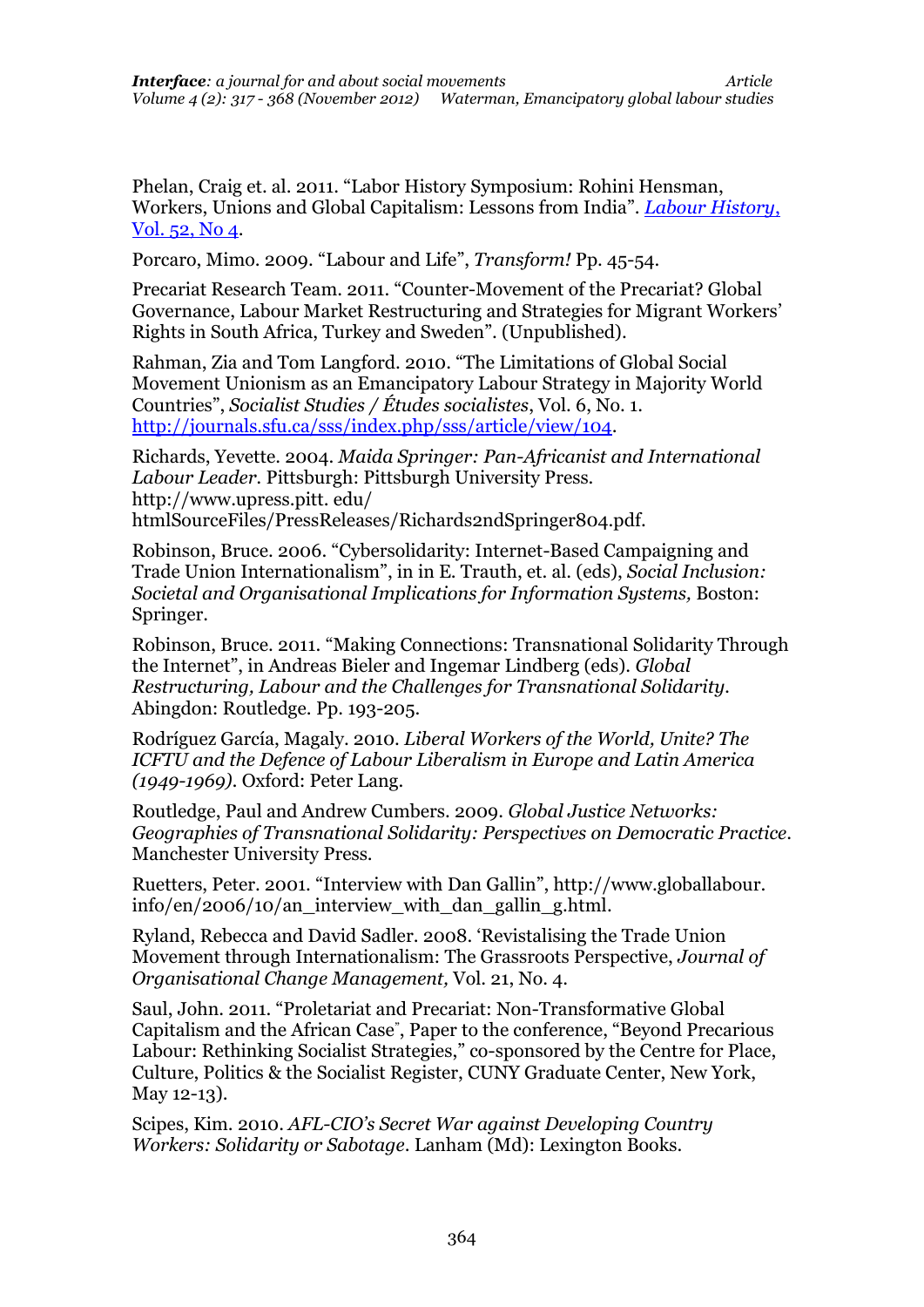Seidman, Gay. 1994. *Manufacturing Militance: Workers' Movements in Brazil and South Africa*. Berkeley: California University Press.

Seidman, Gay. 2011. "Review of Jeffrey Sluyter-Beltrão's 'Rise and Decline of Brazil's New Unionism: The Politics of the Central Única dos Trabalhadores'," *Global Labour Journal*:Vol. 2: Iss. 2. Available at: http://digitalcommons. mcmaster.ca/globallabour/vol2/iss2/4.

Serrano, Melisa and Edlira Xhafa. 2011a. "Beyond the Capitalist Logic: Theoretical Debates and Social Experiences", in Melisa Serrano, Edlira Xhafa and Michael Fichter (eds.), *Trade Unions and the Global Crisis: Labour's Visions, Strategies and Responses*. Geneva: International Labour Office.

Serrano, Melisa and Edlira Xhafa. 2011b. "The Quest for Alternatives Beyond (Neoliberal) Capitalism". Geneva: International Labour Office. (Global Labour University Working Paper, No.14).

Sims, Beth. 1992. *Workers of the World Undermined: American Labour's Role in U.S. Foreign Poli*c*y.* Boston: South End Press.

Sinclair, Gabe. "The Four-Hour Day: A Time Whose Idea has Come". http:// www.fourhourday.org/.

Sluyter-Beltrão, Jeffrey. 2010. *[Rise and Decline of Brazil](http://www.peterlang.com/index.cfm?event=cmp.ccc.seitenstruktur.detailseiten&seitentyp=produkt&pk=54471&cid=5&concordeid=430114)'s New Unionism: The Politics of the Central Única dos Trabalhadores.* Oxford: Peter Lang.

Söderberg, Johan. 2011. "A Factory on Every Kitchen Table: Prospects for New Industrial Conflicts in the Social Factory", Centre for Social Movement Research Seminar, Gothenburg University, April 26.

Sousa Santos, Boaventura de. 2004. "The World Social Forum: Toward a Counter -Hegemonic Globalisation (Part I)", [http://www.choike.org/documentos/wsf\\_s318\\_sousa.pdf.](http://www.choike.org/documentos/wsf_s318_sousa.pdf)

Sousa Santos, Boaventura de. 2007-10. *Reinventing Social Emancipation: Towards New Manifestos* (4 vols). London: Verso.

Standing, Guy. 2008. "The ILO: An Agency for Globalisation?", *Development and Change*, Vol.39, No.3, pp.355-384.

Standing, Guy. 2011. *The Precariat: The New Dangerous Class*. London: Bloomsbury.

Tarrow, Sydney. 2005. *The New Transnational Activism.* New York: New York University Press.

Tattersall, Amanda. 2010*. Power in Coalition: Strategies for Strong Unions and Social Change*. Ithaca, NY: Cornell University Press.

Taylor, Marcus. 2009. "Who Works for Globalisation? The Challenges and Possibilities for International Labour Studies", *Third World Quarterly*, Vol. 30, No. 3, pp. 435-52.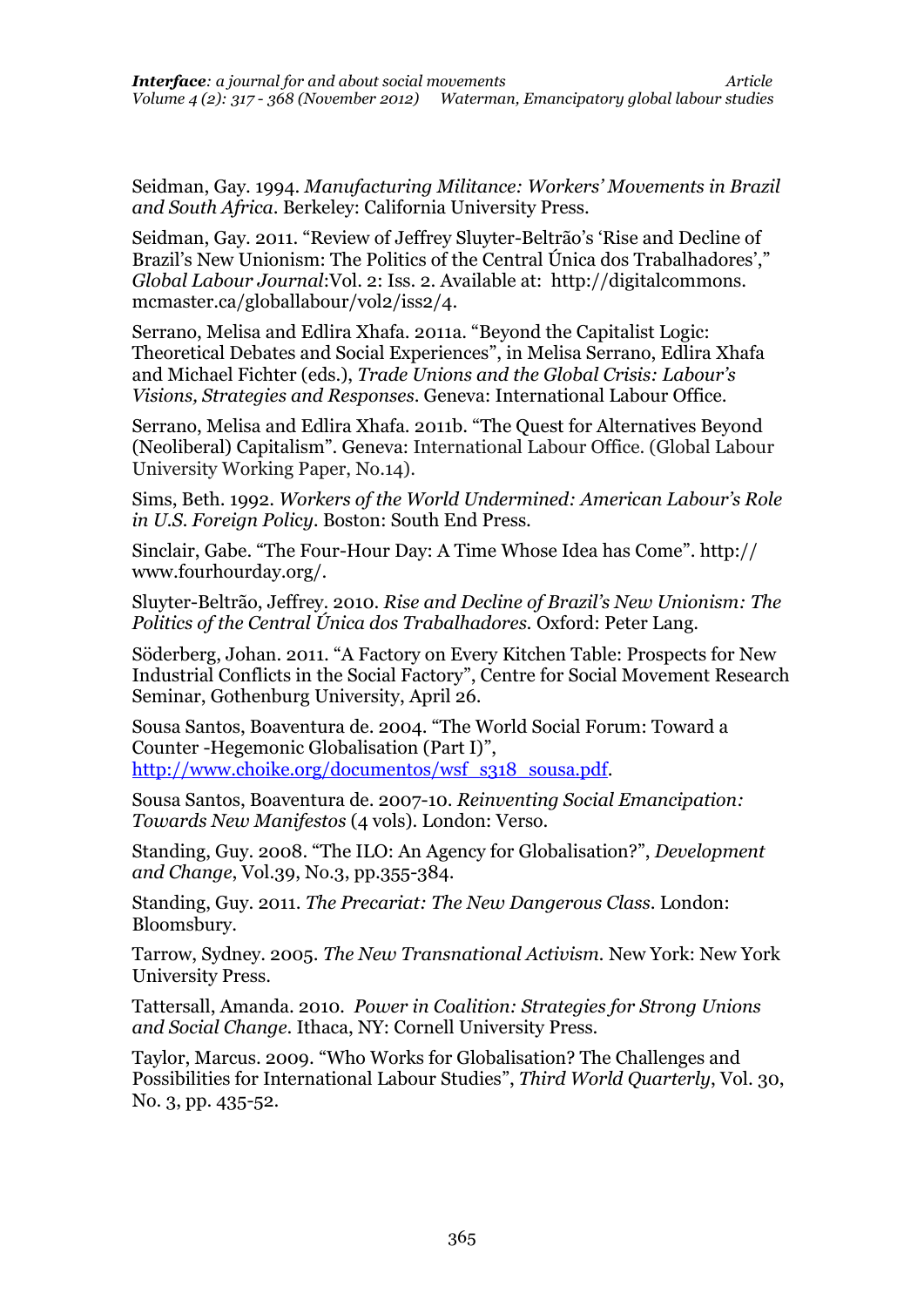Tribe of Moles. 2011. "Work, Production and the Common: A Provocation", [http://tribeofmoles.wordpress.com/2011/06/14/work-production-and-the](http://tribeofmoles.wordpress.com/2011/06/14/work-production-and-the-common-a-provocation/)[common-a-provocation/](http://tribeofmoles.wordpress.com/2011/06/14/work-production-and-the-common-a-provocation/) 

van der Linden, Marcel. 2002. "Globalising Labour Historiography: The IISH Approach", [http://www.hartford-hwp.com/archives/10/142.html.](http://www.hartford-hwp.com/archives/10/142.html)

van der Linden, Marcel. 2006. "The 'Globalisation' of Labour and Working-Class History and Its Consequences", in: Jan Lucassen (ed.), *Global Labour History. A State of the Art.* Berne: Peter Lang Academic, 2006, 13-36.

van der Linden, Marcel. 2008. *Workers of the World: Essays Toward a Global Labour History*. Leiden: Brill.

Wahl, Asbjorn. 2011. "Building Progressive Alliances", *Global Labour Column*, [http://column.global-labour-university.org/2011/01/building-progressive](http://column.global-labour-university.org/2011/01/building-progressive-alliances.html)[alliances.html.](http://column.global-labour-university.org/2011/01/building-progressive-alliances.html)

Wainwright, Hilary. 2011. "A New Trade Unionism in the Making", *The Bullet: Socialist Project, E-Bulletin,* No. 488, April 8. [http://www.socialistproject.ca/bullet/488.php#continue.](http://www.socialistproject.ca/bullet/488.php#continue)

Waterman, Peter. 1983. "Aristocrats and Plebeians in African Unions? Lagos Port and Dock Worker Organisation and Struggle", PhD Thesis, University of Nijmegen.

Waterman, Peter. 1992. "International Labour Communication by Computer: The Fifth International?", *Working Paper*, No. 129, Institute of Social Studies, The Hague.

Waterman, Peter. 1993. "Social-Movement Unionism: A New Union Model for a New World Order", *Review*, [Vol. 16, No. 3, Summer, 1993.](http://www.jstor.org/stable/i40009239)

Waterman, Peter. 1998. *Globalisation, Social Movements and the New Internationalisms*. London: Continuum.

Waterman, Peter and Jane Wills (eds). 2001. *Place, Space and the New Labour Internationalisms*. Oxford: Blackwell.

Waterman, Peter. 2001. "Capitalist Trade Privileges and Social Labour Rights", *WorkingUSA*. [Volume 5, Issue 1, p](http://onlinelibrary.wiley.com/doi/10.1111/j.1743-4580.2001.00070.x/abstract)p. 70–86, June 2001.

Waterman, Peter. 2003. "All in Common: A New/Old Slogan for International Labour and Labour Internationalism". [http://www.commoner.org.uk/waterman06.pdf.](http://www.commoner.org.uk/waterman06.pdf)

Waterman, Peter. 2004. "Adventures of Emancipatory Labour Strategy as the New Global Movement Challenges International Unionism", *Journal of World-Systems Research*, Vol. 10, No. 1[. http://jwsr.ucr.edu/archive/vol10/number1/pdf/jwsr](http://jwsr.ucr.edu/archive/vol10/number1/pdf/jwsr-v10n1-waterman.pdf)[v10n1-waterman.pdf.](http://jwsr.ucr.edu/archive/vol10/number1/pdf/jwsr-v10n1-waterman.pdf)

Waterman, Peter. 2005. "From 'Decent Work' to 'The Liberation of Time from Work': Reflections on Work, Emancipation, Utopia and the Global Justice and Solidarity Movement". [www.struggle.ws/anarkismo/peterwork.pdf](http://www.struggle.ws/anarkismo/peterwork.pdf)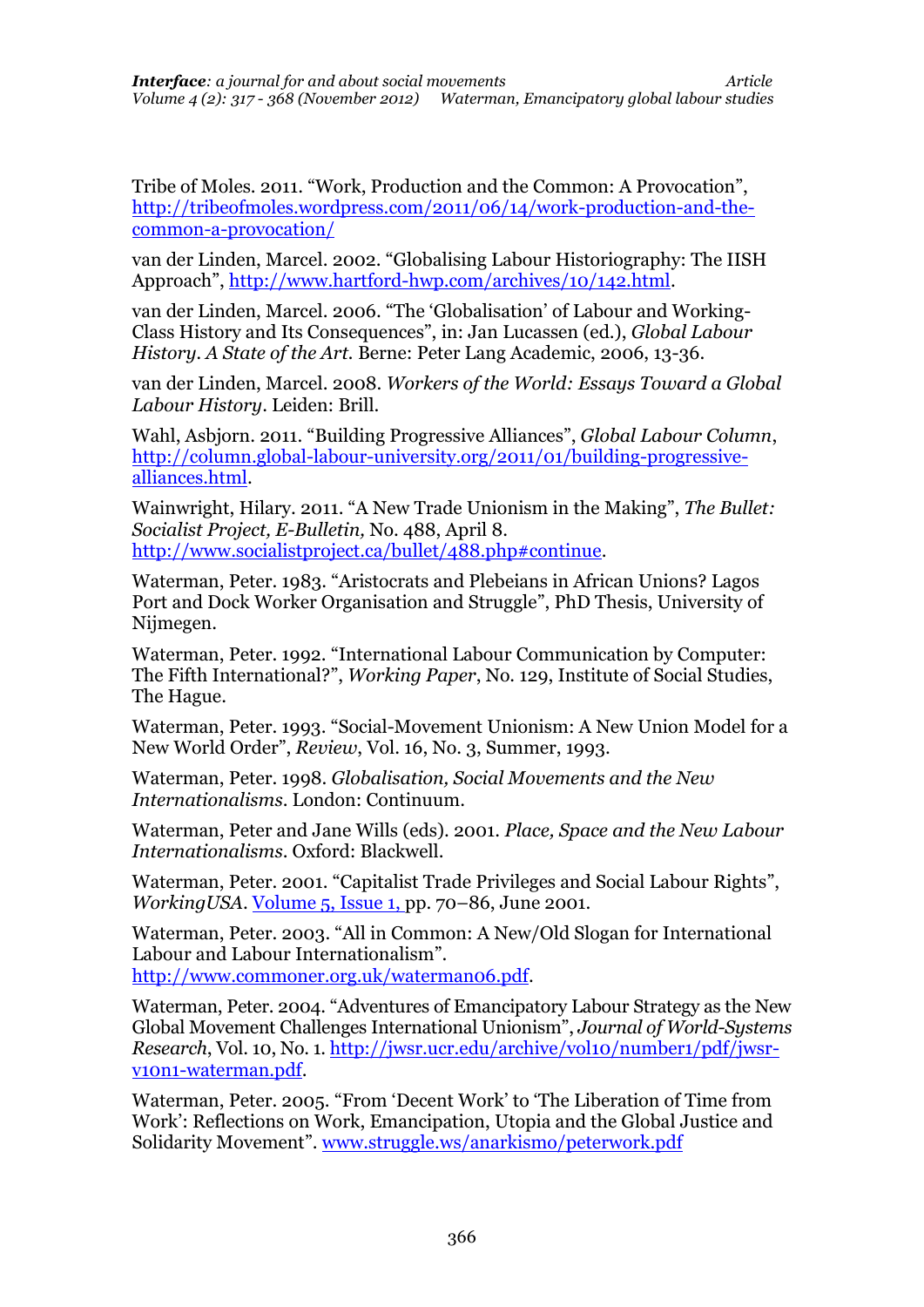Waterman, Peter. 2006a. "Emancipating Labour Internationalism", in Boaventura de Sousa Santos (ed), *Another Production is Possible: Beyond the Capitalist Canon*. London: Verso. Pp. 446-80.

Waterman, Peter. 2006b. "Toward a Global Labour Charter for the 21st Century". [http://www.choike.org/nuevo\\_eng/informes/4278.html](http://www.choike.org/nuevo_eng/informes/4278.html)

Waterman, Peter. 2008. "The Networked Internationalism of Labour's Others: A Suitable Case for Analysis", in Peter Waterman, *Recovering Internationalism, Creating the New Global Solidarity: Labour, Social Movements and Emancipation in the 21st Century*.

[www.choike.org/documentos/waterman2008/07labour.pdf](http://www.choike.org/documentos/waterman2008/07labour.pdf)

Waterman, Peter. 2009a. "Labour at the 2009 Belem World Social Forum: Between an Ambiguous Past and an Uncertain Future", http://ccs.ukzn.ac.za/files/LabourWSFBelem2009.pdf.

Waterman, Peter. 2009b. "Review Article: Reflections on International Labour Studies in the UK", *Work, Organisation, Labour, Globalisation*, Vol. 2 No. 1. *Online draft:* 

[http://www.choike.org/documentos/waterman\\_labour\\_2007.pdf.](http://www.choike.org/documentos/waterman_labour_2007.pdf)

Waterman, Peter. 2010. "Alternative International Labour Communication by Computer After Two Decades",

http://reinventinglabour.wordpress.com/2010/07/09/alternative-intl-labourcommunication-waterman/.

Waterman, Peter. 2011a. "Review of 'Grounding Globalisation: Labour in the Age of Insecurity'", *Review of Radical Political Economy*, Vol. 43, No. 3.

Waterman, Peter. 2011b. ["Beyond Polanyi and Pollyanna](http://digitalcommons.mcmaster.ca/cgi/viewcontent.cgi?article=1054&context=globallabour) – Oscar Wilde?," *Global Labour Journal*: Vol. 2: Iss. 1, p. 78-83.

Webster, Eddie, Rob Lambert and Andries Bezuidenhout. 2009. *Grounding Globalisation: Labour in the Age of Insecurity.* Oxford: Blackwell.

White, Micah. 2011. "A Vision for Post-Clicktivist Activism: Get Innovative for #OCCUPYWALLSTREET", [http://www.adbusters.org/blogs/blackspot](http://www.adbusters.org/blogs/blackspot-blog/vision-post-clicktivist-activism.html)[blog/vision-post-clicktivist-activism.html](http://www.adbusters.org/blogs/blackspot-blog/vision-post-clicktivist-activism.html)

Wright, Erik Olin. 2006. "Compasspoints: Towards a Socialist Alternative", *New Left Review*, No. 41, pp. 93-124.